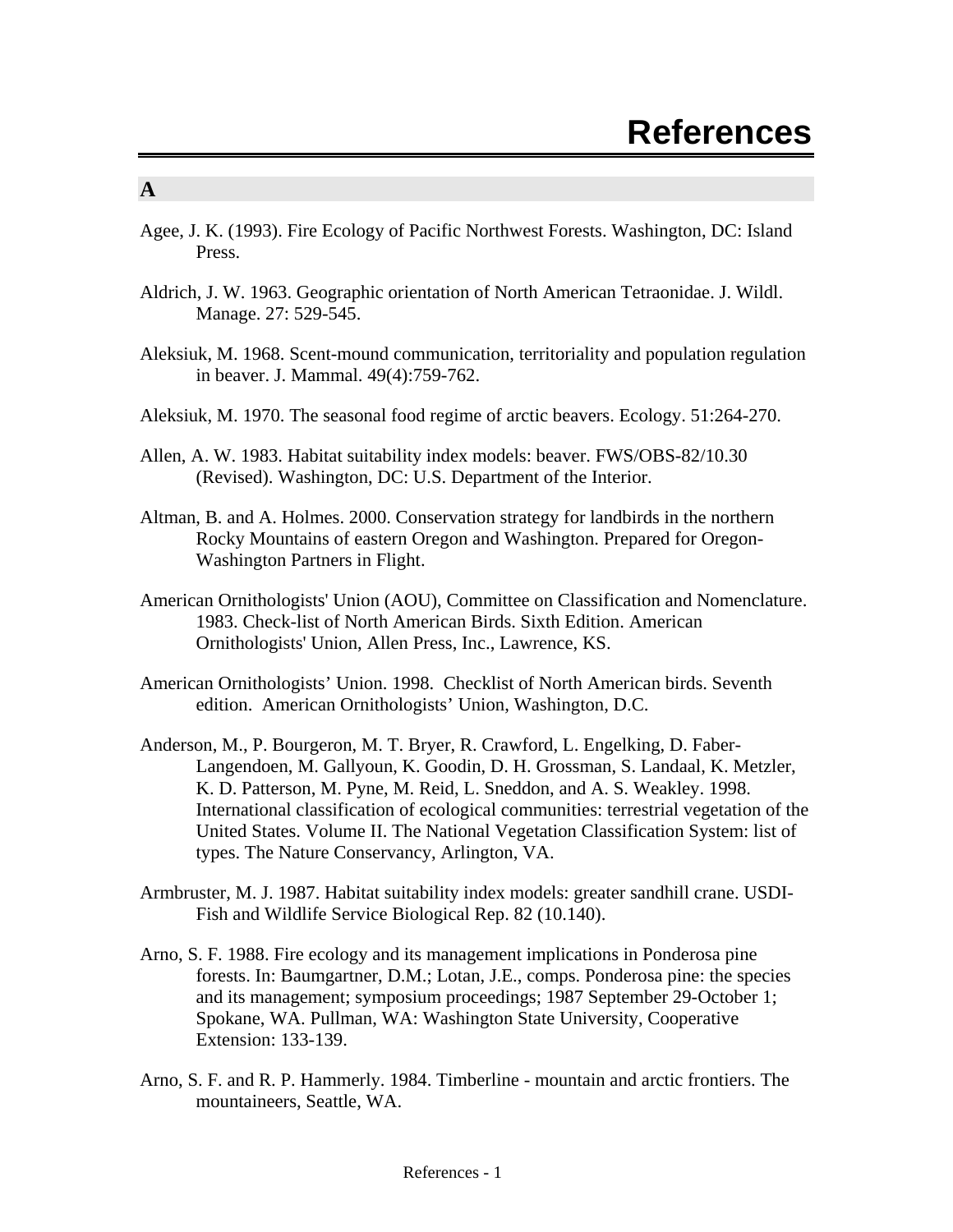Atzet, Thomas; Wheeler, David L. 1984. Preliminary plant associations of the Siskiyou Mountain Province. Portland, OR: U.S. Department of Agriculture, Forest Service, Pacific Northwest Region. 278 p.

#### **B**

- Ball, I.J., R.D. Bauer, K. Vermeer, and M.J. Rabenberg. 1989. Northwest riverine and Pacific coast. Pages 429-449 in L. Smith, R.L. Pederson, and R. Kaminski, eds. Texas Tech. Univ. Press, Lubbock, TX.
- Bansak, T. S. 1998. The influence of vertical hydraulic exchange on habitat heterogeneity and surficial primary production on a large alluvial flood plain of the Middle Fork Flathead River. Pages 68. *Division of Biological Sciences*. University of Montana, Missoula.
- Barnett, J.F. and J.A. Crawford. 1994. Pre-laying nutrition of sage grouse hens in Oregon. J. Range. Manage. 47:114-118.
- Barnum, D.A. 1975. Aspects of western gray squirrel ecology. M.S. Thesis, Washington State University, Pullman. WA.
- Barrett, R. H. 1980. Mammals of California oak habitats -- management implications. Pages 275-291 in T. R. Plumb, tech. coor. Ecology, management, and utilization of California oaks. U.S. For. Serv. Gen. Tech. Rep. PSW-44.
- Barrows, W. B. 1912. Michigan bird life. Michigan Agricultural College, Lansing, MI.
- Bartels, P. 2000. Western gray squirrel survey in Okanogan and Chelan Counties, Washington. Unpubl. report. Washington Dept. of Fish and Wildlife, Olympia, WA.
- Bate, L.J. 1995. Monitoring woodpecker abundance and habitat in the central Oregon Cascades. M.S. Thesis, Univ. Idaho, Moscow, ID.
- Bayrakci, R., A.B. Carey, and T.M. Wilson. 2001. Current status of the western gray squirrel population in the Puget Trough, Washington. Northwest Science 75(4): 333-341.
- Beck, J.L. and D.L. Mitchell. 2000. Influences of livestock grazing on sage-grouse habitat. Wildl. Soc. Bull. 28:993-1002.
- Behnke, R. J. 1992. Native trout of western North America. Amer. Fish. Society Monograph 6, Bethesda, MD. 275 pp.
- Belnap, J., J.H. Kaltenenecker, R. Rosentreter, J. Williams, S. Leonard, D. Eldredge. 2001. Biological soil crusts: ecology and management. Technical Ref. 1730-2. USDI BLM and USGS. 110 pp.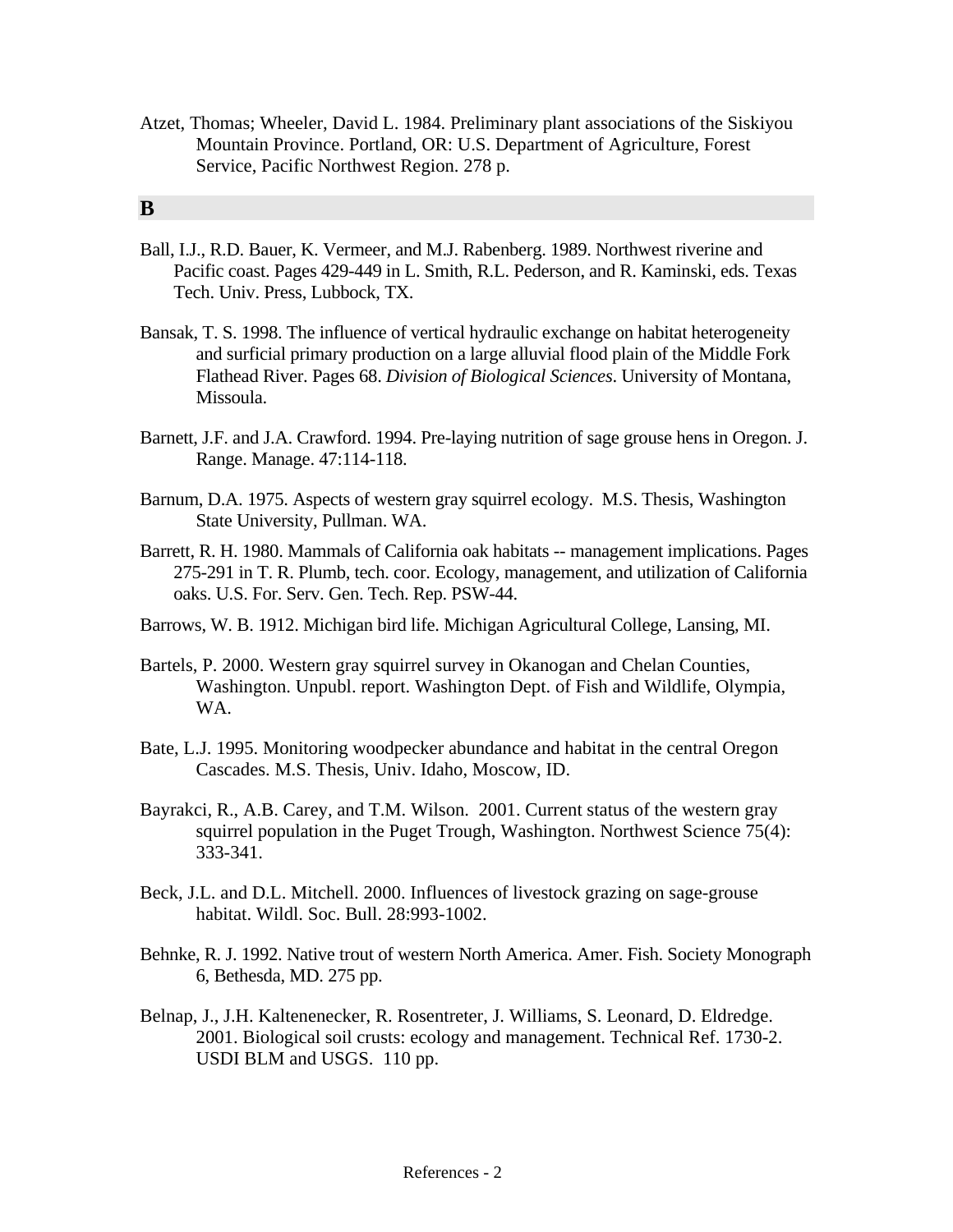- Benedict, N.G., S.J. Oyler-McCance, S.E. Taylor, and C.E.. Braun and T.W. Quinn. 2003. Evaluation of the Eastern (*Centrocercus urophasianus urophasianus*) and Western (*Centrocercus urophasianus phaios*) subspecies of Sage-grouse using mitochondrial control-region sequence data. Conservation Genetics. 4:301-310.
- Bent, A. C. 1926. Life histories of North American marsh birds. U.S. National Museum Bulletin 135, Washington, D.C.
- Benton, County of. 2004. Overall Economic Development Plan. February.
- Bergerud, A. T., and D. R. Miller. 1977. Population dynamics of Newfoundland beaver. Can. J. Zool. 55(2):1480-1492. Cited by Jenkins and Busher 1979.
- Biermann, G. C., W. B. McGillivray, and K. E. Nordin. 1987. The effect of cowbird parasitism on Brewer's sparrow productivity in Alberta, Canada. Journal of Field Ornithology 58:350-354.
- Bjornn, T.C. and D.W. Reiser. 1991. Habitat requirements of salmonids in streams. In: W.R. Meehan (Editor), Influences of Forest and Rangeland Management on Salmonid Fisheries and Their Habitats. American Fisheries Society Special Publication 19:38.
- Blair, G.S., and G. Servheen. 1993. Species conservation plan for the white-headed woodpecker (*Picoides albolarvatus*). US Dept. Agric. For. Serv. (R-1) and Idaho Dept. of Fish and Game.
- Blaustein, A. R., D. G. Hokit, and R. K. O'Hara. 1994. Pathogenic fungus contributes to amphibian losses in the Pacific Northwest. Biolog. Conserv. 67(1994):251-254.
- Blaustein, A. R., P. D. Hoffman, D. G. Hokit, J. M. Kiesecker, S. C. Walls, and J. B. Hays. 1994. UV repair and resistance to solar UV-B in amphibian eggs: A link to population declines? Proc. Natl. Acad. Sci. 91:1791-1795.
- Blood D.A. 1997. White-headed Woodpecker. Wildlife at Risk in British Columbia, Brochure. Province of British Columbia, Ministry of Environment, Lands and Parks.
- Bock, C. E. Personal communication (letters dated 5 March 1982 and 2 August 1982). Dept. Environal, Population, and Organismic Biology, Univ. Colorado, Boulder.
- Bock, C. E. 1970. The ecology and behavior of the Lewis woodpecker (*Asyndesmus lewis*). Univ. Calif. Publ. Zool. 91. 100 pp.
- Bock, C. E., H. H. Hadow, and P. Somers. 1971. Relations between Lewis' and redheaded woodpeckers in southeastern Colorado. Wilson Bull. 83(3):237-248.
- Bock, C.E., and J.E. Bock. 1987. Avian habitat occupancy following fire in a Montana shrubsteppe. Prairie Naturalist 19:153-158.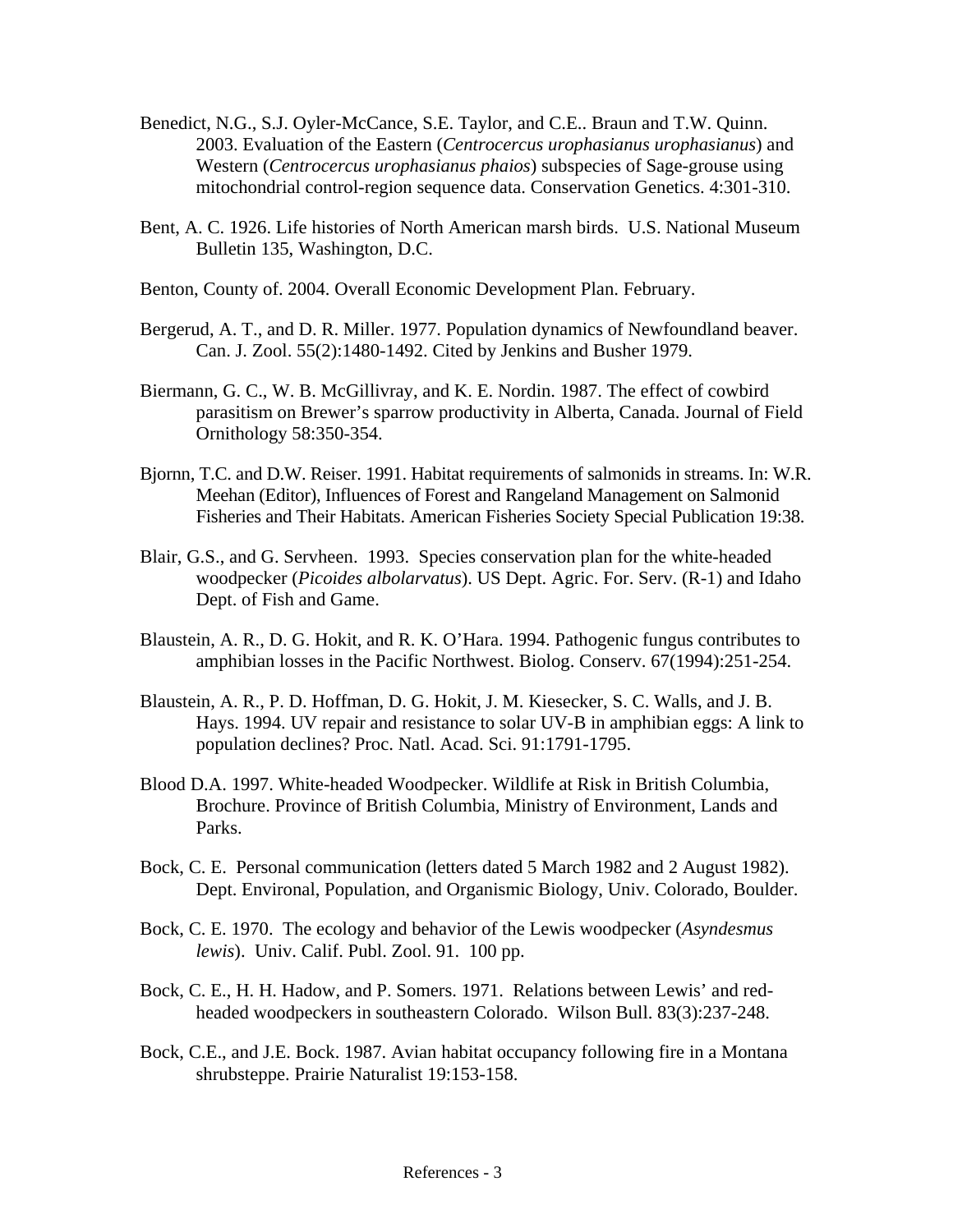- Bonneville Power Administration. 1989. An Economic Impact Analysis of the Proposed Yakima/Klickitat Fishery Enhancement Project. Fish and Wildlife Division, Under Agreement No. DE-AI79-1989BP96453, Mack, Richard S., Donald J. Cocheba, Daniel Green, David W. Hedrick, Central Washington University. BPA Report DOE/BP-00245-5.
- Bonneville Power Administration. 1996. Yakima Fisheries Project Final Environmental Impact Statement. In cooperation with Washington Department of Fish and Wildlife and Yakama Indian Nation. DOE/EIS-0169. January.
- Bonneville Power Administration. 1996. Yakima Fisheries Project. Final Environmental Impact Statement. Bonneville Power Administration. Washington Department of Fish and Wildlife and Yakama Indian Nation. DOE/EIS-0169. 204 pp plus Appendices.
- Boyce, M. S. 1981. Habitat ecology of an unexploited population of beavers in interior Alaska. Pages 155-186 in J. A. Chapman and D. Pursley, eds. - Worldwide Furbearer Conf. Proc. Vol. I.
- Braatne J.H and B. Jamieson. 2001. Riparian Cottonwood Ecosystems and Regulated Flows in Kootenai and Yakima Subbasins Impact of Flow Regulation on Riparian Cottonwood Forests; Along the Kootenai River in Idaho, Montana and British Columbia Technical 2000-2001 Sep 2001 118 00000005-2.
- Braatne, J. H., and B. Jameison. 2001. The impacts of flow regulation on riparian cottonwood forests of the Yakima River. Prepared for the Bonneville Power Administration. Portland, OR. 45pp.
- Braatne, J. H., and B. Jameison. 2001. The impacts of flow regulation on riparian cottonwood forests of the Yakima River. Prepared for the Bonneville Power Administration. Portland, OR. 45pp.
- Bradbury, J.W., R.M. Gibson, C.E. McCarthy, and S.L. Vehrencamp. 1989. Dispersion of displaying male sage grouse. II. The role of female dispersion. Behav. Ecol. Sociobiol. 24:15-24.
- Bradt, G. W., 1938. A study of beaver colonies in Michigan. J. Mammal. 19:139-162.
- Bradt, G. W., 1947. Michigan beaver management. Mich. Dept. Conserv., Lansing. 56 pp.
- Brannon, E. 1987. Mechanisms stabilizing Salmonid Fry Emergence Timing. Can. Spec. Publ. Aquat. Sci. 96:120-124.
- Braun, C. E., M. F. Baker, R. L. Eng, J. S. Gashwiler, and M. H. Schroeder. 1976. Conservation committee report on effects of alteration of sagebrush communitites on the associated avifauna. Wilson Bull. 88:165-171.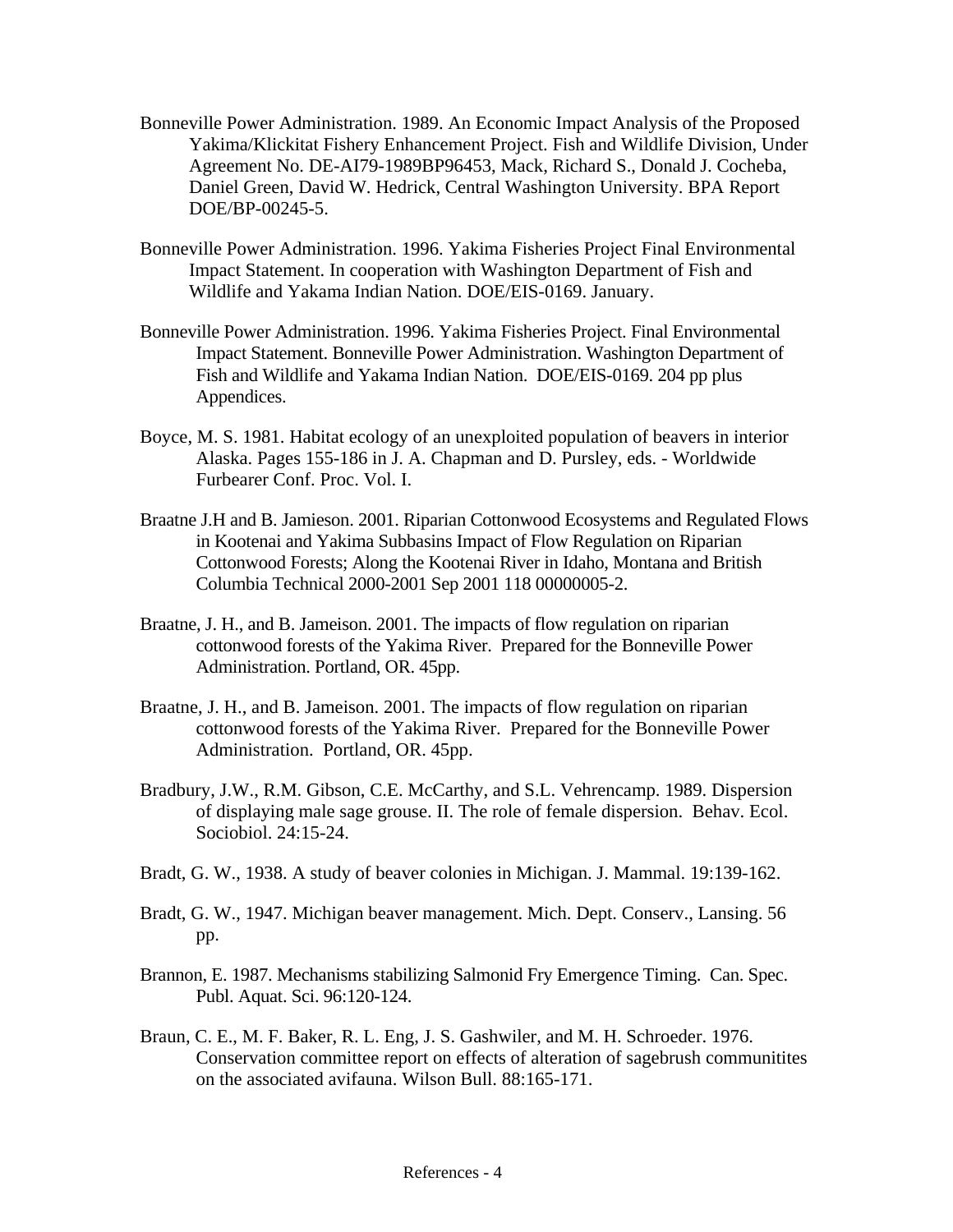- Braun, C.E. 1998. Sage grouse declines in western North America: what are the problems? Proc. West. Assoc. State Fish and Wildl. Agencies 78:139-156.
- Breeding Birds of Washington State: Location data and Predicted Distributions. Smith, Mattocks, and Cassidy. Contact Seattle Audubon Society, 206-523-4483.1997.
- Brenner F.J. 1962. Food consumed by beavers in Crawford County, Pennsylvania. 3. Wildl. Manage. 26(1):104-107.
- Brenner F.J. 1967. Spatial and energy requirements of beaver. Ohio J. Sci. 67(4):242- 246.
- Brown, R.C. 1942. The sandhill crane. Wyoming Wildlife 7:8, 21, 22, 23.
- Browning, M.R. 1994. A taxonomic review of Dendroica petechia (Yellow Warbler; Aves: Parulinae). Proceedings of the Biological Society of Washington 107:27- 51.
- Bryant, F.G., and Z.E. Parkhurst. 1950. Survey of the Columbia River and its tributaries Part IV. Area III. Washington streams from the Klickitat and Snake Rivers to Grand Coulee Dam, with notes on the Columbia and its tributaries above Grand Coulee Dam. U.S. Fish and Wildlife Service, Special Scientific Report Fisheries No. 37.
- Buchanan, J.B., R.E. Rogers, D. J. Pierce, and J. E. Jacobson. 2003. Nest-site habitat use by white-headed woodpeckers in the eastern Cascade Mountains, Washington. Northwest. Nat. 84:119-128.
- Bureau of Indian Affairs, Branch of Forestry. 1993. Yakama Indian Reservation Forest Management Plan. Yakima Agency. Toppenish, Washington.
- Burke, W.A. 1965. Ecology of spring chinook salmon. Fish Comm. of Oregon. Annual progress report. 11/1/63-12/31/64. Portland, OR.
- Busack, C., and A. Marshall. 1991. Genetic analyses of YFP chinook salmon stocks. Pages 2-45 in C. Busack, C. Knudsen, A. Marshal, S. Phelps and D. Seiler. Yakima hatchery experimental design. Progress report, DOE/BP-00102, Bonneville Power Administartion, Portland. OR.
- Buss, I. O. 1965. Wildlife ecology. Washington State University. Pullman, WA.
- Byrne, S. 1979. The distribution and ecology of the non-native tree squirrels Sciurus carolinensis and Sciurus niger in northern California. Ph.D. Thesis, Univ. Calif., Berkeley. 190pp.

## **C**

Cadwell, L.L., J.L. Downs, M.A. Simmons, C.J. Murray, Y.J. Chien, R.N. Kickert, and R.K. Zufelt. 2001. Sage grouse on the Yakima Training Center: part III – habitat/decision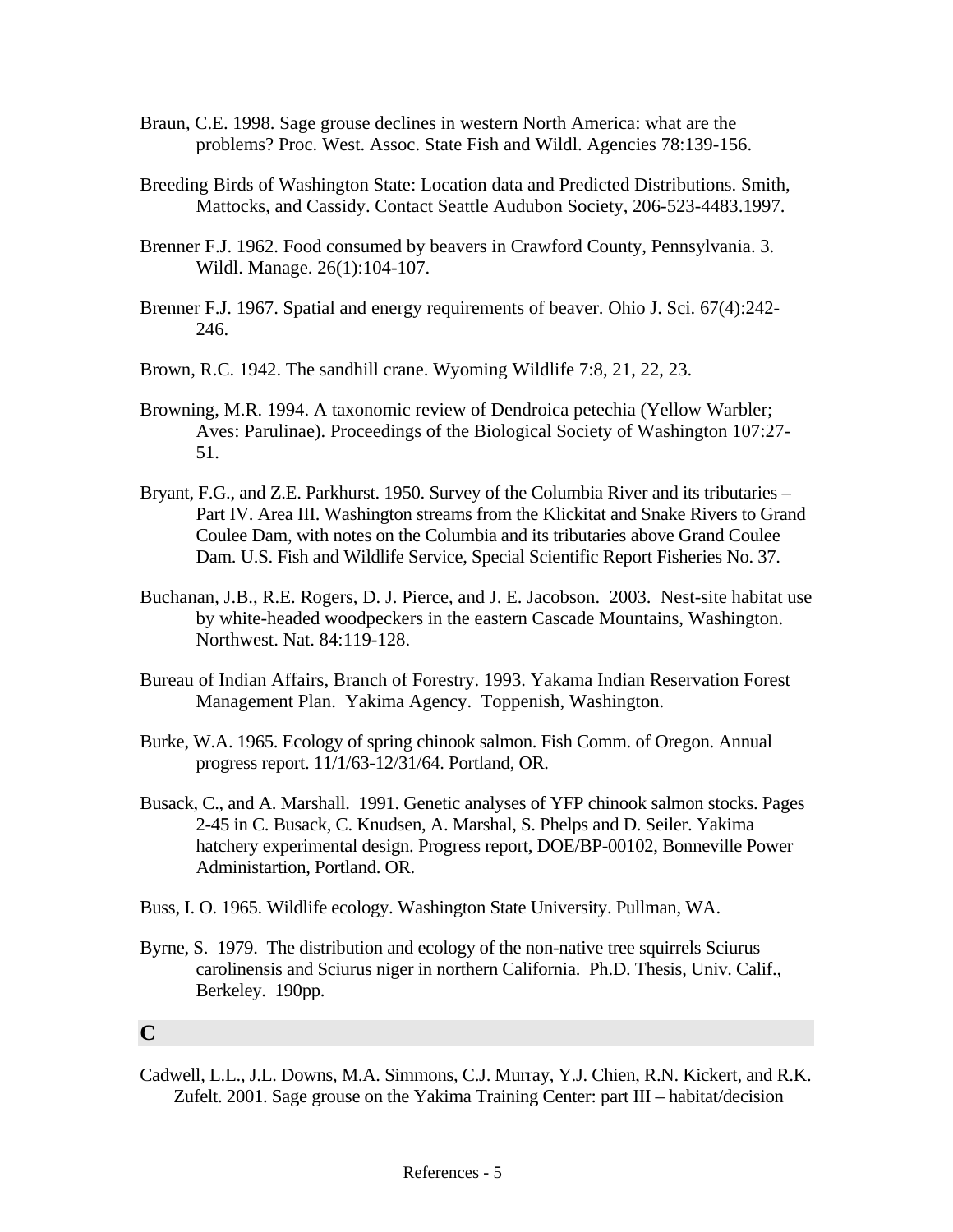support modeling to anticipate impacts from military training activities. Contract #DE-AC06-76RL01830, Pacific Northwest National Laboratory, Richland, Washington.

- Cadwell, L.L., M.A. Simmons, W.R. Reid, and J.J. Nugent. 1996. An analysis of sage grouse habitat change at the Yakima Training Center after the Cascade Sage Training Exercise. PNNL-10999, Pacific Northwest National Laboratory, Richland, Washington.
- CAG. 1997. Independent Scientific Advisory Board. 1997 Annual Report. Portland, OR..
- Callihan, R.H., and T.W. Miller. 1994. A pictorial guide to Idaho's noxious weeds. Idaho Department of Agriculture, Noxious Weed Advisory Board, Boise, Id.
- Camp, A., C. Oliver, P. Hessburg, and R.L. Everett. 1996. Predicting late-successional fire refugia pre-dating European settlement in the Wenatchee Mountains. For. Ecol. Manage. 95, 63-77.
- Campbell, R.W., N.K. Dawe, I. McTaggert-Cowan, J.M. Cooper, G.W. Kaiser, A.C. Stewart, and M.C.E. McNall. 2001. Volume 4. University of Washington Press, Seattle, WA.
- Cannings R.J. 1995. Status of the White-headed Woodpecker in British Columbia. Wildlife Branch, Ministry of Environment, Lands and Parks, Victoria, BC. Wildlife Bulletin No. B-80. 8pp.
- Cannings, R. A., R. J. Cannings, and S. G. Cannings. 1987. *Birds of the Okanagan Valley, British Columbia.* Royal British Columbia Museum, Victoria. 420 pp.
- Cannings, S.G. et al. 1999. (In preparation). Rare Birds of British Columbia. Ministry of Environment, Lands & Parks, Victoria B.C.
- Carey, C. 1993. Hypothesis concerning the causes of the disappearance of boreal toads from the mountains of Colorado. Conservation Biology, 7(2): 355-362.
- Cassidy, K. M. 1997. Land cover of Washington State: Description and management. Volume 1 in Washington State Gap Analysis Project Final report. Washington Cooperative Fish and Wildlife Research Unit, University of Washington, Seattle, 260 pp.
- Cavender, T.M. 1978. Taxonomy and Distribution of the Bull Trout, Salvelinus confluentus (Suckley), from the American Northwest. California Fish and Game, 3:139-174.
- Central Basin Audubon Society, 2004. www.cbas.org.
- Chapman, D.W., C. Peven, T. Hillman, A. Giorgi, and F. Utter. 1994. Status of summer steelhead in the Mid-Columbia River. Report prepared for the Mid-Columbia PUDs by Don Chapman Consultants, Inc. Boise, ID.  $235 p +$  appendices.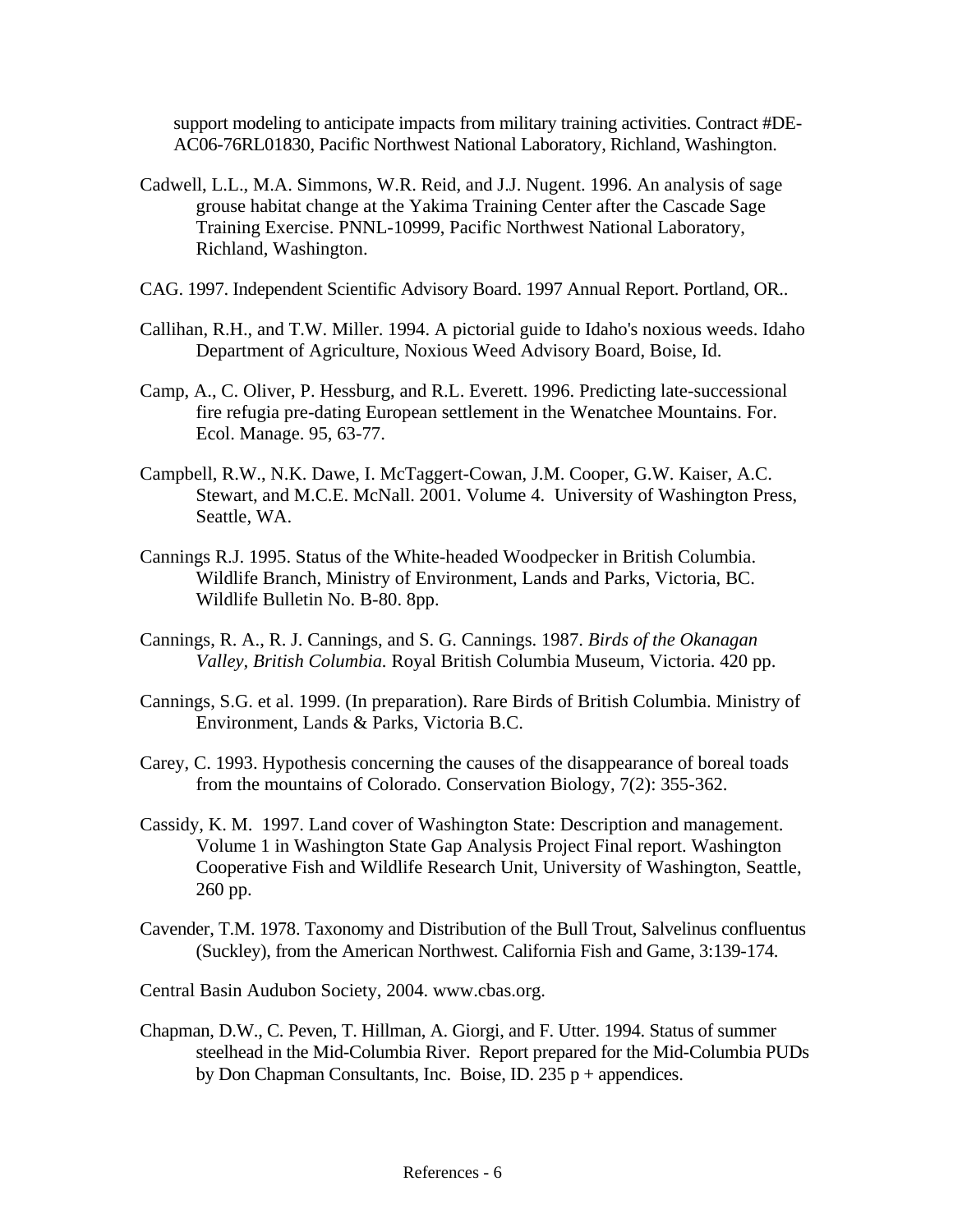- Chilcote, M.W., B.A. Crawford, and S.A. Leider. 1980. A genetic comparison of sympatric populations of summer and winter steelhead. Trans. Amer. Fish. Soc. 109: 203-206.
- City of Ellensburg, Fred Meyer FEIS. January 1999.
- Collins, B.D., 1997, Application of Geomorphology to Planning and Assessment of Riverine Gravel Removal in Washington. Seminar on Geology and Geomorphology of Stream Channels, University of Washington, Seattle, WA.
- Collins, T. C. 1976b. Stream flow effects on beaver populations in Grand Teton National Park. Pages 349-352 in Proceedings of the First Conference on Scientific Research in the National Parks, U.S. Dept. Int. Nat. Park Serv., Trans. Proc. Series 5. Vol. I.
- Collins, T. C. 1976a. Population characteristics and habitat relationships of beaver in Northwest Wyoming. Ph.D. Diss., Univ. Wyoming, Laramie [Abstract only, from Diss. Abst. Int. B Sci. Eng. 37(11):5459, 19771.
- Columbia Basin Fish and Wildlife Authority (CBFWA) 1990 <http://www.cbfwa.org/default.cfm>.
- Connelly, J.W. and C.E. Braun. 1977. Long-term changes in sage grouse *Centrocercus urophasianus* populations in western North America. Wildl. Biol. 3:229-234.
- Connelly, J.W., M.A. Schroeder, A.R. Sands, and C.E. Braun. 2000. Guidelines to manage sage grouse populations and their habitats. J. Wildl. Manage. 28: 967- 985.
- Connelly, J.W., W.L. Wakkinen, A.P. Apa, and K.P. Reese. 1991. Sage grouse use of nest sites in southeastern Idaho. J. Wildl. Manage. 55:521-524.
- Conner, R.N., J.W. Via, and I.D. Prather. 1979. Effects of pine-oak clearcutting on winter and breeding birds in southwestern Virginia. Wilson Bull. 92:301-306.
- Corkran, C. C. and C. Thoms. 1996. Amphibians of Oregon, Washington and British Columbia. Lone Pine, Redmond, WA. 175 pp.
- Cornish, T.E., M.J. Linders, S.E. Little, and W.M. Vander Haegen. 2001. Notoedric mange in western gray squirrels from Washington. Journal of Wildlife Diseases 37:630-633.
- Crawford, J.A., R.A. Olson, N.E. West, J.C. Mosley, M.A. Schroeder, T.D. Whitson, R.F. Miller, M.A. Greg, and C.S. Boyd. 2004. Ecology and management of sagegrouse and sage-grouse habitat. J. Range Manage. 57: 2-19.
- Crawford, R.C. and J. Kagan. 2001. Shrub-steppe *in* Wildlife Habitat Relationships in Oregon and Washington, D.H. Johnson and T.A. O'Neil editors. Oregon State University Press, Corvallis, OR.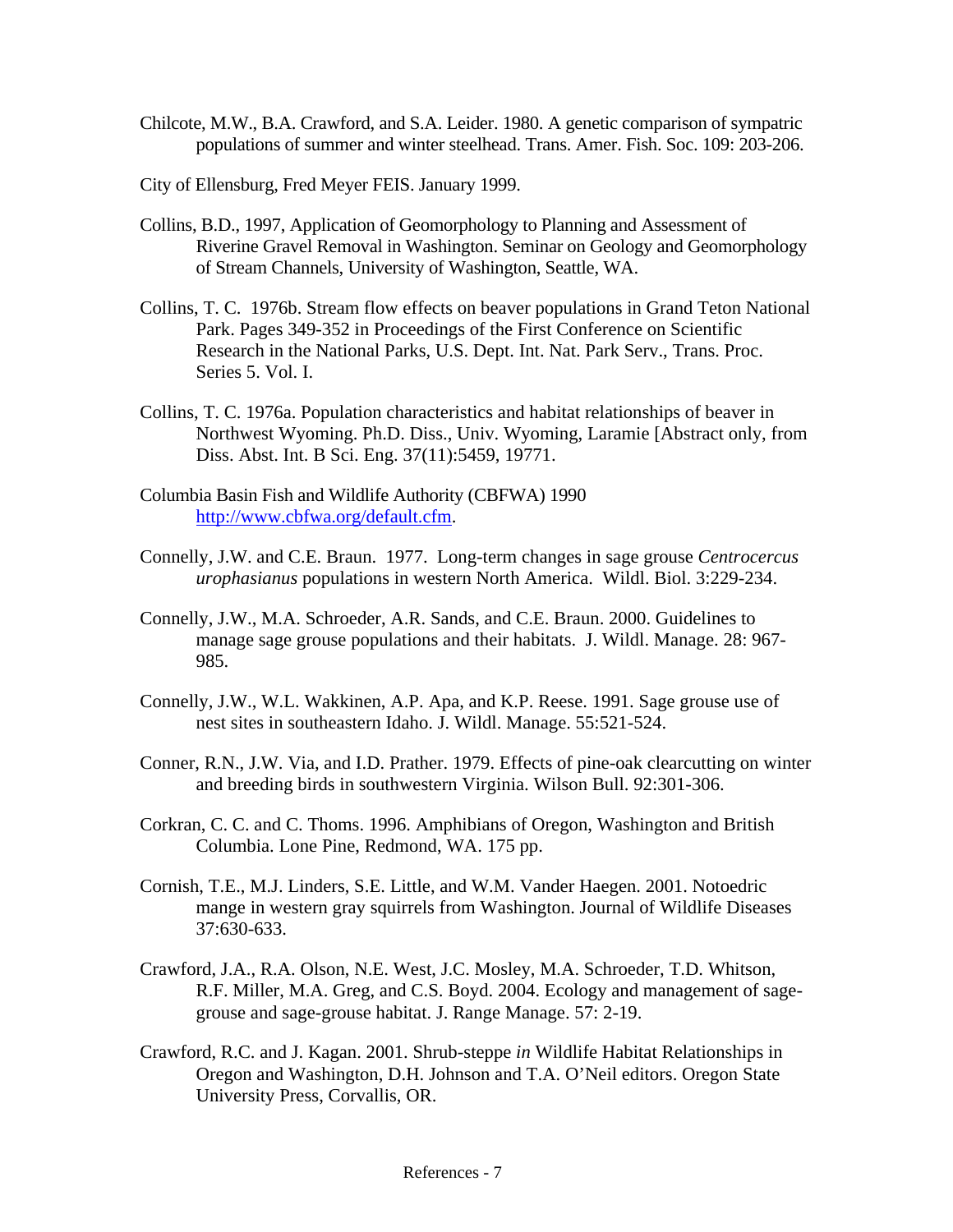- CRITFIC. Wy-Kan-Ush-Mi-Wa-Kish-Wit. The Columbia River Anadromous Fish Restoration Plan of the Nez Perce, Umatilla, Warm Springs and Yakama Tribes. Volume II Subbasin Plans.
- Cross, S.P. 1969. Behavioural aspects of western gray squirrel ecology. Ph.D. Dissertation. University of Arizona, Tucson, AZ.
- Cuffney, T.F., M.R. Meador, S.D. Porter, and M.E. Gurtz. 1997. Distribution of fish, benthic invertebrate, and algal communities in relation to physical and chemical conditions, Yakima River basin, 1990. U.S. Geological Survey, Water Investigations Report 96-4280, Raleigh, North Carolina.
- Cummins, James, 2004. Personal Communications WDFW Region 3, Yakima.
- Cummins, James, E. Anderson and M. Divens. 1996. 1995 Rimrock Reservoir Creel Census. Washington Department of Fish and Wildlife Fish Management Program, Inland Fish Division.

Currier, E. S. 1928. Lewis' woodpeckers nesting in colonies. Condor 30(6):356.

## **D**

- Daubenmire, R. 1970. Steppe vegetation of Washington. Wash. Agricult. Exper. Stat. Tech. Bull. 62. Wash. State Univ., Pullman.
- Daubenmire, R., and J. B. Daubenmire. 1968. Forest vegetation of eastern Washington and northern Idaho. Technical Bulletin 60. Washington Agricultural Experiment Station, College of Agriculture. Washington State University, Pullman, 104 pp.
- Davidson, F.A. 1953. The development of the Yakima River Basin for irrigation and its effect on the migratory fish populations in the river. Unpublished manuscript.
- Dawson, W. L. 1902. A preliminary list of the birds of Yakima County, WA. Wilson Bulletin 9:56-67.
- Denney, R. N. 1952. A summary of North American beaver management. 1946-1948. Colo. Fish Game Dept. Rep. 28, Colo. Div. Wildl. 14 pp.
- DeSante, D.F. and T.L. George. 1994. Population trends in the landbirds of western North America. Studies in Avian Biology 15:173-190.
- Diem, K. L., and S. I. Zeveloff. 1980. Ponderosa pine bird communities. Pages 170-194 in R. M. DeGraff and N. G. Tilghman (compilers). Workshop Proceedings: Management of western forests and grasslands for nongame birds. U.S. Dept. Agric., For. Serv. Gen. Tech. Rep. INT-86. 535 pp.
- Dixon R.D. 1995. Ecology of White-headed Woodpeckers in the Central Oregon Cascades. Masters Thesis, Univ. of Idaho, Moscow, ID. In Garrett. K. L., M.G.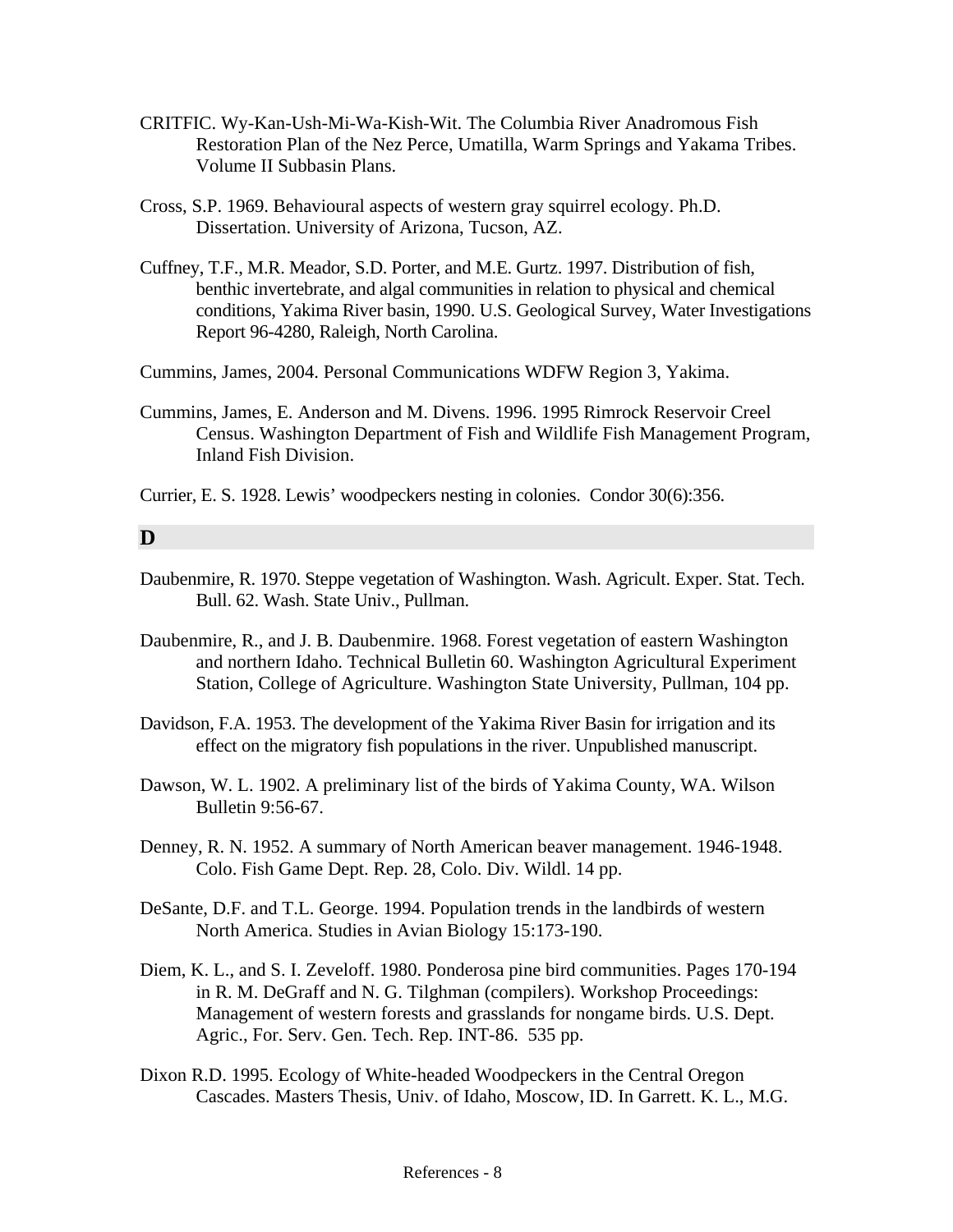Raphael and R.D. Dixon. 1996. White-headed Woodpecker (Picoides albolarvatus). In The Birds of North America No. 252 (A. Poole and F. Gills, eds.) The Birds of North America Inc., Philadelphia, PA.

- DNR Forest Practice Rule. 2002.The Forest Practice Rule Book. Washington Department of Natural Resources.
- Dobkin, D. S., and J. D. Sauder. 2004. Shrubsteppe landscapes in jeopardy. Distributions, abundances, and the uncertain future of birds and small mammals in the Intermountain West. High Desert Ecological Research Institute, Bend, OR.
- Dobler, F. C. 1994. Washington state shrubsteppe ecosystem studies with emphasis on the relationship between nongame birds and shrubs and grass cover densities. Pages 149-161 In.(S. B. Monsen and S. G. Kitchen, compilers). Proceedings - Ecology and management of annual rangelands. U.S. Department of Agriculture, Forest Service General Technical Report. INT-GTR 313.
- Dobler, F. C., J. Elby, C. Perry, S. Richardson, and M. Vander Haegen. 1996. Status of Washington's shrubsteppe ecosystem: extent, ownership, and wildlife/vegetation relationships. Washington Department of Fish and Wildlife, Wildlife Management Program, Olympia, WA. 39 pp.
- Drut, M.S., W.H. Pyle, and J.A. Crawford. 1994. Diets and food selection of sage grouse chicks in Oregon. J. Range Manage. 47:90-93.
- Dunne, T. and Leopold, L. B. (1978). Water in Environmental Planning. New York: W. H. Freeman and Company.
- Dunne, T., Dietrich, W.E., and Nimick, D. 1976. The Yakima River between the Selah and Union Gaps. In: The Yakima River Regional Greenway. Report by Jones and Jones, Inc., to City of Yakima: A-1 to A-25.
- Dunnigan, James L. 2001. Yakima Coho Monitoring and Evaluation 2000 Annual Report. Prepared for U. S. Department of Energy, Bonneville Power Administration, Division of Fish and Wildlife. Portland, OR.
- Dvornich, K. M., K. R. McAllister and K. B. Aubry. 1997. Amphibians and Reptiles of Washington State: Location Data and Predicted Distributions, Volume 2 *in* Washington State Gap Analysis - Final Report, (K.M. Cassidy, C.E. Grue, M.R. Smith and K.M. Dvornich, eds.), Washington Cooperative Fish and Wildlife Research Unit, University of Washington, Seattle, 146 pp.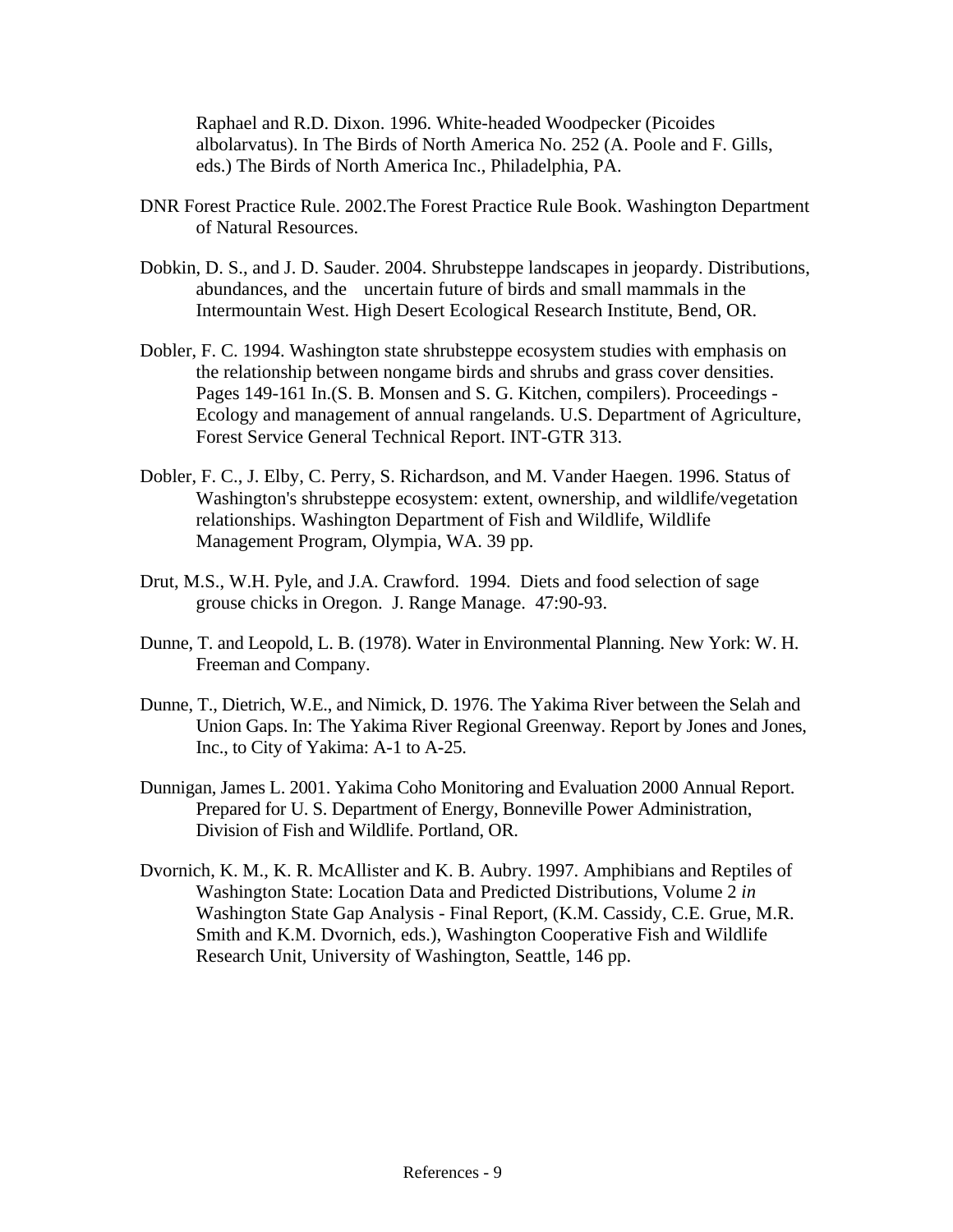- Easterbrook. J., Washington Department of Fish and Wildlife. May 4, 2004. Personal communication to Bobby Cummins,Yakama Nation.
- Easterbrooks.J.A., 1990 Memo to D. Herring Regarding the Salmon in the Wilson Creek System. Olympia, WA
- Ehrlich, P.R., D.S. Dobkin, and D. Wheye. 1992. Birds in Jeopardy. Stanford University Press, Stanford. 259 pp.
- Eitemiller, D.J., M.L. Uebelacker, D.A. Pluma, E.P. Arango and K.L. Clark. 2000. Anthropogenic alteration to an alluvial flood plain within the Yakima basin, Washington. Pp. 239-244. IN P.J. Wigington, Jr. and R.L. Bescheta (eds.). *Proceedings of the AWRA* 2000 Summer International Specialty Conference on Riparian Ecology and Management in Multi-Land Use Watersheds.
- Engler, J. D. and J. E. Brady. 2000. Final report 2000 greater sandhill crane nesting season at Conboy Lake National Wildlife Refuge. Unpubl. rep., USDI-Fish and Wildlife Service, Ridgefield NWR, Ridgefield, WA.
- Engler, J. D. and S. M. McFall. 2001. Final report 2001 greater sandhill crane nesting season at Conboy Lake National Wildlife Refuge, Klickitat County, Washington. Unpubl. rep., USDI-Fish and Wildlife Service, Ridgefield NWR, Ridgefield, WA.
- Engler, J. D., and E. D. Anderson. 1998. Final report, status of greater sandhill cranes at Conboy Lake NWR, Klickitat County, Washington. Unpubl. rep., USDI-Fish and Wildlife Service, Ridgefield NWR, Ridgefield, WA
- Engler, J. D., and E. D. Anderson. 1999. Final report 1999 greater sandhill crane nesting season at Conboy Lake NWR. Unpubl. rep., USDI-Fish and Wildlife Service, Ridgefield NWR Complex, Ridgefield, WA.
- Everest, F.H. 1973. Ecology and management of summer steelhead in the Rogue River. Oregon State Game Comm. Fish. Res. Rep. No. 7, Corvallis. 48 pps.
- Everett, R.L., R. Schellhaas, D. Keenum, D. Spurbeck, and P. Ohlson. 1999. Fire history in the ponderosa pine/Douglas-fir forests on the east slope of the Washington Cascades. For. Ecol. Manage. 129, 207-225.

#### **F**

- Fast, D., J. Hubble, M. Kohn, B. Watson. 1991. Yakima River Spring Chinook Enhancement Study. Final Report. Bonneville Power Administration, Portland, OR. DE-A179-83BP39461.
- Findley, J.S. 1987. The Natural History of New Mexican Mammals. University of New Mexico Press, Albuquerque, p85-88.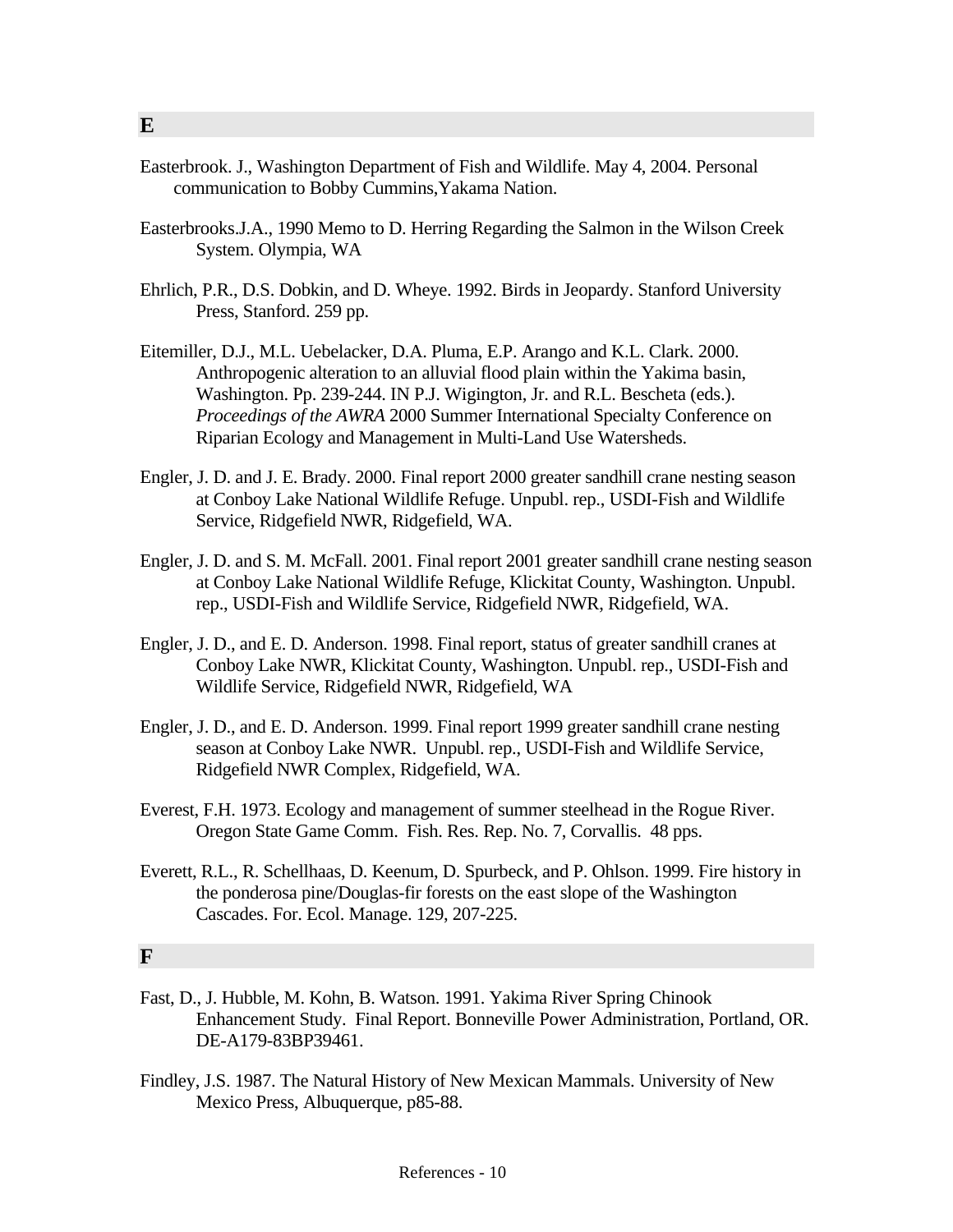- Fischer, W. C., and A. F. Bradley. 1987. Fire Ecology of western Montana forest habitat types. USDA Forest Service, Intermountain Forest and Range Research Station, General Technical Report, INT-223.
- Flagg et al 199[1Cle Elum Lake Restoration Feasibility Study Fish Husbandry Research](http://www.efw.bpa.gov/Environment/EW/EWP/DOCS/REPORTS/YAKIMA/P64840-3.pdf) Annual 1989-1991 Sep 1991 60 64840-3 P 032 [8604500](http://www.efw.bpa.gov/cgi-bin/efw/ws.exe/websql.dir/FW/PROJECTS/ProjectSummary.pl?NewProjNum=198604500); [Cle Elum Lake](http://www.efw.bpa.gov/Environment/EW/EWP/DOCS/REPORTS/YAKIMA/P64840-4.pdf)  [Anadromous Salmon Restoration Feasibility Study Summary of Research](http://www.efw.bpa.gov/Environment/EW/EWP/DOCS/REPORTS/YAKIMA/P64840-4.pdf) [Dey, Flagg] Final 1987-1999 Apr 2000 118 64840-4 P 056 [8604500](http://www.efw.bpa.gov/cgi-bin/efw/ws.exe/websql.dir/FW/PROJECTS/ProjectSummary.pl?NewProjNum=198604500)
- Foster Wheeler Environmental Corporation and Harris, Charles C. 2001. Assessment and Evaluation of the Drawdown Regional Economic Workgroup (DREW) Recreation Analysis Findings. Submitted to U.S. Army Corps of Engineers. Walla Walla District July.
- Foster Wheeler Environmental Corporation. 1999 Lower Snake River Juvenile Salmon Migration Feasibility Study. Tribal Circumstances and Perspective Analysis of Impacts of the Lower Snake River Project on the Nez perce, Yakama, Umatilla, Warm Springs, and Shoshone Bannock Tribes. Prepared by Foster Wheeler Environmental Corporation with Meyer Resources, Inc. March.
- Foster, S.A. 1992. Studies of ecological factors that affect the population and distribution of the western gray squirrel in northcentral Oregon.
- Fraley and Shepard. 1989. Life history, ecology and population status of migratory bull trout (Salvelinus confluentus) in the Flathead Lake and River system, Montana. Northwest Science 63(4):133-143.
- Frankel, O.H., and M.E. Soulé. 1981. Conservation and Evolution. Cambridge Univ. Press, London.
- Franklin, J. F. and C. T. Dyrness. 1973. Natural vegetation of Oregon and Washington. USDA For. Serv. Gen. Tech. Rept. PNW-8. 417 pp.
- Frederick, G. P. and T. L. Moore. 1991. Distribution and habitat of white-headed woodpecker (*Picoides albolarvatus*) in west central Idaho. Cons. Data Centre, Idaho Dept. of Fish and Game, Boise, ID.
- Fryer, J.K., C.E. Pearson, and M. Schwartzberg. 1992. Age and length composition of Columbia Basin spring chinook salmon at Bonneville Dam in 1991. CRITDC, Tech. Rep. 92-1, 18pps.
- Fulton, L.A. 1970. Spawning areas and abundance of steelhead trout and coho, sockeye, and chum salmon in the Columbia River Basin-past and present. National Marine Fisheries Service Special Scientific Report (Fisheries) 618.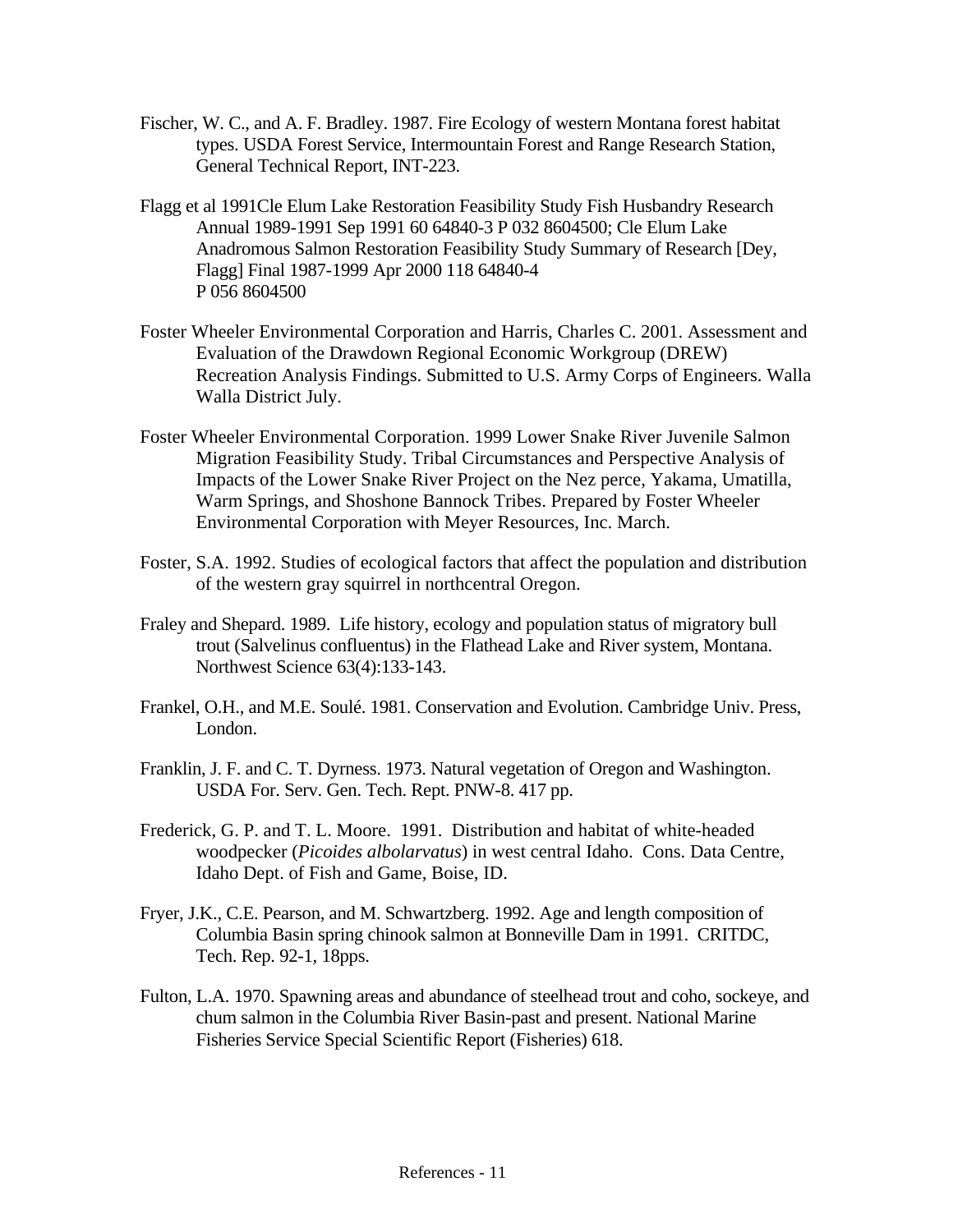- Galen, C. 1989. A preliminary asessment of the status of the Lewis' woodpecker in Wasco County, Oregon. Oreg. Dept. Fish and Wildl., Nongame Wildl. Prog. Tech. Rep. 88-3-01.
- Garrett. L. K., M. G. Raphael and R.D. Dixon. 1996. White-headed woodpecker (Picoides albolarvatus). In The Birds of North America No. 252 (A. Poole and F. Gill eds.). The Academy of Natural Sciences, Philadelphia, PA and the American Ornithologists Union, Washington D.C. 23pp.
- Gibson, R.M., J.W. Bradbury, and S.L. Vehrencamp. 1991. Mate choice in lekking sage grouse revisited: the roles of vocal display, female site fidelity, and copying. Behav. Ecol. 2:165-180.
- Gilbert, C.H. 1913. Age at maturity of the Pacific coast salmon of the genus Oncorhynchus Bullus Bur. Fish. 32(1912): 1-22.
- Gilligan, J., D. Rogers, M. Smith, and A. Contreras. 1994. Birds of Oregon. Cinclus Publishers, McMinnville, OR.
- Gilman, K.N. 1986. The Western Gray Squirrel (*Sciurus griseus*): Its Summer Home Range, Activity Times, and Habitat Usage in Northern California. M.S. Thesis, California State Univ., Sacramento, CA.
- Goetz. 1989. Biology of the bull trout, Salvelinus confluentus, a literature review. Eugene (OR); Willamette National Forest. 53 p.
- Gregg, M.A., J.A. Crawford, M.S. Drut, and A.K. DeLong. 1994. Vegetative cover and predation of sage grouse nests in Oregon. J. Wild. Manage. 58: 162-166.
- Groot and L. Margolis [Eds.]. Life history of Pacific salmon. University of B.C. Press, Vancouver, B.C., Canada.
- Groot, C. and Margolis, L. (Editors) 1991. Pacific salmon life histories. UBC Press,Vancouver. 564 p.
- Groot, C., L. Margolis, W. Clarke. 1995. *Pacific Salmon*. Vancouver: UBC Press.
- Gurnell, J. 1987. The natural history of squirrels. New York: Facts on file publications.
- Gustafson, R.G., T.C. Wainwright, G.A. Winans, F.W. Waknitz, L.T. Parker, and R.S. Waples. 1997. Status review of sockeye salmon from Washington and Oregon. U.S. Dept. Commer., NOAA Tech. Memo, NMFS-NWFSC-33, 282 p.Healy, M.C. 1991. The life history of chinook salmon (Oncorhynchus tshawytscha). P. 311-393.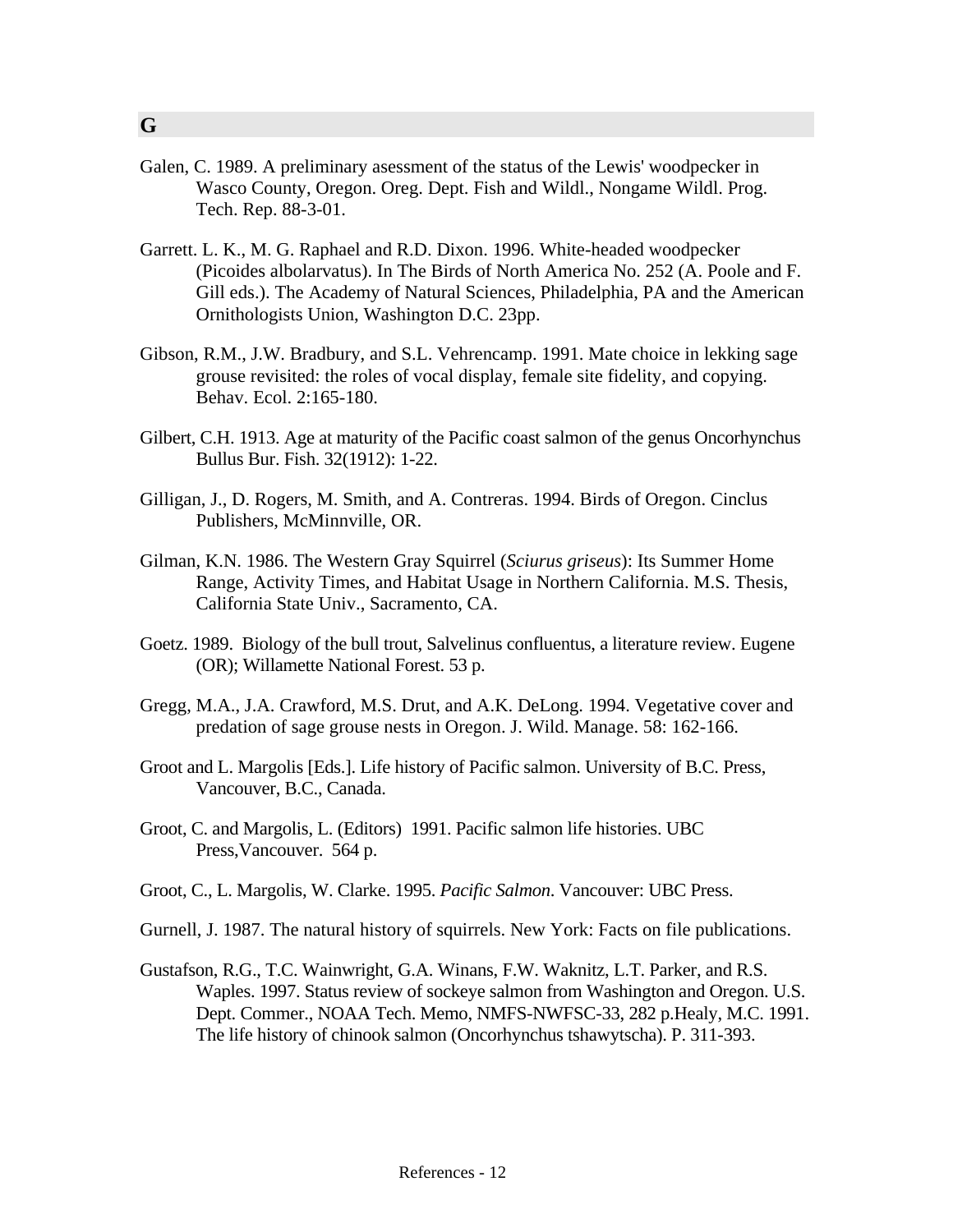- Habeck, J. R. 1990. Old-growth Ponderosa pine-western larch forests in western Montana: ecology and management. The Northwest Environmental Journal. 6: 271-292.
- Hadow, H. H. 1973. Winter ecology of migrant and resident Lewis' woodpeckers in southeastern Colorado. Condor 75:210-224.
- Hall, J. G. 1970. Willow and aspen in the ecology of beaver in Sagehen Creek, California. Ecology 41(3):484-494.
- Hames T. 2004. Unpublished mallard survey data. Yakama Nation Wildlife Resource Management Program. Toppenish, Wa.
- Hammond, M. C. 1943. Beaver on the Lower Souris Refuge. J. Wildl. Manage. 7(3):316- 321.
- Hanf, J.M., P.A. Schmidt, and E.B. Groshens. 1994. Sage grouse in the high desert of central Oregon: results of a study, 1988-1993. U.S. Dep. Inter., Bur. Land Manage, Prineville, OR. BLM/OR/WA/PT-95/002-4120.7.
- Harvey, J. M., B. C. Lieff, C. D. MacInnes, and J. P. Prevett. 1968. Observations on behavior of sandhill cranes. Wilson Bulletin 80:421-425.
- Hauer, F. R., C. N. Dahm, G. A. Lamberti and J. A. Stanford. 2002. Landscapes and ecological variability of rivers in North America: factors affecting restoration strategies. IN: Wissmar, R. C. and P. A. Bisson (eds.), Strategies for Restoring River Ecosystems: Sources of Variability and Uncertainty in Natural and Managed Systems. Special Publication of Am. Fish. Soc. In press.
- Haufler, J. 2002. Planning for species viability: Time to shift from a species focus. Presented at the Northwestern Section Meeting: The Wildlife Society. Spokane, WA.
- Hays, D. W., M. J. Tirhi, and D. W. Stinson. 1998. Washington State status report for the sage grouse. Washington Department of Fish and Wildlife. Olympia. 62p.
- Healy, M.C. and W.R. Heard. 1984. Inter- and intra-population variation in the fecundity of chinook salmon (Oncorhynchus tshawytscha) and its relevance to life history theory. Canadian Journal of Fisheries and Aquatic Sciences 41:476-483.
- Hibbard, E. A. 1958. Movements of beaver transplanted in North Dakota. J. Wildl. Manage. 22(2):209-211.
- Hillis, M., V. Wright, and A. Jacobs. 2001. U.S. Forest Service Region One Flammulated Owl Assessment.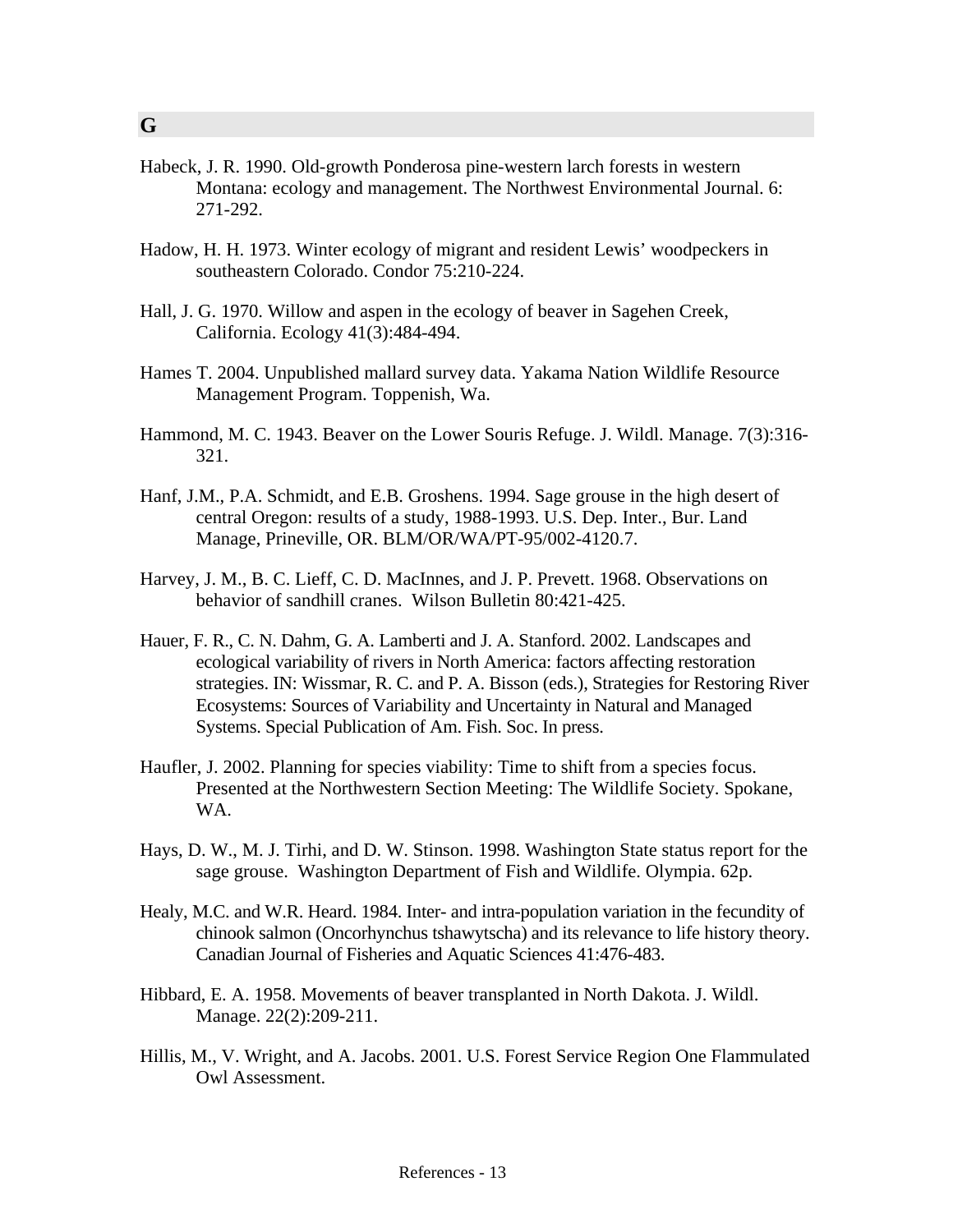- Hinman, Herbert. 2004. Estimated Cost of Producing Hops under Drip Irrigation in the Yakima Valley, Washington State. WSU Farm Management Resources. EB1975E.
- Hockersmith, E., J. Vella, and L. Stuehrenberg 1995. Yakima River radio-telemetry study: rainbow trout. Annual report submitted to Bonneville Power Administration, Portland, Oregon. DOE/BP-00276-3.
- Hockersmith, E., J. Vella, L. Stuehrenberg, R.N. Iwamoto, and G. Swan. 1995. Yakima River radio-telemetry study: steelhead, 1989-93, Bonneville Power Administration, Portland, Oregon.
- Hodgdon, H. W., and J. H. Hunt. 1953. Beaver management in Maine. Maine Dept. Inland Fish Game, Game Div. Bu 11. 3. 102 pp.
- Hoffarth, Paul. 2003. Effects of the 2002 Bass Regulations on Angler Harvest of Smallmouth Bass in the Lower Yakima River. WDFW, Pasco. February 4.
- Hoffman, L.A. 1991. The western sage grouse (*Centrocercus urophasianus phaios*) on the Yakima Training Center in central Washington. A case study of a declining species and the military. M.S. thesis, Central Washington Univ., Ellensburg.
- Hoffman, R. S., and D. L. Pattie. 1968. A guide to Montana mammals: identification, habitat, distribution and abundance. Univ. Montana Printing Services, Missoula. 333 pp.
- Howard, J.L. 2001. Pinus ponderosa var. scopulorum. In: U.S. Department of Agriculture, Forest Service, Rocky Mountain Research Station, Fire Sciences Laboratory. Fire Effects Information System. [http://www.fs.fed.us/database/feis/>](http://www.fs.fed.us/database/feis/). Hudson, G.E., and C. F. Yocom. 1954. A distributional list of the birds of southeastern Washington.
- Howell, P., K. Jones, D. Scarnecchia, L. LaVoy, W. Kendra, and D. Ortmann. 1985. Stock assessment of Columbia River anadromous salmonids. Volume I: chinook, coho, chum and sockeye salmon stock summaries. Report to Bonneville Power Administration, Proj. No. 83-335, Contract No. DE-AI79-84BP12737.
- Howell, P., K. Jones, D. Scarnecchia, L. LaVoy, W. Kendra, and D. Ortmann. 1985. Stock assessment of Columbia River anadromous salmonids. Vol. II: Steelhead stock summaries stock transfer guidelines - information needs. Bonneville Power Administration. Portland. 1032pps.
- Hupp, J.W. and C.E. Braun 1989. Topographic distribution of sage grouse foraging in winter. J. Wildl. Manage. 53:823-829.
- Huppert, Daniel et al. 2004. Economics of Columbia River Initiative. Final Report to the Washington Department of Ecology and CRI Economics Advisory Committee. January.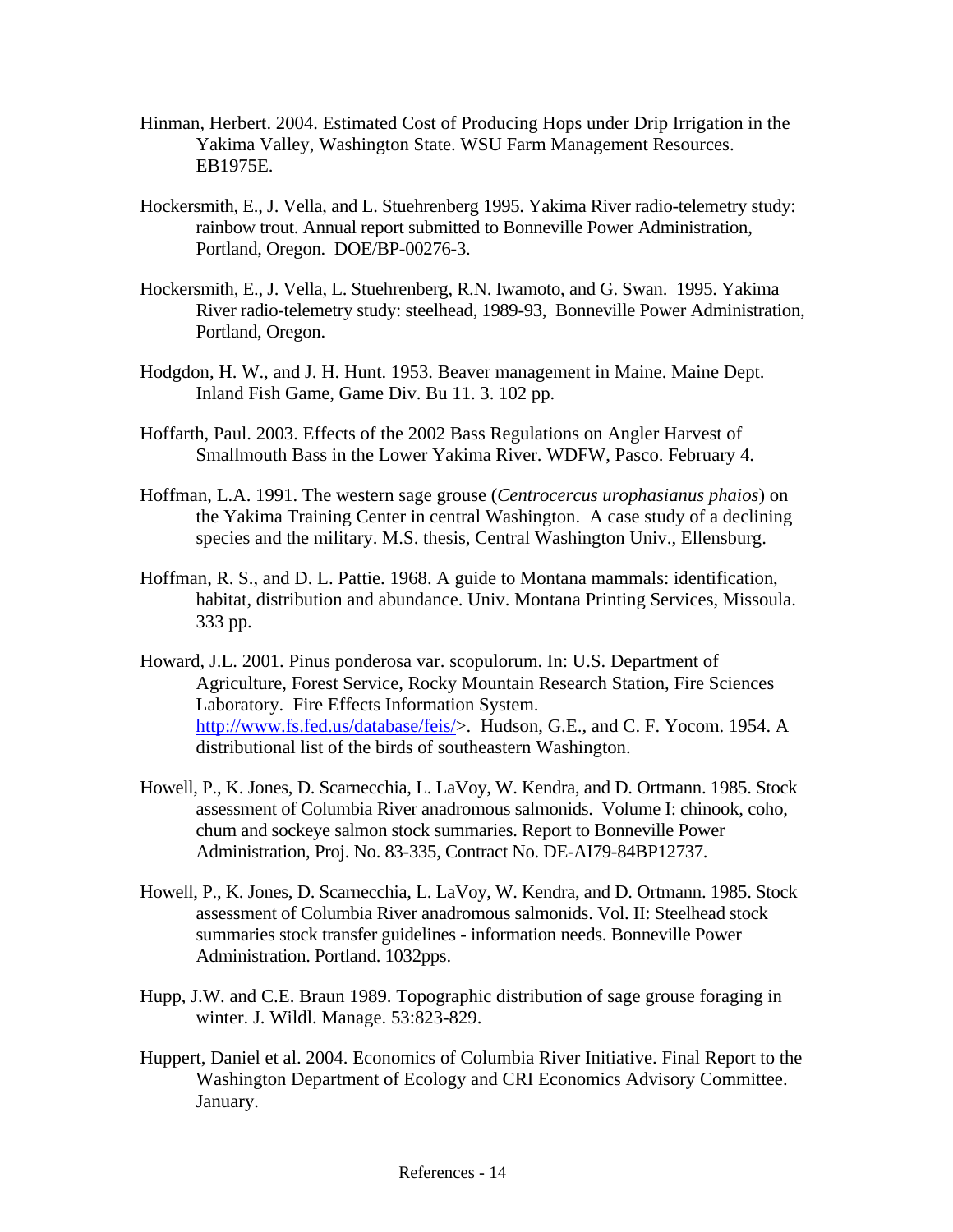Hymer et al 1992b Stock Summary Reports for Columbia River Anadromous Salmonids, Volume IV Washington Subbasins Above McNary Dam *[Hahn, Hatch, Hymer, Wastel]* CIS Summary 1992-1992 May 1993 366 94402-4 I 056 8810801.

# **I**

- IBIS (Interactive Biodiversity Information System). http://www.nwhi.org/ibis/subbasin/home.asp.
- Independent Scientific Group (ISG). 1996. Return to the River: restoration of salmonid fishes in the Columbia River ecosystem (pre-publication version). Northwest Power Planning Council, Portland, Oregon.
- Independent Scientific Group, 1996. Return to the River: Restoration of Salmonid Fishes in the Columbia River Ecosystem: Development of an Alternative Conceptual Foundation and Review and Synthesis of Science underlying the Columbia River Basin Fish and Wildlife Program of the Northwest Power Planning Council, 584 p.Lestelle, L.C., L.E. Mobrand, J.A. Lichatowich, and T.S. Vogel. 1996. Applied ecosystem analysis -- a primer. EDT: the ecosystem diagnosis and treatment method. Project number 9404600, Bonneville Power Administration, Portland, OR.
- Independent Scientific Group. 1999. Return to the River: Scientific issues in the restoration of salmonid fishes in the Columbia River. Fisheries Management 24:10-19.
- Independent Scientific Group. 2000. Return to the River: Restoration of Salmonid Fishes in the Columbia River Ecosystem. Northwest Power Planning Council. Portland, OR.
- Ingles, L.G. 1947. Ecology and life history of the Califormia gray squirrel. California Fish and Game Bulletin. 33:139-157.
- Interior Columbia Basin Technical Recovery Team (TRT). 2003. Independent populations of Chinook, steelhead, and sockeye for listed evolutionary significant units within the interior Columbia River Domain. Working draft, July 2003.
- Ivey, G. L., and C. P. Herziger. 2000. Distribution of greater sandhill crane pairs in Oregon, 1999/2000. Oregon Department of Fish and Wildlife Nongame Technical Report # 03-01-00, Portland, OR.
- Ivey, G. L., and C. P. Herziger. 2001. Distribution of greater sandhill crane pairs in California, 2000. California Department of Fish and Game, Sacramento, CA.

## **J**

Jackman, S. M. 1975. Woodpeckers of the Pacific Northwest: Their characteristics and their role in the forests. M.S. Thesis, Oregon State Univ., Corvallis. 47 pp.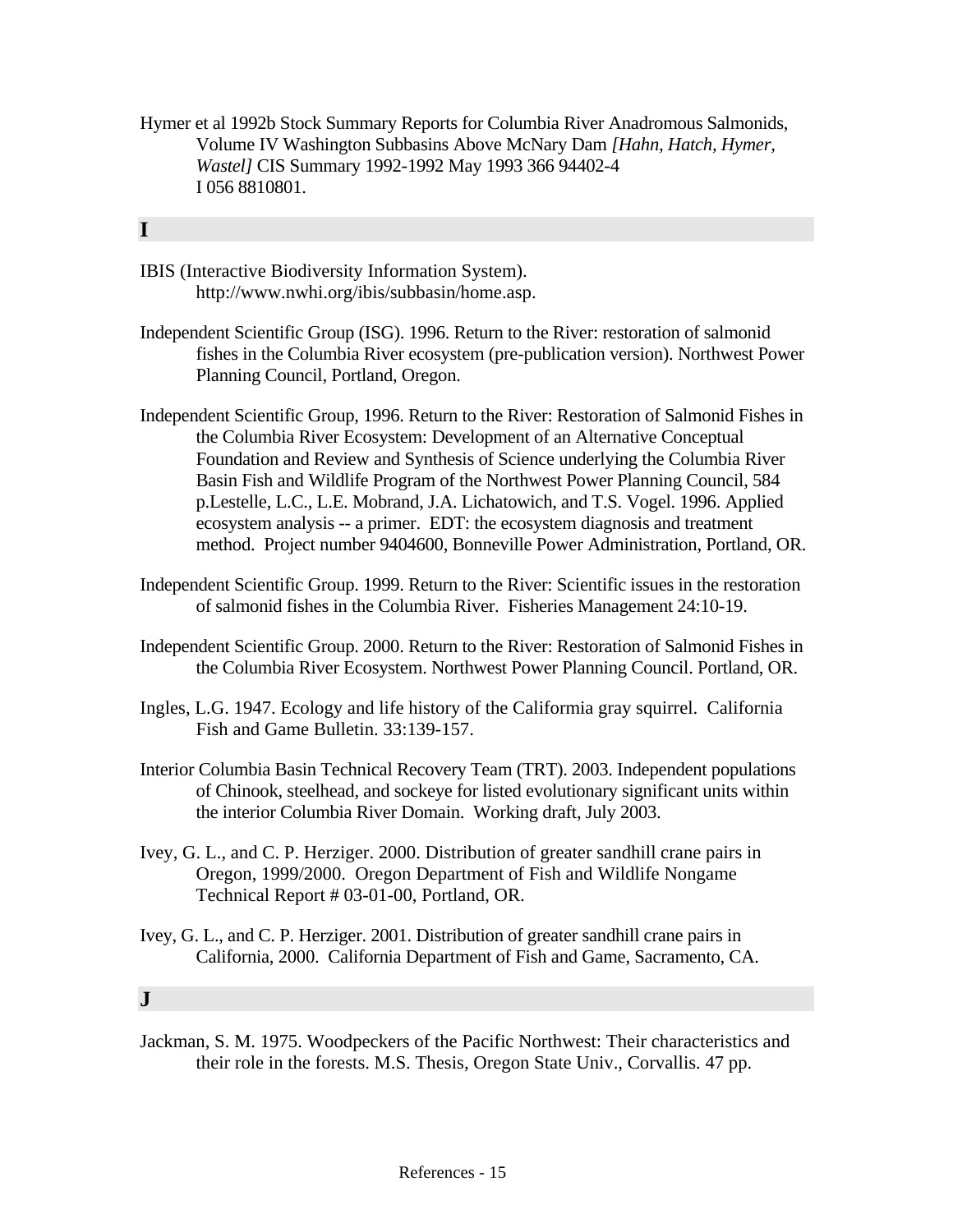- Jaeger, William K. 1997 Saving Salmon with Fishwheels: A Bioeconomic Analysis. Natural Resources Journal Vol 37 785-808.
- James, L. 2004. Western Gray Squirrel Surveys on the Yakama Nation Reservation, 2004. Unpublished Report, In Prep. Yakama Nation Wildlife Program.
- Jenkins, S. H. 1975. Food selection by beavers: a multidimensional contingency table analysis. Oecologia 21:157-173.
- Jenkins, S. H. 1979. Seasonal and year-to-year differences in food selection by beavers. Oecologia. (Berl.) 44:112-116.
- Jenkins, S. H. 1980. A size-distance relation in food selection by beavers. Ecology 61(4):740-746.
- Jenkins, S. H. 1981. Problems, progress, and prospects in studies of food selection by beavers. Pages 559-579 in J. A. Chapman and D. Pursley, eds. Worldwide Furbearer Conf. Proc., Vol I.
- Jenkins, S. H. Personnal communication (letter dated 4 January 1982). University of Nevada, Reno, NV.
- Jenkins, S. H., and P. E. Busher. 1979. Castor canadensis. Am. Soc. Mammal, New York. Mammalian Species 120:1-8.
- Jewett, S.G., W.P. Taylor, W.T. Shaw, and J.W. Aldrich. 1953. Birds of Washington State. University of Washington Press, Seattle, WA. 767pp.
- Johnson, A., D. Norton, and B. Yake. 1986. Occurrence and significance of DDT compounds and other contaminants in fish, water, and sediment from the Yakima River Basin. Washington Department of Ecology, Publication No. 86-5, Olympia.
- Johnson, D.H. and T.A. O'Neil. 2001. Wildlife-Habitat Relationships in Oregon and Washington. Oregon State University Press. Corvalis, OR
- Johnson, R.E., and K.M. Cassidy. 1997. Mammals of Washington State: Location data and predicted distributions. Volume 3 *in* Washington State Gap Analysis – Final Report (K.M. Cassidy, C.E. Grue, M.R. Smith, and K.M. Dvornich, eds.). Washington Cooperative Fish and Wildlife Research Unit, University of Washington, Seattle, WA.
- Johnston, G. E. 1995. Fisheries research on phenomena in the forebay of Wells Dam in Spring, 1995 related to the surface flow smolt bypass. Battelle Pacific Northwest Laboratory. Report to the U.S. Army Corps of Engineers, Walla Walla District., Contract No. 19478, Task 12. Walla Walla, Washington. 66 p.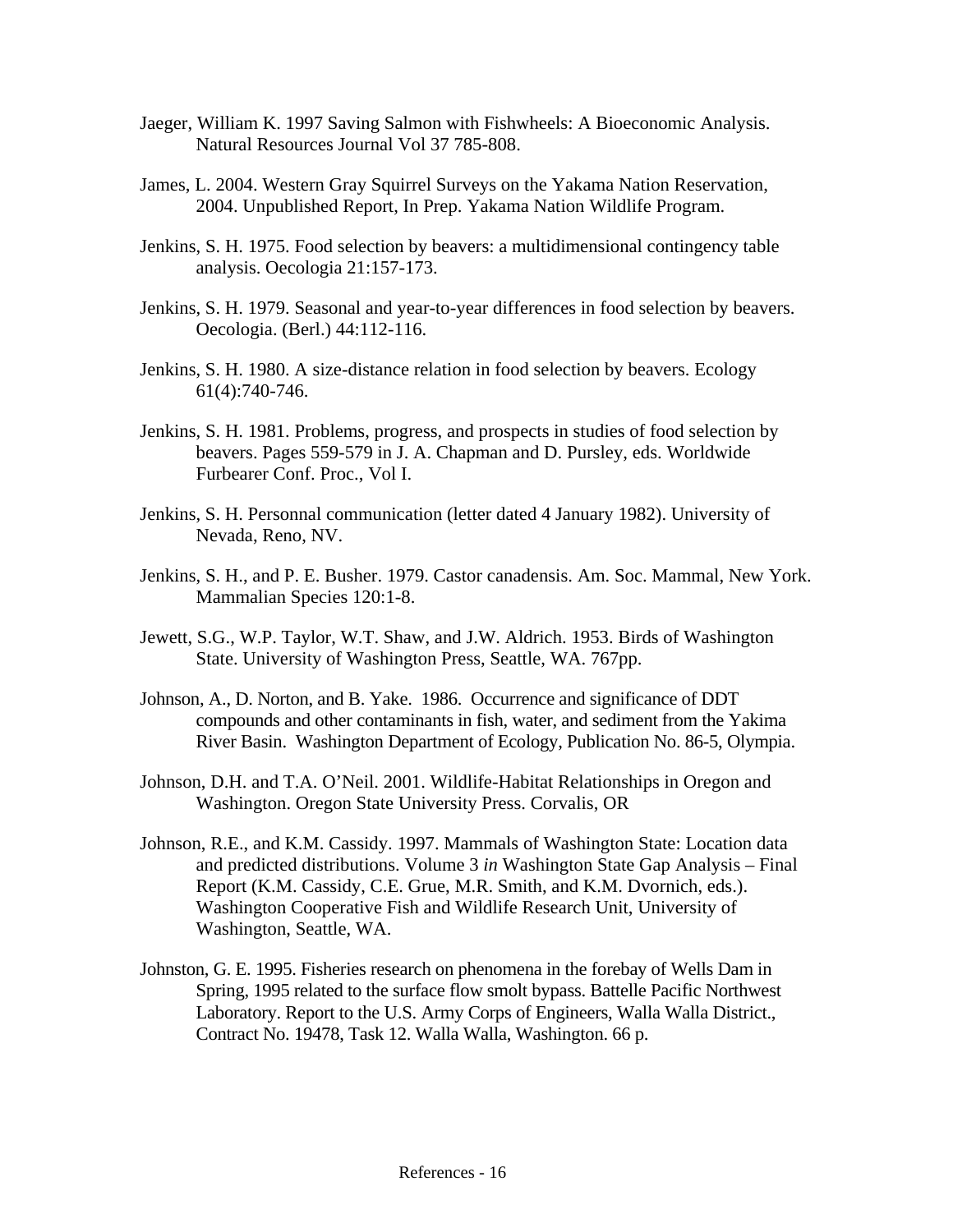- Joy, J., and B. Patterson. 1997. A suspended sediment and DDT total maximum daily load evaluation report for the Yakima River. Washington Department of Ecology, Publication No. 97-321, Olympia.
- Joy. J., R. Driessche and S. McConnell. 1995. White-headed Woodpecker Population and Habitat Inventory in the South Okanagan. Report For the BC Ministry of Environment, Lands and Parks. 21pp.

### **K**

- Keaney, J., J. Tims, M. Rector, and B. Hollen. 1996. Sage sparrow and sage thrasher study on the Yakima Training Center and Expansion Area, Yakima, Washington. A report prepared for the US Army, Fort Lewis Public Works, Environmental and Natural Resources Division, Fort Lewis, WA. 95 pp.
- Kertis, J. 1986. Vegetation Dynamics and Disturbance History of Oak Patch Preserve, Maxon County, Washington. Unpubl. Rep. Wash. Dept. Nat. Resour., Nat. Heritage Program, Olympia, WA.
- Kiesecker, J. M., A. R. Blaustein, and L. K. Belden. 2001. Complex causes of amphibian population declines. Nature V410:681-684.
- Kiesecker, J.M., and A.R. Blaustein, 1997. Influence of egg laying behavior on pathogenic infection of amphibian eggs. *Conservation Biology,* 11(1), 214-220.
- King, G. 2004. Final Report: 2004 Sandhill Crane Restoration Baseline Project. Unpublished Report, Yakama Nation Wildlife Program.
- Kinnison, H.B. and Sceva, J.E., 1963. Effects of Hydraulic and Geologic Factors on Streamflow of the Yakima River Basin, Washington. U.S.Geological Survey Water-Supply Paper 1595, 134p.
- Klebenow, D.A. 1969. Sage grouse nesting and brood habitat in Idaho. J. Wildl. Manage. 33:649-662.
- Klebenow, D.A. and G.M. Gray 1968 The food habits of juvenile sage grouse. J. Range Manage. 21:80-83.
- Klimkiewicz, M.K., R.B. Clapp, and A.G. Futcher. 1983. Longevity records of North American birds: Remizidae through Parulinae. Journal of Field Ornithology 54:287-294.
- Knick, S. T., and J. T. Rotenberry. 1995. Landscape characteristics of fragmented shrubsteppe habitats and breeding passerine birds. Conservation Biology 9:1059- 1071.
- Knopf, F.L., J.A. Sedgwick, and D.B. Inkley. 1990. Regional correspondence among shrubsteppe bird habitats. Condor 92:45-53.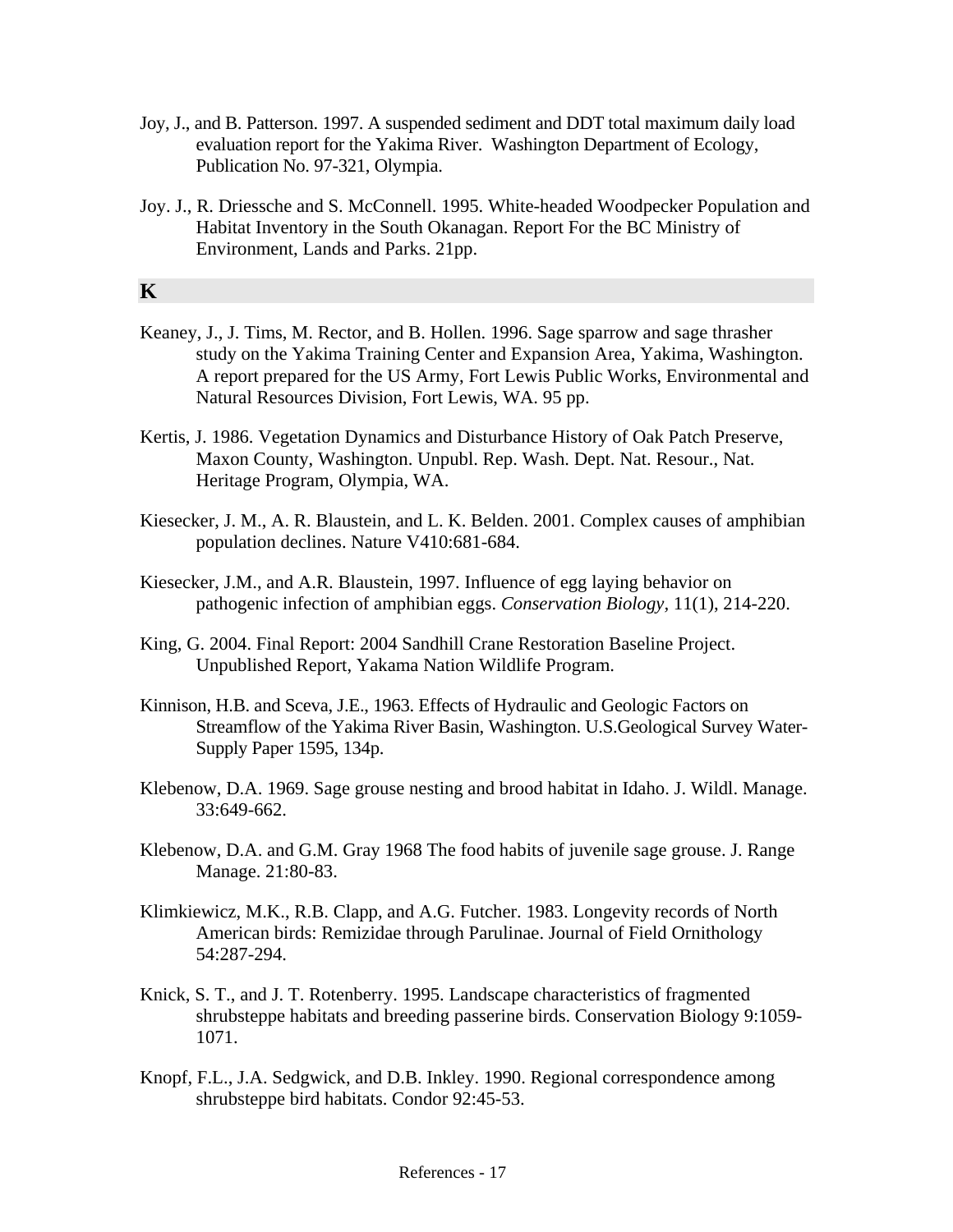- Knutson, K.L. and V.L. Naef. 1997. Management recommendations for Washington's priority habitats: riparian. Wash. Dept. Fish and Wildl., Olympia. 181 pp.
- Kramer, G. W., B. Conant, G. Kaiser, C.D. Littlefield, R. W. Schlorff, and D. E. Timm. 1983. Pacific Flyway Management Plan for the Pacific Flyway Population of the Lesser Sandhill Crane. Pacific Flyway Council. Canadian Wildlife Service, U.S. Fish and Wildlife Service.
- Kufeld, R.C., O.C. Wallmo, and C. Feddema. 1973. Foods of the Rocky Mountain mule deer. USDA Forest Service Research Paper. RM-111. 31 pp.

### **L**

- Lambeck, R. J. 1997. Focal species: a multi-species umbrella for nature conservation. Cons. Biol. 11(4):849-856.
- Larsen, D. T. 1999. Duck nesting, and brood habitat use and survival within the Wapato Irrigation Project. *Prepared for:* U. S. Bureau Reclam., Yakima, WA. 24pp.
- Larsen, E.M., and J.T. Morgan. 1998. management recommendations for Washington's priority habitats: Oregon white oak woodlands. Wash. Dept. Fish and Wildl., Olympia, WA. 37pp.
- Larson, D. L., and C. E. Bock. 1986. Determining avian habitat preference by birdcentered vegetation sampling. Pages 37-43 *in* J. Verner, J. L. Morrison, and C. J. Ralph, eds. Wildlife 2000: modeling habitat relationships of terrestrial vertebrates. Univ. Wisconsin Press, Madison, WI.
- Lawrence, W. H. 1954. Michigan beaver populations as influenced by fire and logging. Ph.D. Diss., Univ. Michigan, Ann Arbor. 219 pp. Cited by Jenkins and Busher 1979.
- Layton, David F., Gardner M. Brown and Mark L. Plummer. 1999. "Valuing Multiple Programs to Improve Fish Population." For: Washington Department of Ecology, Olympia.
- Leach, R. H. 1995. Confirmed sandhill crane nesting in Yakima County, Washington. Northwestern Naturalist 76:148.
- Leach, R. H., J. D. Reichel, and S. M. McCorquodale. 1992. Wildlife resources of the managed forest of the Yakama Indian Reservation: habitat management objectives and guidelines. Yakama Nation Wildlife Resource Management Program, Toppenish, WA.
- Leege, T. A. 1968. Natural movements of beavers in southeastern Idaho. J. Wildl. Manage. 32(4):973-976.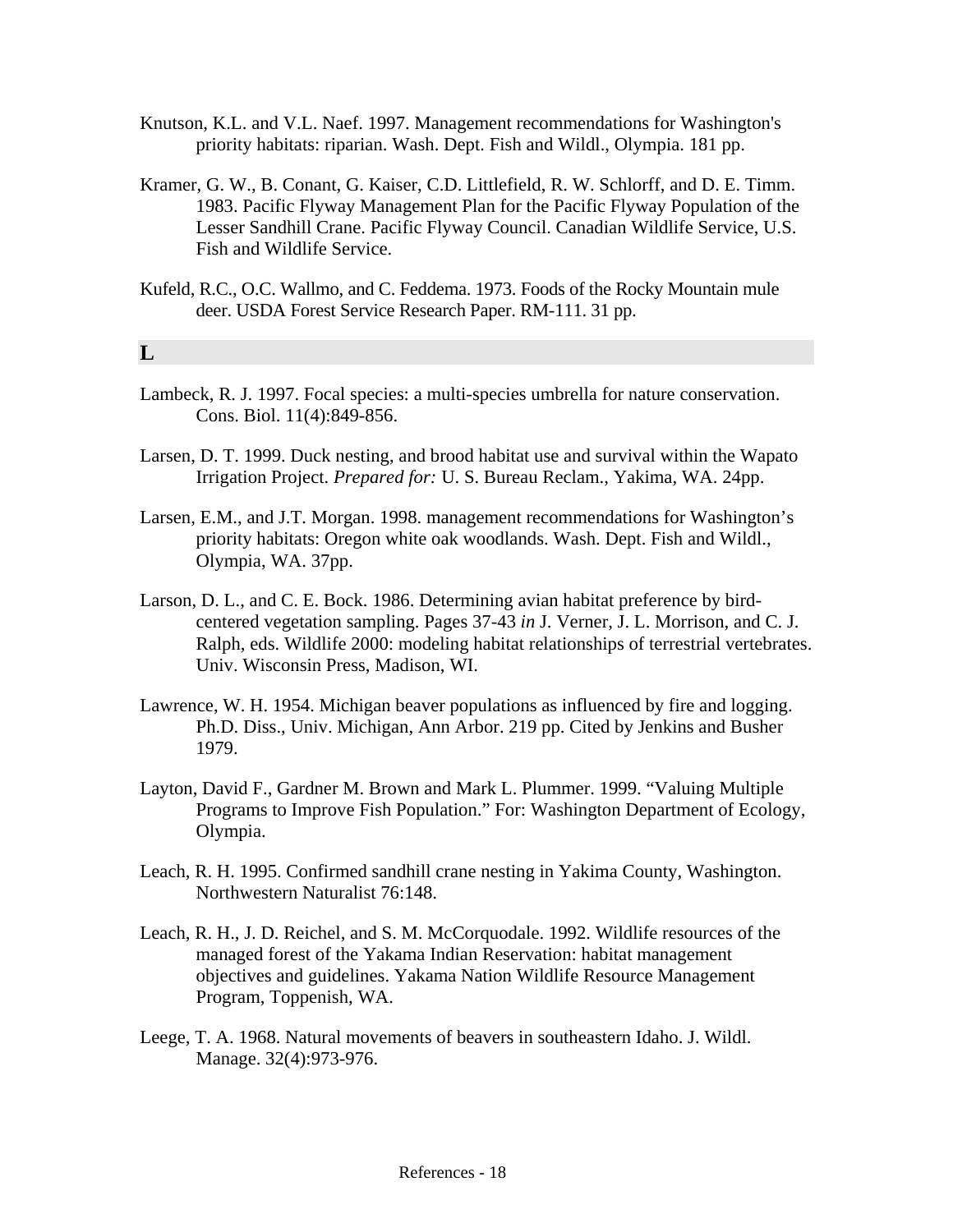- Leege, T.A. 1968. Prescribed burning for elk in northern Idaho. Tall Timbers Fire Ecol. Conf. Proc. 8:235-254.
- Leege, T.A. , 1969. Burning seral brush ranges for big game in northern Idaho. Trans. N. Amer. Wildl. and Natur. Resour. Conf. 34:429-437.
- Leonard, W. P., Brown, H. A., Jones, L.C., McAllister, K. R. and R.M. Storm, (1993) *Amphibians of Washington and Oregon.* Seattle Audubon Society. Seattle, WA.
- Lewis, J.C., M. Whalen, and E.A. Rodrick. 2002. WDFW's priority habitat and species (PHS) management recommendations Volume IV: Birds. Lewis' Woodpecker (*Melanerpes lewis*). Washington Department of Fish and Wildlife, Olympia, WA.
- Lichatowich, J, 1998. A Conceptual Foundation for the Management of Native Salmonids in the Deschutes River. Portland General Electric Report, Portland, Oregon.
- Lichatowich, J., L. Mobrand, L. Lestelle and T. Vogel. 1995. An approach to the diagnosis and treatmentof depleted Pacific salmon populations in Pacific Northwest watersheds. Fisheries 20(1): 10-18.
- Lichatowich, J.A. and L.E. Mobrand. 1995. Analysis of chinook salmon in the Columbia River from an ecosystem perspective, Mobrand Biometrics.
- Lilga, M. 1998 Effects of Flow Variation on Stream Temperatures in the Lower Yakima River. Masters Thesis WSU.
- Lind, J. M. 2002. A habitat suitability model for beavers (Castor Canadensis) in an arid environment using geographic information systems (GIS). M. S Thesis Cent. Wash. Univ., Ellensberg, WA. 90pp.
- Linders, M. J. 2000. Spatial ecology of the western gray squirrel in Washington: The interaction of season, habitat and home range. M.S. Thesis. Univ. of Washington, Seattle, WA.
- Linduska, J.P. 1964. Waterfowl tomorrow. U.S. Dept. Int. Washington, D.C. 770 pp.
- Linzey, D. W. 1998. The Mammals of Virginia. Blacksburg, Virginia: The McDonald & Wood ward Publishing Company, Inc.
- Linzey, D.W. and C. Brecht. 2002. Website accessed on 26 June 2003. http://www.discoverlife.org/nh/tx/Vertebrata/Mammalia/Castoridae/Castor/canad ensis/
- Littlefield, C. D. 1976. Sandhill cranes feeding on ducklings. Wilson Bulletin 88:503- 504.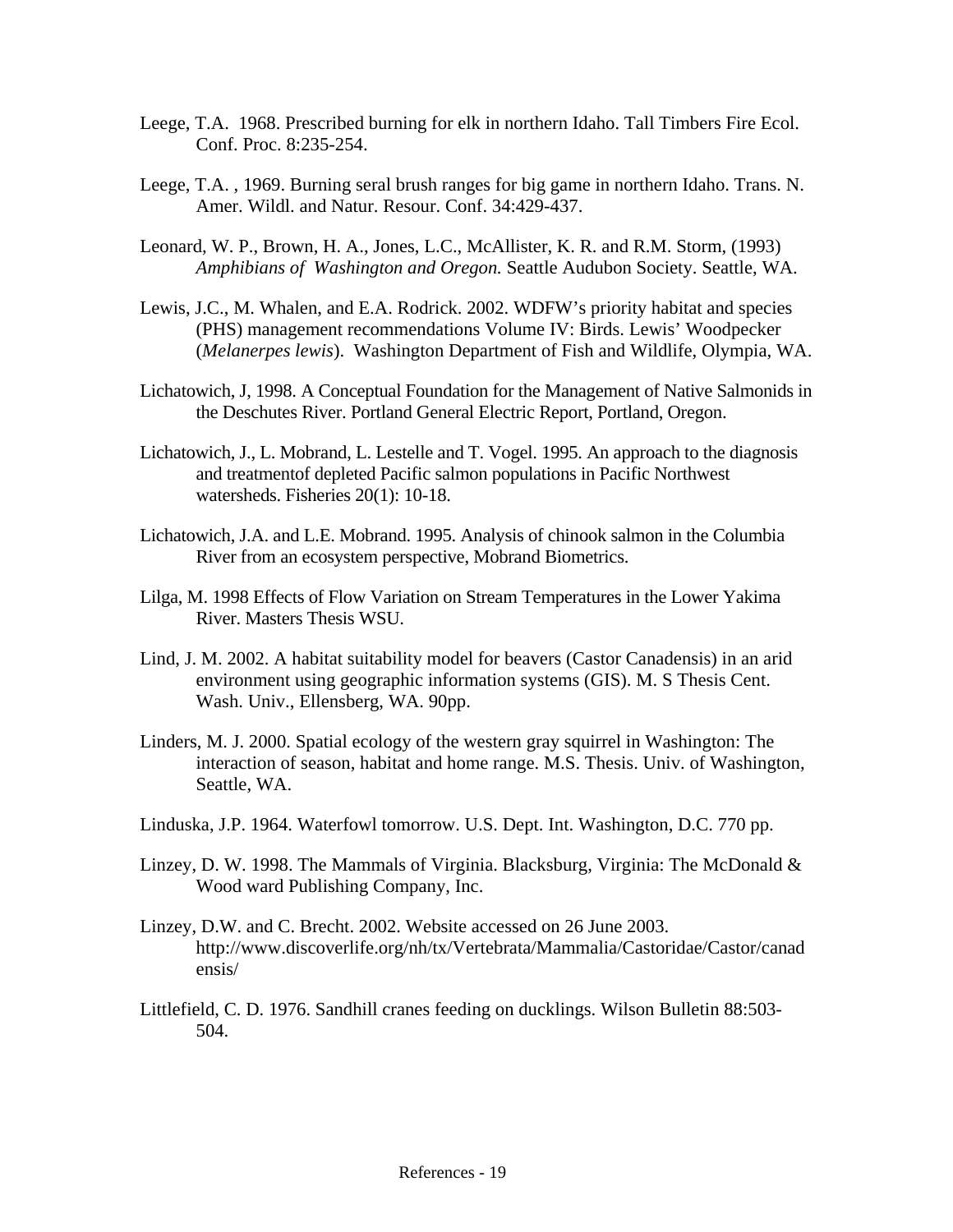- Littlefield, C. D. 1989. Status of greater sandhill crane breeding populations in California, 1988. California Department of Fish and Game, Wildlife Management Division, Nongame Bird and Mammal Section, Sacramento, CA.
- Littlefield, C. D. 1995. Greater sandhill crane nesting and production in northeastern California, 1988. Western Birds 26:34-38.
- Littlefield, C. D. and S. P. Thompson. 1979. Distribution and status of the Central Valley Population of Greater Sandhill Cranes. Pp. 113-120 *in* Proc. 1978 Crane Workshop (J.C. Lewis, ed.). Colorado State Univ. Printing Service, Fort Collins, CO.
- Littlefield, C. D., and G. L. Ivey. 2000. Conservation assessment for Greater Sandhill Cranes wintering on the Cosumnes River Floodplain and Delta regions of California. The Nature Conservancy, Galt, CA.
- Littlefield, C. D., and G. L. Ivey. 2001. Draft Washington State Recovery Plan for Sandhill Crane. Washington Department of Fish and Wildlife, Olympia, Washington. 62 pp.
- Livingston, M.F. 1998. Western sage grouse management plan. Department of the Army, Directorate of Environmental and Natural Resources, Yakima Training Center, 76 pp.
- Lloyd, T., R. Denney, and G. Constantino. 1983. Wintering waterfowl redistribution plan for the Columbia Basin of Oregon and Washington. *Prepared for:* U. S. Fish Wildl. Serv., Wash. Dep. Wildl., Oregon Dep. Wildl. 45pp.
- Loch, J.J., S.A. Leider, M.W. Chilcote, R. Cooper, and T.H. Johnson. 1988. Differences in yield, emigration timing, size, and age structure of juvenile steelhead from two small western Washington streams. Calif. Fish and Game 74: 106-118.
- Longley, W. H., and J. B. Moyle. 1963. The beaver in Minnesota. Minn. Dept. Conserv. Tech. Bull. 6. 87 pp.
- Losensky, B. J. 1993. Historical vegetation in Region One by climatic section. Unpublished report. Available at Lolo National Forest, Missoula, MT. 39p.
- Lowery, G. H., Jr. 1974. The mammals of Louisiana and its adjacent waters. Shreveport, LA: Louisiana State University Press. 565 p.
- Lowther, P.E., C. Celada, N.K. Klein, C.C. Rimmer, and D.A. Spector. 1999. Yellow Warbler Dendroica petechia. Pages 1-32 in Poole, A. and F. Gill (editors), The birds of North America, No. 454. The Birds of North America, Inc., Philadelphia, PA.
- Loxterman and Young, S.F. 2002 Chapter 1 of the Yakima/Klickitat Fisheries Project Genetic Study. pp 6-23.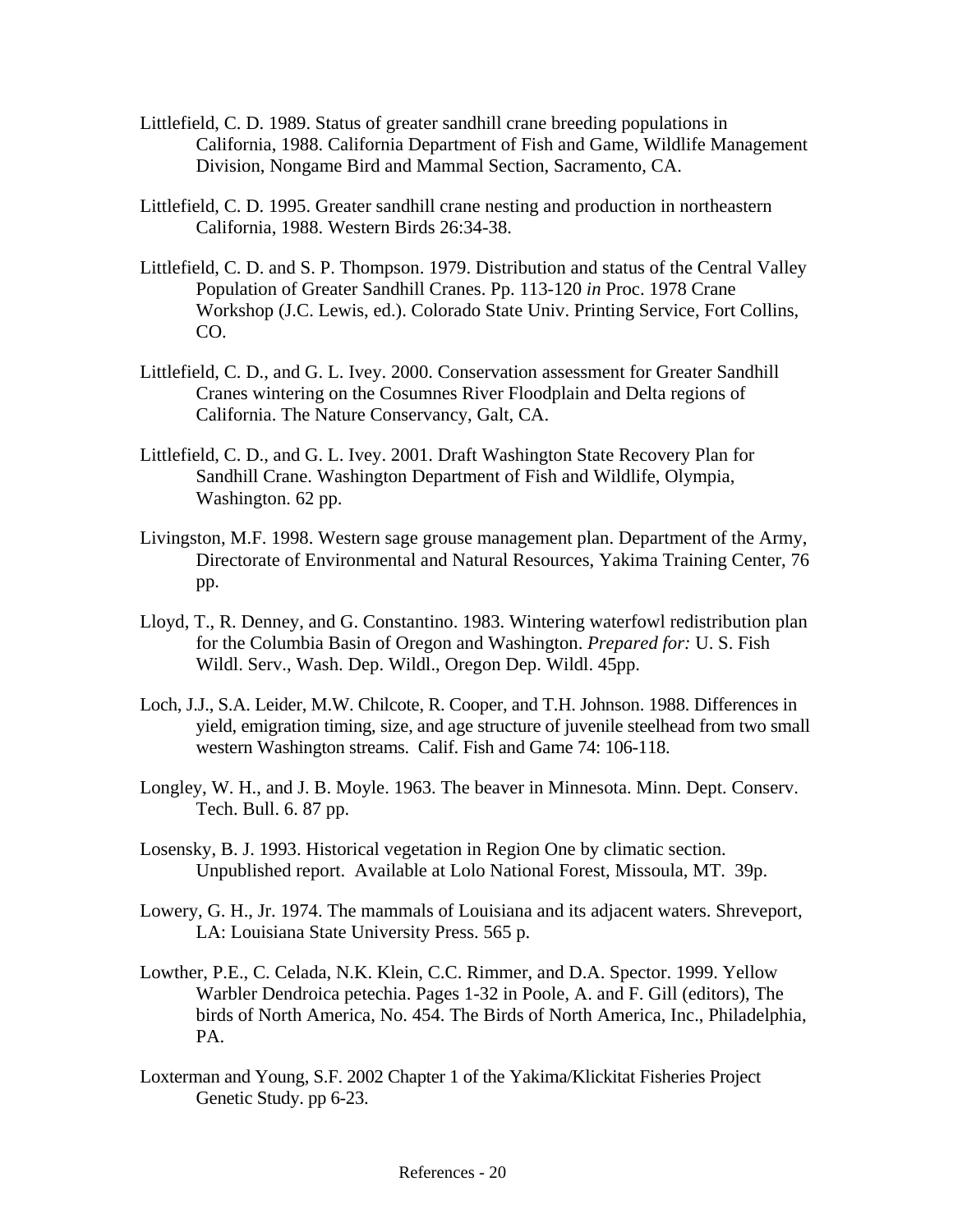- Maher, F.P. and P.A. Larkin. 1954. Life history of steelhead trout of the Chilliwack River, British Columbia. Trans. Amer. Fish. Soc. 84: 27-38.
- Mahoney, J. M., and S. B. Rood. 1998. Streamflow requirements for cottonwood recruitment – an integrated model. Wetlands 8:634-645.
- Mahony, N. A., W. M. Vander Haegen, B. L. Walker, and P. G. Krannitz. 2001. .Male incubation and multiple brooding in Sagebrush Brewer's Sparrows.
- Marshall, A.R., C. Smith, R. Brix, W. Dammers, J. Hymer, and L. LaVoy. 1995. Genetic diversity units and major ancestral lineages for chinook salmon in Washington. In C. Busack and J. Shaklee, eds. Genetic diversity units and major ancestral lineages of salmonid fishes in Washington. WA Dept. Fish and Wildlife Tech. Rep. No. RAD 95-02.
- Maser, C., B. R. Mate, J. F. Franklin, and C. T. Dyrness. 1981. Natural history of Oregon coast mammals. Pac. Northwest For. And Range Exp. Sta., USDA, For. Serv. Gen. Tech. Rep., PNW-133. 496pp.
- Mathiessen, Peter. 2001 *The Birds of Heaven: Travels with Cranes*, North Point Press, New York. 349pp ISBN 0 347 19944 2
- McCollough, D. A. 1999. A review and synthesis of effects of alterations to the water temperature regime of freshwater life stages of salmonids, with special reference to chinook salmon. U.S. Environmental Protection Agency, Region 10, Seattle, Washington.
- McFadden, Dave. Undated. CEDS Combined Information kp (Word file) Yakima County Economic Development Office, Yakima.
- McMichael, G. A., A. L. Fritts, and T. N. Pearsons. 1998. Electrofishing injury to stream salmonids; injury assessment at the sample, reach, and stream scales. North American Journal of Fisheries Management 18:894-904.
- McMichael, G. A., and T. N. Pearsons. 1998. Effects of wild juvenile spring chinook salmon on growth and abundance of wild rainbow trout. Transactions of the American Fisheries Society 127:261-274.
- McPhail, J.D. and J.S.Baxter. 1996. A review of bull trout (Salvelinus confluentus) life history and habitat use in relation to compensation and improvement opportunities. Vancouver B.C.. UBC. Fisheries Management Report #104. 48 p.
- Medin, D. E. 1990. Birds of a shadscale (ATRIPLEX CONFERTIFOLIA) habitat in east central Nevada. Great Basin Nat. 50:295-298.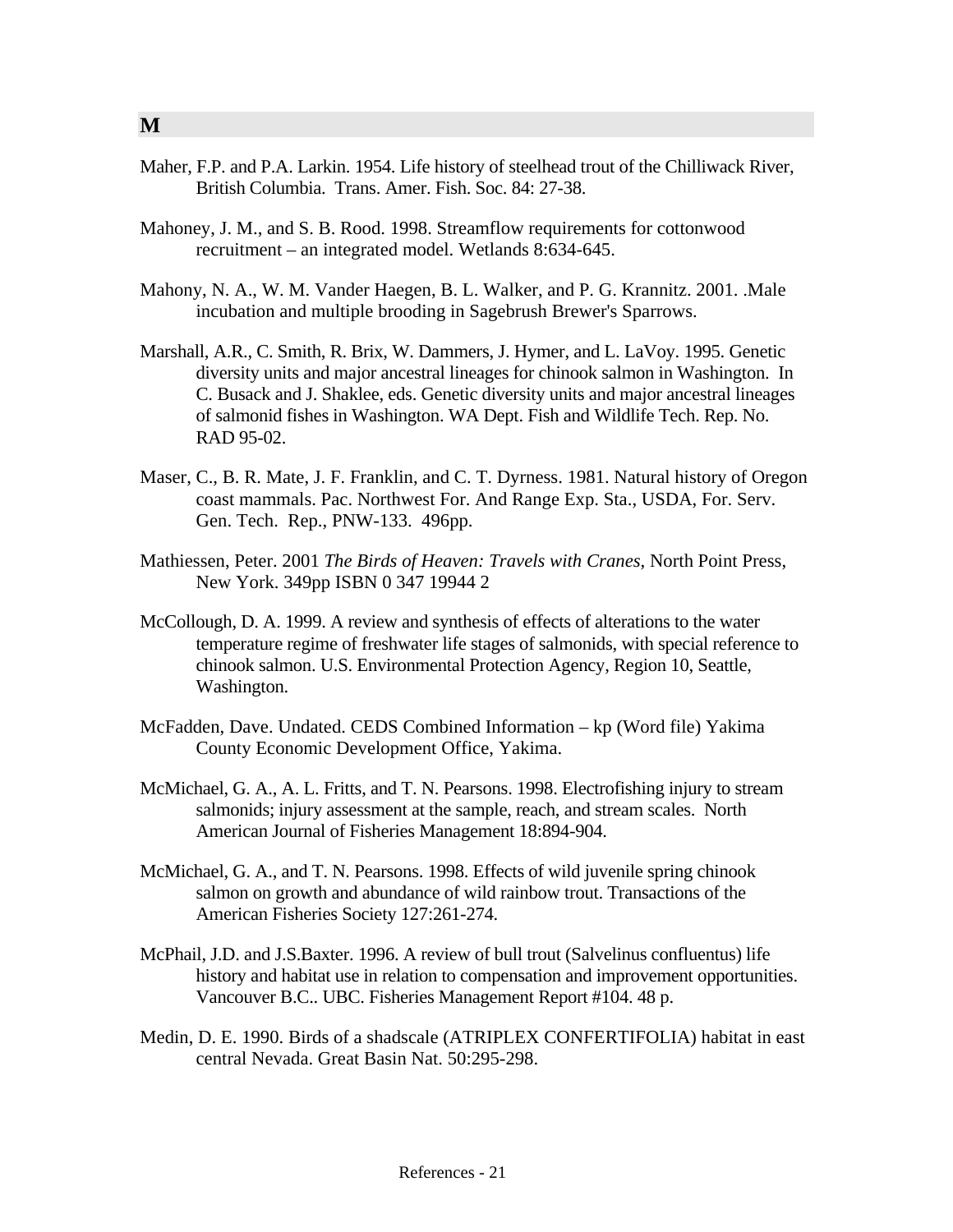- Meehan, W. R. and T. C. Bjorn.1991. Salmonid distributions and life histories. Chapter 3, in Meehan, W. R. (ed.) Influences of Forests & Rangeland Management on Salmonids Fish & Their Habitats. American Fisheries Society, Special Publication 19: 47-82. (Reserve desk, Fish—Ocean Library.)
- Merritt, J. F. 1987. Guide to the mammals of Pennsylvania. Pittsburg, PA: University of Pittsburgh Press. 408 p.
- Meyer, W.R 2002. The effects of seasonal stream de-watering on three age classes of bull trout (Salvelinus confluentus). Master of Science thesis, Central Washington University, Ellensburg, WA. 84 pp.
- Middleton, N. and D. Thomas. 1997. World Atlas of Desertification (Second Edition) London: UN Environment Programme (UNEP).
- Miller, H.A. 1985. Oregon white oak. Pages 275-278 in H. A. Miller and S. H. Lamb., eds. Oaks of North America. Naturegraph Publ., Happy Camp, CA.
- Milne K. A. and S. J. Hejl. 1989. Nest Site Characteristics of White-headed Woodpeckers. J. Wildl. Manage. 53 (1) pp 50 - 55.
- Minnesota IMPLAN Group. 2004. 2001 Economic Data for Benton, Yakima and Kittitas Counties, Washington.
- Montgomery, David R. 2003. King of Fish. Westview Press.
- Montgomery, D.R. and Buffington, J.M. 1993. Channel classification, prediction of channel response, and assessment of channel condition. Report TFW-SH10-93- 002 prepared for the SHAMW committee of the Washington State Timber/Fish/Wildlife Agreement, 84 pages plus figures.
- Morgan, A. and F. Hinojosa. 1996. Winter habitat utilization by juvenile salmonids. TFW Ambient Monitoring Program Manual: Literature review and monitoring recommendations.
- Muehter, V. R. 1998. WatchList Website, National Audubon Society, Version 97.12. Online. Available: http://www.audubon.org/bird/watch/.
- Mullan, J. W., A. Rockhold, and C.R. Chrisman. 1992CPb. Life histories and precocity of chinook salmon in the mid-Columbia River. Progressive Fish Cult. 54:25-28.
- Mullan, J.W. 1986. Determinants of sockeye salmon abundance in the Columbia River, 1880s - 1972: a review and synthesis. United States Fish and Wildlife Service Biological Report 86(12).
- Mullan, J.W. 1987. Status and propagation of chinook salmon in the mid-Columbia River through 1985. U.S. Fish and Wildlife Service Biol. Rep. 87. 111 pps.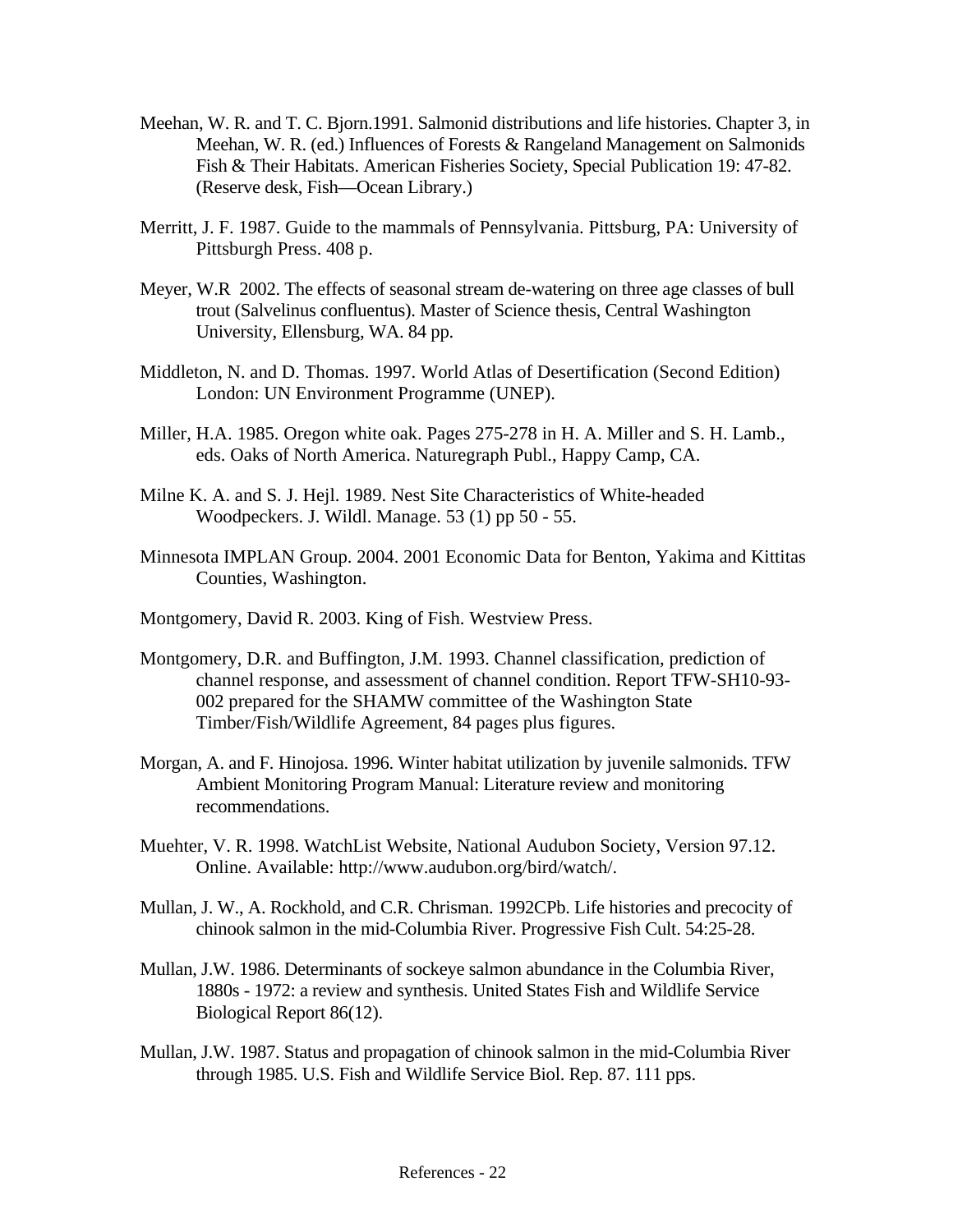- Mundy, P., and B.D. Watson, 1996. Relationship between spring chinook and summer steelhead smolt passage at Prosser Dam and flow acceleration, outmigrations of 1983 - 1996. Unpublished MS, Phil Mundy, somewhere in Alaska.
- Murray, D. F. 1961. Some factors affecting the production and harvest of beaver in the upper Tanana River Valley, Alaska. M.S. Thesis, Univ. Alaska, Anchorage. 140 pp.

## **N**

- Narver, D.W. 1969. Age and size of steelhead trout in the Babine River, British Columbia. J. Fish. Res. Bd. Can. 26: 2754-2760.
- Nixon, C. M., and J. Ely. 1969. Foods eaten by a beaver colony in southeastern Ohio. Ohio J. Sci. 69(5):313-319.
- Norman, D.K. C. J. Cederholm, and W. S. Lingley. 1998. Flood Plains, Salmon Habitat, and Sand and Gravel Mining. Washington Geology 26:3-20.
- Northwest Area Foundation Indicator Website. 2004. Northwest Area Foundation, University of Idaho.
- Northwest Economic Associates. 1997. The Economic Benefits of Enhanced Water Supplies in the Yakima Basin. For: Tri-County Water Resource Agency. April.
- Northwest Habitat Institute for Subbasin Planning. http:// [www.nwhi.org](http://www.nwhi.org/). Corvallis, Oregon.
- Northwest Power and Conservation Council. 2004. Yakima Subbasin Plan. Portland, Oregon.
- Northwest Power and Conservation Council. 2004. Success Stories- Yakima Fisheries Project.
- Noss, R.F., E. T. LaRoe III, and J. M. Scott. 1995. Endangered Ecosystems of the United States: A Preliminary Assessment of Loss and Degradation. Biological Report 28. U.S. Department of the Interior, National Biological Service, Washington D.C. 58 pp.
- NPPC (Northwest Power and Conservation Council), 2001. Technical Guide for Subbasin Planners. Council Document 2001-20. Portland, Oregon.
- NPPC (Northwest Power Planning Council). 2000. Columbia basin fish and wildlife program. Council document 2000-19. Portland, OR.
- NPPC (Northwest Power Planning Council). 2001. Yakima subbasin summary. Portland, OR.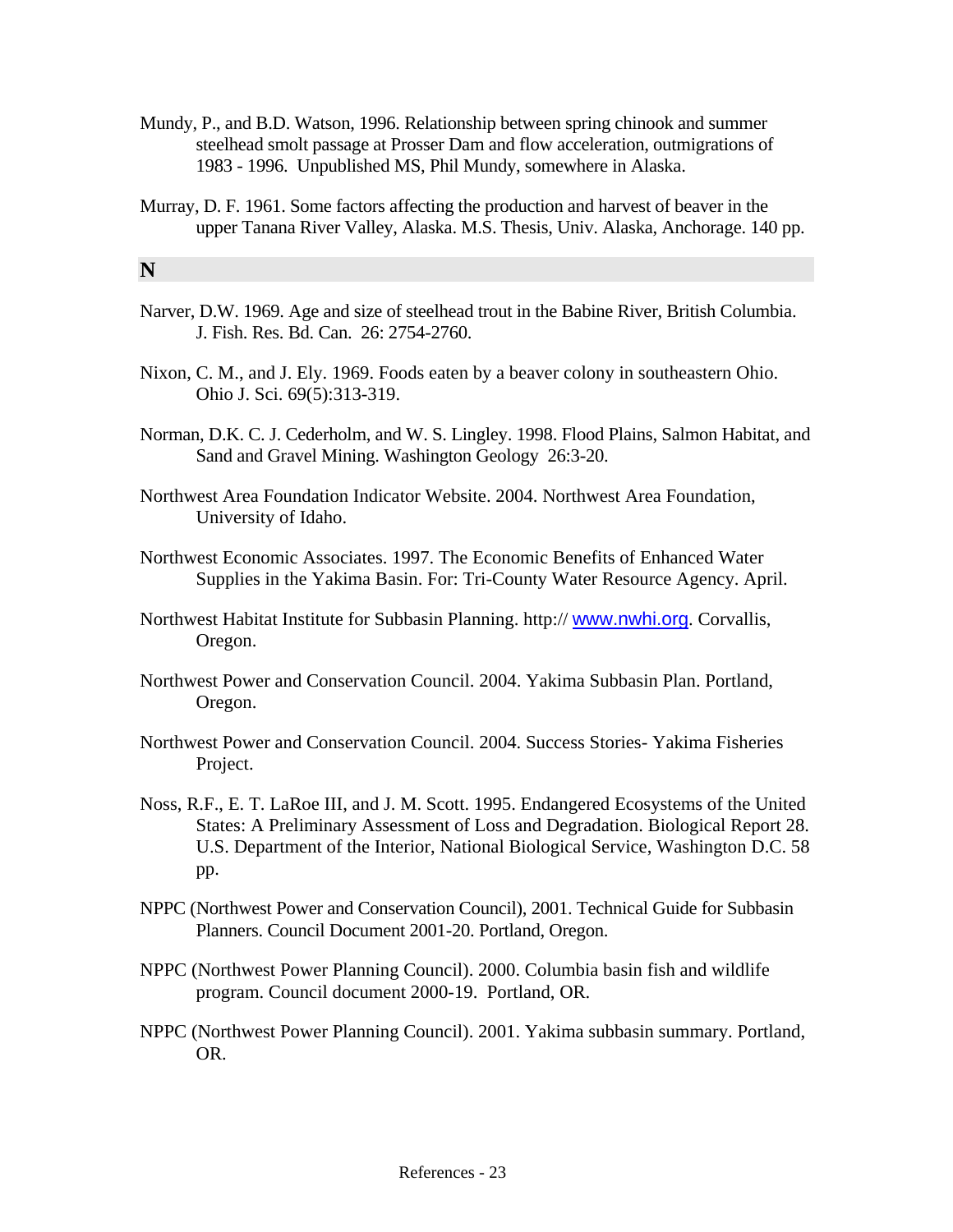- NPPC. 1997. An integrated framework for fish and wildlife management in the Columbia River. Northwest Power Planning Council. NPPC 97-2. Portland, Oregon.
- Nussbaum, R. A., E. D. Brodie, and R. M. Storm. 1983. Amphibians and reptiles of the Pacific Northwest. Univ. Press of Idaho, Moscow, ID.

### **O**

- O'Connell, M.A., J.G. Hallet and S.D. West. 1993. Wildlife use of riparian habitats: A literature review. TFW-WL1-93-001.
- Olson, D. 1989. Predation on breeding western toads (*Bufo boreas*). Copeia 1989:391- 397.
- Olson, D. H. 1992. Ecological susceptibility of high elevation Oregon anuran amphibians to population fluctuations. Abstract, 6th Annual Meeting of the Society for Conservation Biology, p. 102.
- Oregon Trout. 1997. An Estimate of Economic Contribution for Harvesting Salmon Closer to Home. August.

#### **P**

- Paige, C., and S. A. Ritter. 1998. Birds in a sagebrush sea: managing sagebrush habitats for bird communities. Western Working Group of Partners in Flight, Boise, ID.
- Paige, C., and S. A. Ritter. 1999. Birds in a sagebrush sea: managing sagebrush habitats for bird communities. Partners in Flight Western Working Group, Boise, ID.
- Parker, G.L., and Storey, F.B., 1916, Water Powers of the Cascade Range Part III, Yakima River Basin: U.S. Geological Survey Water Supply Paper 369, 169 p.
- Patten, B.G., Thompson, R.B., and Gronlund, W.D., 1970, Distribution and Abundance of Fish in the Yakima River, Washington, April 1957 to May 1958: U.S. Fish and Wildlife Service, Special Scientific Report, Fisheries No. 603, Bureau of Commercial Fisheries, Washington, DC, 27 p.

Patterson, R.L. 1952. The sage grouse in Wyoming. Denver, CO: Sage Books. 341 p.

- Pauley, G.B., B.M. Bortz, and M.F. Shepard. 1986. Species profiles: life histories and environmental requirements of coastal fishes and invertebrates (Pacific Northwest) - - steelhead trout. US. Fish Wildl. Serv. Biol. Rep. 82 (11.62). Army Corps of Engineers, TR EL-82-4. 24 pps.
- Pearsons, T. N., G. A. McMichael, S. W. Martin, E. L. Bartrand, J. A. Long, and S. A. Leider. 1996. Yakima River Species Interactions Studies. Annual Report FY 1994. Submitted to Bonneville Power Administration, Portland, Oregon. DOE/BP-99852- 3. 150 pp.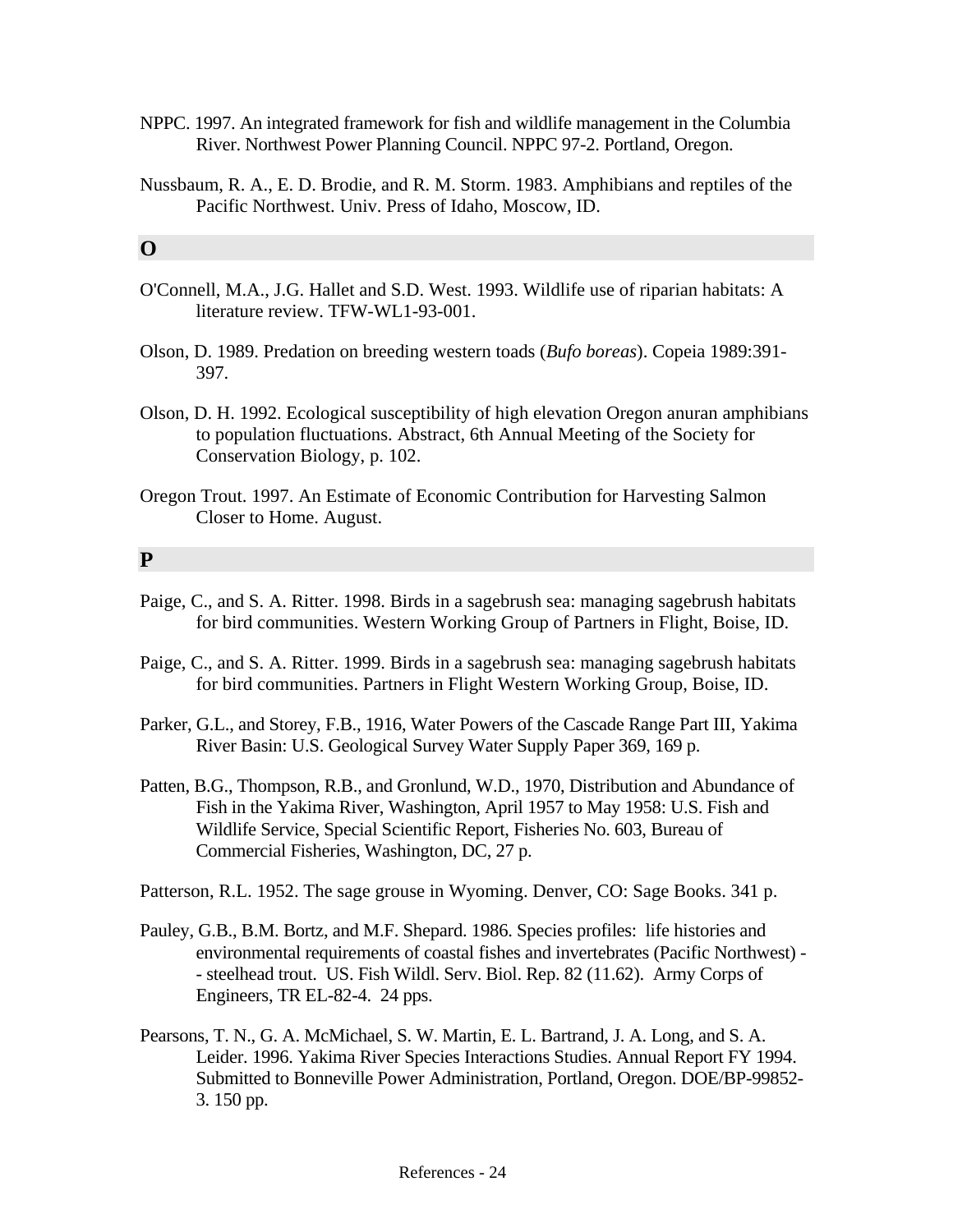- Peterjohn, B. G., J. R. Sauer, and C. S. Robbins. 1995. Population trends from the North American Breeding Bird Survey. In. (T. E. Martin and D. M. Finch, eds.). Ecology and management of neotropical migratory birds. Oxford University Press, New York.
- Petersen, K. L., and L. B. Best. 1985. Brewer's sparrow nest-site characteristics in a sagebrush community. Journal of Field Ornithology 56:23-27.
- Peterson Economics. 2003. Letter regarding current and anticipated future populations in Upper Kittitas County and within the MountainStar Resort. For Steve O'Conner, Health-fac, Denver.
- Peterson, J.G. 1970. The food habits and summer distribution of juvenile sage grouse in central Montana. J. Wildl. Manage. 34: 147-155.
- Peterson, K.L., and L. B. Best. 1986. Diets of nestling sage sparrows and Brewer's sparrows in an Idaho sagebrush community. Journal of Field Ornithology 57:283- 294.
- Phelps, S.R., B.M. Baker, and C.A. Busack. 2000. Genetic relationships and stock structure of Yakima River basin and Klickitat River basin steelhead populations. Unpubl. Report Washington Department of Fish and Wildlife.
- Pogson, T. H. and S. M. Lindstedt. 1991. Distribution and abundance of large sandhill cranes, *Grus canadensis.*
- Power, Thomas M. 2004. The Economic Values Associated with Washington's National Forests. In The Economic Impact of Preserving Washington's Roadless Areas. Chapter 4. The Economic Value of Protecting Natural Landscapes.
- Pratt, L.K. 1992. A review of bull trout life history. In: Howell, P.j. and D.V. Buchanan, eds. Proceedings of the Gearhart Mountain bull trout workshop. Oregon Chapter of AFS Corvallis OR. 67 pp.
- Priest Rapids Hydroelectric Project Draft License Application. 2003.

## **Q**

Quigley, T. M., and S. J. Arbelbide, technical editors. 1997. An assessment of ecosystem components in the interior Columbia basin and portions of the Klamath and Great Basins. Volume 2. U.S. Forest Service General Technical Report PNW-GTR-405.

## **R**

Radke, B.R. 1984. The nesting ecology of the yellow warbler on Malheur National Wildlife Refuge. File report, Malheur National Wildlife Refuge. 7 pp.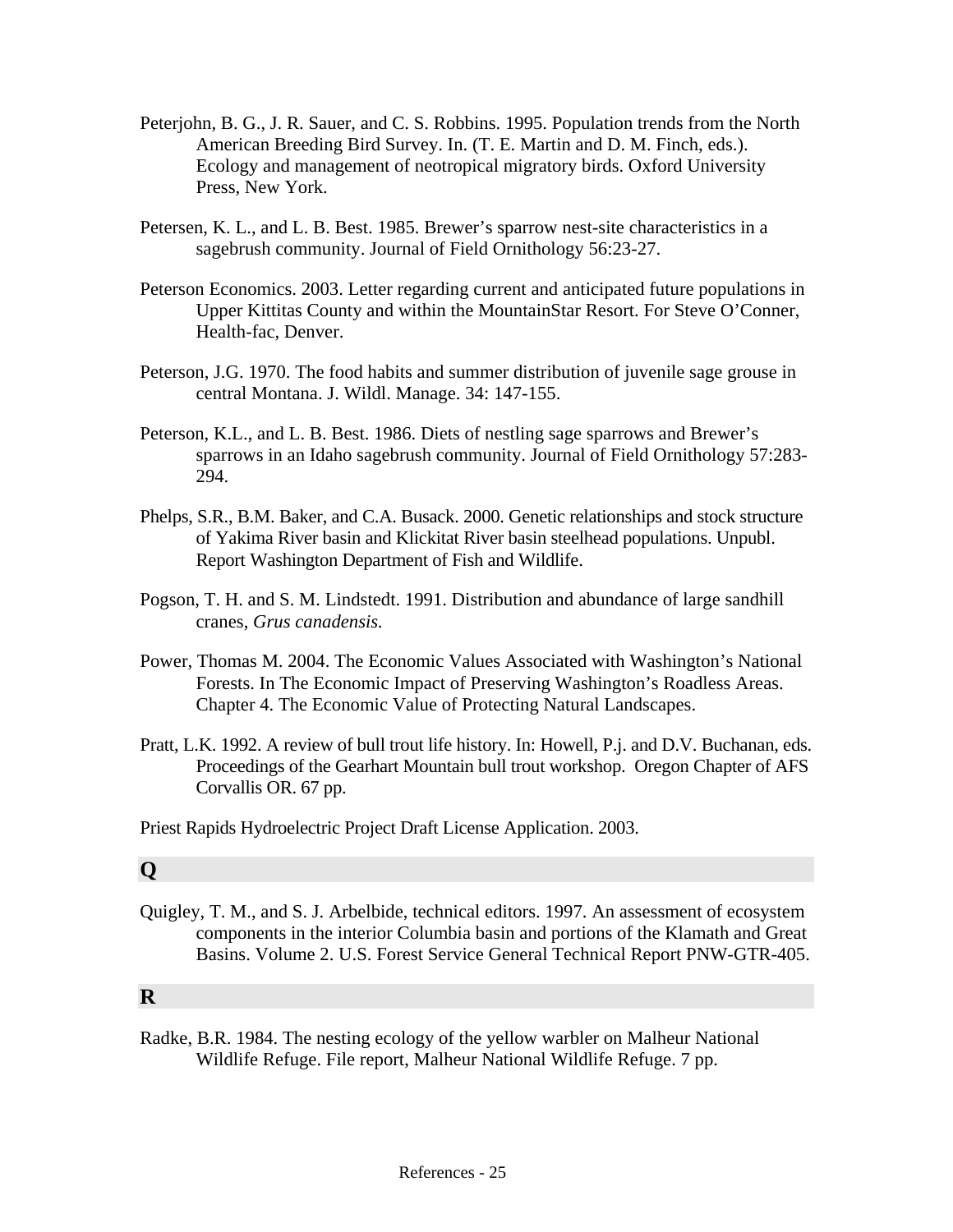- Radtke, Hans 2004. Economic Contribution from Columbia River Basin Fish Production. For: Independent Economic Analysis Board of the Northwest Power and Conservation Council. Draft. October.
- Ransom, J. E. 1981. Harper and Row's complete guide to North American wildlife western edition. Harper and Row, New York. 809pp.
- Rassmussen, L., and P. Wright. 1990. Draft wildlife assessment, McNary Project, Oregon and Washington. U. S. Fish Wildl. Serv., Portland, OR. 28 pp.
- Ratliff, D.E. and P.J. Howell.1992. The status of bull trout populations in Oregon. PP 10-17 in: Howell, P.J. and D.V. Buchanan (editors) Proceedings of the Gearhart Mountain Bull Trout Workshop. Oregon Chapter of the American Fisheries Society, Corvallis, Oregon.
- Reading, Don, 1999. Economics of a Restored Salmon Fishery in Idaho.
- Reading, Don. 2002. The Economic Impact of the 2001 Salmon Season in Idaho. For Idaho Fish and Wildlife Foundation(?).
- Reagan, K.J. 2002. Assessment of Old Growth Ponderosa Pine Habitats in Naneum Creek Watershed, Washington. Masters Thesis, Central Washington State University, Ellensburg, WA. 118 pp.
- Reinecke, K. J., and G. L. Krapu. 1979. Spring food habits of sandhill cranes in Nebraska. Pages 13-19 in J. C. Lewis, editor. Proceedings 1978 crane workshop. Colorado State Univ. Printing Service, Fort Collins, CO.
- Reiss, Karen Yuki. 2003. Genetic Variability Within Bull Trout (Salvelinus confluentus) Populations In The Yakima River Basin. A Thesis.
- Remington, T.E. and C.E. Braun. 1985. Sage grouse food selection in winter, North Park, Colorado. J. Wildl. Manage. 49:1055-1061.
- Responsive Management. 2003. Washington Angler State Preference Survey. For Washington Department of Fish and Wildlife. Harrisonberg, VA.
- Retzer, J. L., H. M. Swope, J. 0. Remington, and W. H. Rutherford. 1956. Suitability of physical factors for beaver management in the Rocky Mountains of Colorado. Colo. Dept. Game, Fish and Parks, Tech. Bull. 2:1-32.
- Reynolds, J. D. 1985. Sandhill crane use of nest markers as cues for predation. Wilson Bulletin 85:106-108.
- Reynolds, T.D. 1981. Nesting of the sage thrasher, sage sparrow, and Brewer's.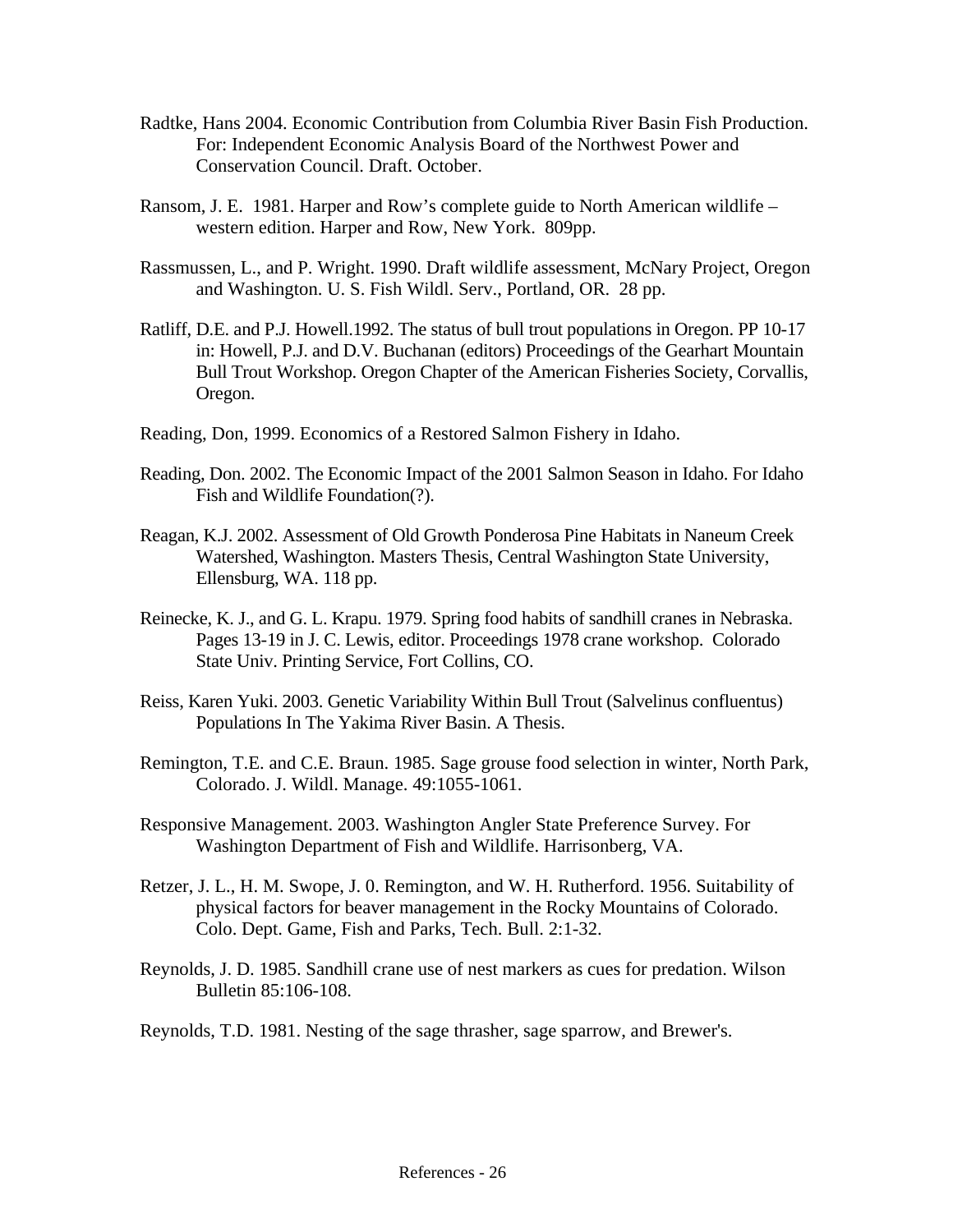- Rich, T. and B. Altman. 2002. The Greater Sage-Grouse as an Umbrella Species. Article appeared in the Spring 2002 issue of The North American Grouse Partnership newsletter. [http://gpn.8m.net/Index/Articles.htm.](http://gpn.8m.net/Index/Articles.htm)
- Rich, T. G. 1978. Cowbird parasitism of sage and Brewer's sparrows. Condor 80:348.
- Rich, T.G., 1996. Degradation of shrubsteppe vegetation by cheatgrass invasion and livestock grazing: effect on breeding birds. Abstract only. Columbia Basin Shrubsteppe Symposium. April 23-25, 1996. Spokane, WA.
- Rich, W.H.. 1920. Early history and seaward migration of chinook salmon in the Columbia and Sacramento rivers. Bulletin of the Bureau of Fisheries, Vol. 37, 1919-20.
- Ridgway, R. 1895. The ornithology of Illinois. H. W. Rokker, Printer and Binder, Springfield, IL, Vol. II.
- Rieman, B.E. and J.D. McIntyre. 1995. Occurrence of bull trout in naturally fragmented habitat patches of varied size. Transactions of the American Fisheries Society 124: 285-296.
- Rieman, B.E., and McIntyre. 1993. Demographic and habitat requirements for conservation of bull trout. Ogden (UT): US dept. of Agriculture, Forest Service, Intermountain Research Station. U.S. Forest Service General Tech. Report INT-302. 38 p.
- Rinella, J.F., S. W. McKenzie, and G. J. Fuhrer. 1992. Surface-Water-Quality Assessment of the Yakima River Basin, Washington: Analysis of Available Water-Quality Data Through 1985 Water Year. US Geological Survey Open-File Report 91-453, Portland, OR.
- Ring, T. E., and B. Watson. 1999. Effects of geologic and hydrologic factors and watershed change on aquatic habitat in the Yakima River Basin, Washington; *in* R. Sakrison and P. Sturtevant, eds. Watershed management to protect declining species. TPS-99-4. Amer. Water Resour. Assoc., Middleberg, VA.
- Rising, J.D. 1996. A guide to the identification and natural history of the sparrows of the United States and Canada. Academic Press, San Diego, CA.
- Ritter, S. and C. Paige. 2000. Keeping birds in the sagebrush sea. Joslyn and Morris, Boise, ID (available from the Wenatchee BLM with a video titled, The Vanishing Shrubsteppe.
- Roberts, J.O.L. 1971. Survival among some North American wood warblers. Bird-Banding 42:165-184.
- Robertson, C.H. 1957. Survival of precociously maturing salmon male parr. (Onchorhynchus tshawytscha) after spawning. Calif. Fish and Game 43:119-129.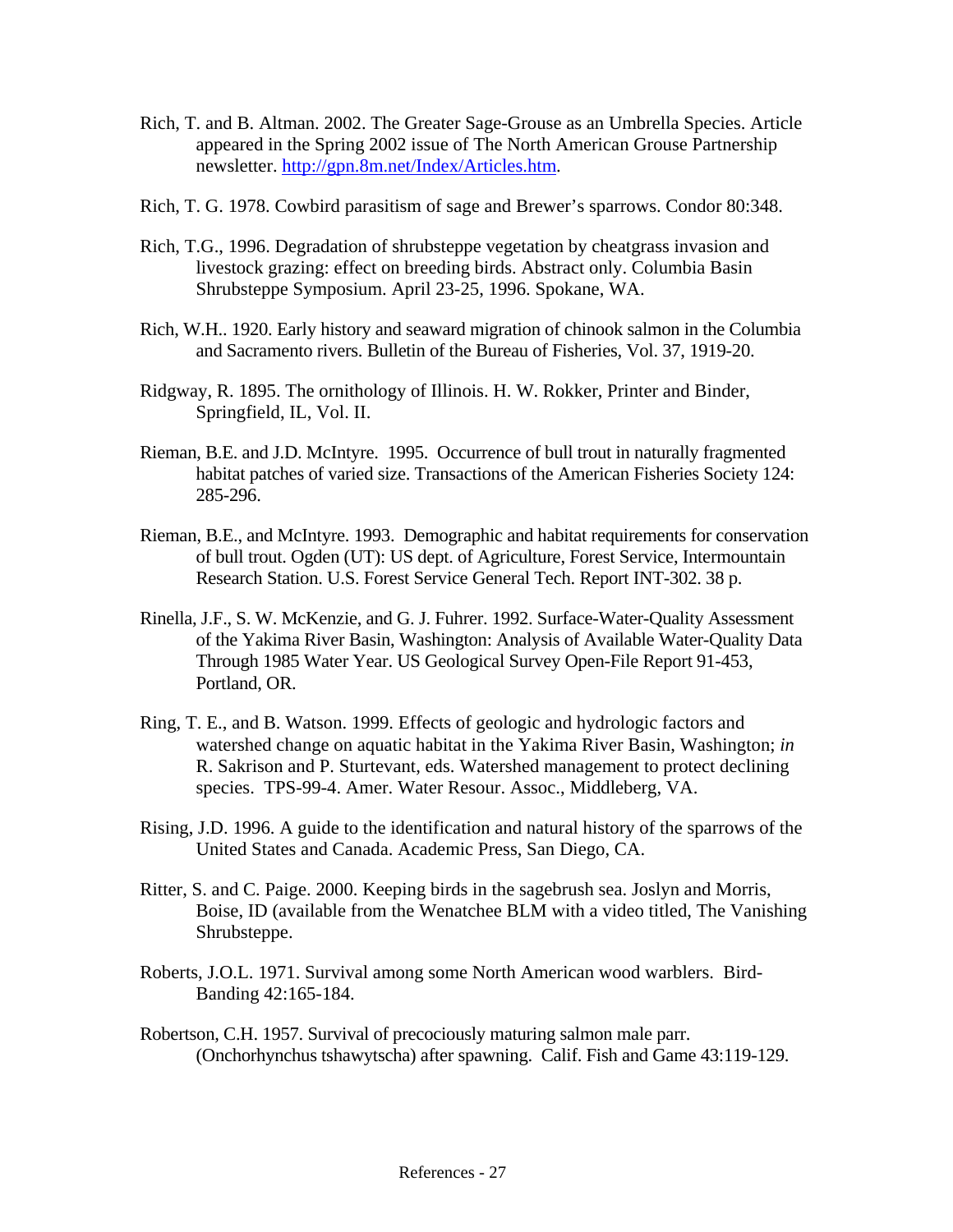- Roche, C. T., and B. F. Roche Jr. 1988. Distribution and amount of four knapweed (Centaurea L.) species in eastern Washington. Northwest Science 62:242-253.
- Rodrick, E.A. 1986. Survey of historic habitats of the western gray squirrel (*Sciurus griseus*) in the southern Puget Trough and Klickitat County, WA. Unpubl. report to Washington Dept. of Wildlife.
- Rolph, D.N. 1998. Assessment of neotropical migrant landbirds on McChord Air Force Base, Washington. Unpubl. rep. The Nature Conservancy of Washington, Seattle.
- Rood S. B., and J. M. Mahoney. 1990. Collapse of riparian poplar forests downstream from dams in western prairies: probable causes and prospects for mitigation. Environ. Manage. 14:451-464.
- Rotenberry, J. T., and J.A. Wiens. 1980. Habitat structure, patchiness, and avian communities in North American steppe vegetation: a multivariate analysis. Ecology 61:1228-1250.
- Rotenberry, J. T., and J.A. Wiens. 1989. Reproductive biology of shrubsteppe passerine birds: geographical and temporal variation in clutch size, brood size, and fledging success. Condor 91:1-14.
- Rotenberry, J. T., and J.A. Wiens. 1991. Weather and reproductive variation in shrubsteppe sparrows: a hierarchical analysis. Ecology 72:1325-1335.
- Rotenberry, J. T., M. A. Patten, and K. L. Preston. 1999. Brewer's Sparrow (Spizella breweri). In The Birds of North America, No. 390 (A. Poole and F. Gill, eds.). The Birds of North America, Inc., Philadelphia, PA.
- Rothstein, S.I. 1994. The cowbird's invasion of the Far West: history, causes and consequences experienced by host species. Pages 301-315 in J.R. Jehl and N.K. Johnson, editors. A century of avifaunal change in western North America. Studies in Avian Biology No. 15. Cooper Ornithological Society, Sacramento, CA.
- Rounsfell, G.A. 1957. Fecundity of North American Salmonidae. U. S. Fish Wildl. Serv. Fish. Bull. 122 (57): 451-464.
- Rounsfell, G.A. 1958. Anadromy in North American Salmonidae. U. S. Fish and Wildl. Serv. Fish. Bull. 58(131): 171-185.
- Rue, L. E., III. 1964. The world of the beaver. J. B. Lippincott Co., Philadelphia and New York. 155 pp.
- Rue, L. E., III. 1967. Pictorial guide to the mammals of North America. New York: Thomas Y. Crowell Company. 299 p.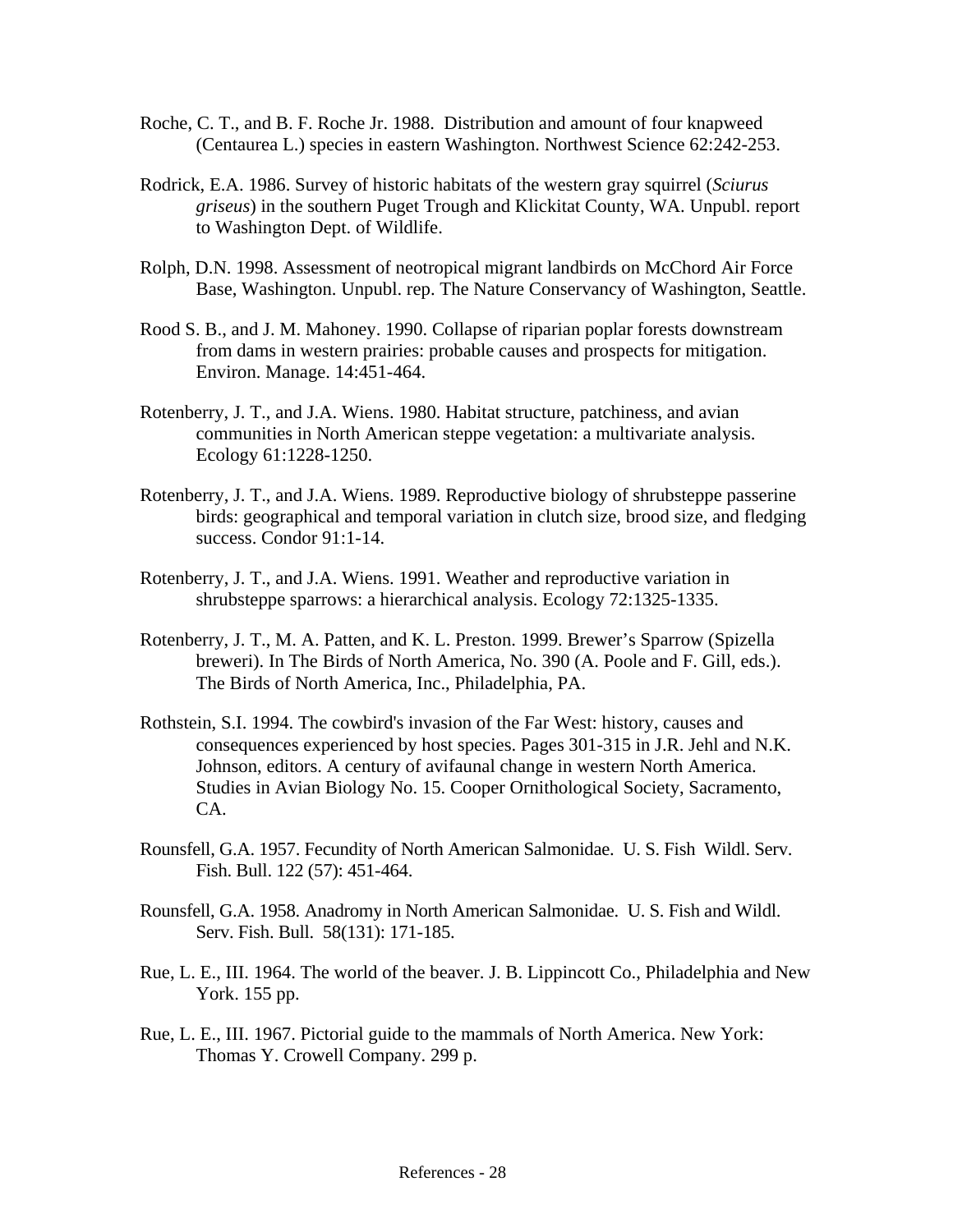- Ruediger, B., J. Claar, S. Mighton, B. Naney, T. Rinaldi, F. Wahl, N. Warren, D. Wenger, A.
- Rutherford, W. H. 1964. The beaver in Colorado. Colo. Dept. Game, Fish and Parks Dept., Tech. Publ. 17. 49 pp.
- Ryan, L.A. and A.B. Carey. 1995. Biology and management of the western gray squirrel and Oregon white oak woodlands: with emphasis on the Puget Trough. USDA Forest Service, Pacific Northwest Research Station. General Technical Report PNW-GTR-348. Portland, OR.

## **S**

- Saab, V. A., C. E. Bock, T. D. Rich, and D. S. Dobkin. 1995. Livestock grazing effects in western North America. Pages 311–353 in T. E. Martin and D. M. Finch, editors. Ecology and management of Neotropical migratory birds. Oxford University Press, New York.
- Saab, V.A., and T.D. Rich. 1997. Large-scale conservation assessment for Neotropical migratory land birds in the interior Columbia River basin. Gen. Tech. Rep. PNW-GTR-399. Portland, OR.
- Sauer, J. R., J. E. Hines, and J. Fallon. 2003. The North American Breeding Bird Survey, Results and Analysis 1966 - 2002. Version 2003.1, [USGS Patuxent Wildlife](http://www.pwrc.usgs.gov/)  [Research Center,](http://www.pwrc.usgs.gov/) Laurel, MD.
- Sauer, J.R., J.E. Hines, G. Gough, I. Thomas, and B.G. Peterjohn. 2003. The North American Breeding Bird Survey Results and Analysis. Version 2003.1. Online. Patuxent Wildlife Research Center, Laurel, MD. Available: http://www.mbr.nbs.gov/bbs/bbs.html.
- Sauer, J.R., S. Schwartz, and B. Hoover. 1996. The Christmas Bird Count Home Page. Version 95.1 U.S.G.S. Biological Resource Division, Patuxent Wildlife Research Center, Laurel, MD. Online. Available: http://www.mbr.nbs.gov/bbs/cbc.html.
- Schroeder, M. A., D.W. Hays, M.F. Livingston, L.E. Stream, J.E. Jacobson, and D.J. Pierce. 2000. Changes in the distribution and abundance of sage grouse in Washington. Northwestern Nat. 81:104-112.
- Schroeder, M. H., and D. L. Sturges. 1975. The effect on the Brewer's sparrow of spraying big sagebrush. Journal of Range Management 28:294-297.
- Schroeder, M.A. 1997. Unusually high reproductive effort by sage grouse in a fragmented habitat in north-central Washington. Condor 99: 933-941.
- Schroeder, M.A., J.R. Young, and C.E. Braun. 1999. Sage grouse (*Centrocercus urophasianus*). In: The Birds of North America, No. 425. Poole A., Gill F., editors. Philadelphia, PA: The Birds of North America, Inc. 28 p.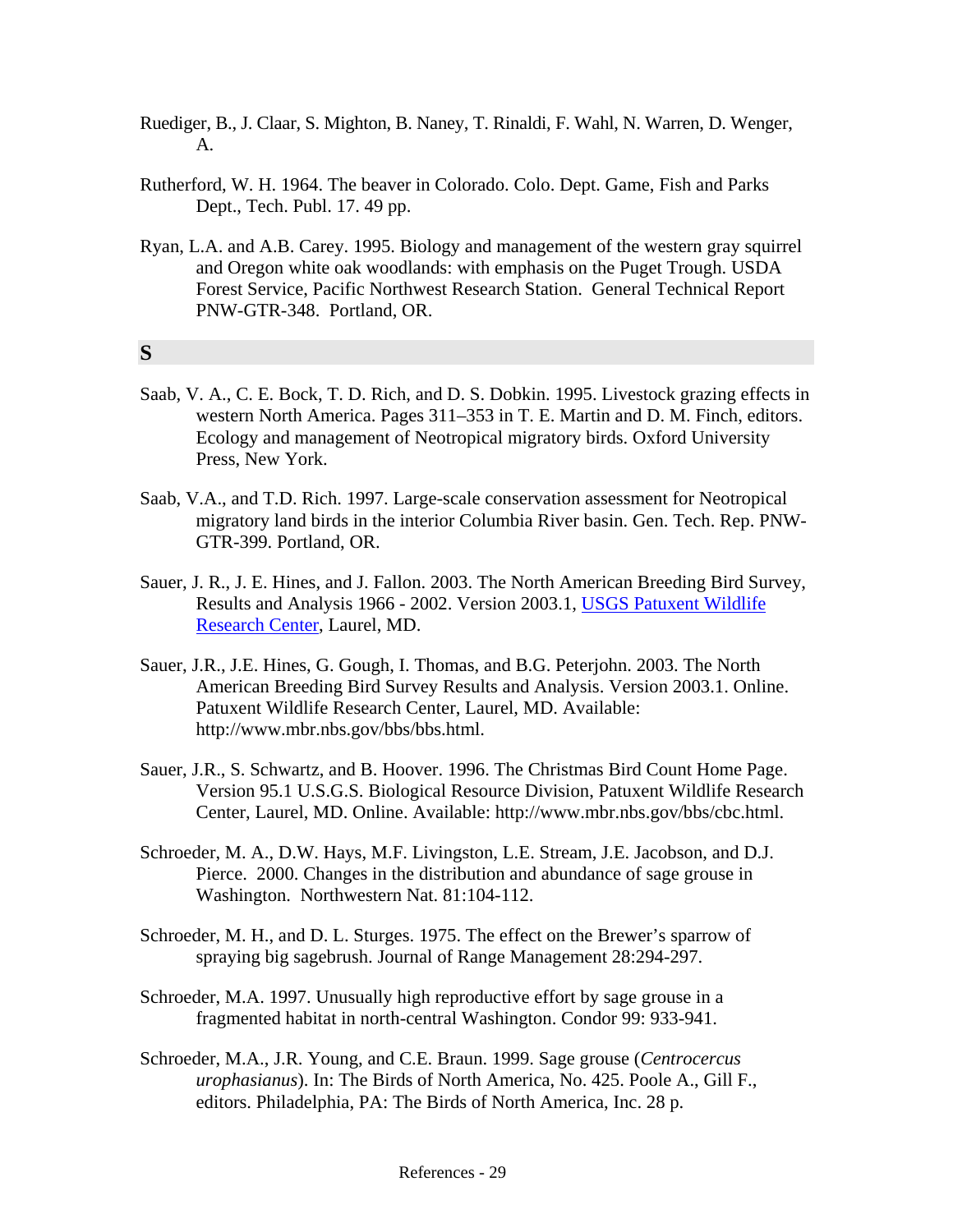- Sedgwick, J.A. 1987. Avian habitat relationships in pinyon-juniper woodland. Wilson Bulletin 99:413-431.
- Seiler, D. 1992. Yakima River fall chinook monitoring, 1992. Unpublished WDFW report.
- Shapovalov, L. and A.C. Taft. 1954. The life histories of the steelhead rainbow trout (Salmo gairdneri gairdneri) and silver salmon (Oncorhynchus kisutch) with special reference to Waddell Creek, California, and recommendations regarding their management. California Dept. of Fish and Game, Fish. Bull. No. 98. 375 pps.
- Sibley, David Allen. 2000. The Sibley Guide to Birds. Alfred P. Knopf, New York, NY.
- Simmons-Rigdon, H. M. 2004. Amphibian Surveys in the Yakama Nation Reservation Forests, 2004. Unpublished Report, Yakama Nation Wildlife Program.
- Slough, B. G., and R. M. F. S. Sadleir. 1977. A land capability classification system for beaver (Castor canadensis Kuhl). Can. J. Zool. 55(8):1324-1335.
- Smith, M. R., P. W. Mattocks, Jr., and K. M. Cassidy. 1997. Breeding birds of Washington state. Volume 4 In. Washington State GAP Analysis - Final Report (K. M. Cassidy, C. E. Grue, M. R. Smith, and K. M. Dvornich, eds.). Seattle Audubon Society Publication in Zoology No. 1, Seattle, 538 pp.
- Smith, S.B. 1960. A note on two stocks of steelhead trout, Salmo gairdneri in the Capilano River, British Columbia. J. Fish. Res. Bd. Can. 17: 739-741.
- Snyder, Eric and Jack Stanford. 2000. Review and Synthesis of River Ecological Studies in the Yakima River, Washington, With Emphasis on Flow and Salmon Habitat Interactions. Final Report. U.S. Bureau of Reclamation, Yakima, Washington.
- Snyder, Eric and Jack Stanford. 2001. Review and Synthesis of River Ecological Studies in the Yakima River, Washington, with Emphasis on Flow and Salmon Habitat Interactions. Polson, Montana.
- Soll, J., J.A. Hall, R. Pabst, and C.Soper, eds. 1999. Biodiversity, Inventory and an analysis of the Hanford site-Final Report 1994-1999. The Nature Consevancy of Washington, Seattle, WA. 179 pp.
- Stanford, J. A., E. B. Snyder, M. N. Lorang, D. C. Whited, P. L. Matson, and J. L. Chaffin. 2002. The Reaches Project: ecological and geomorphic studies supporting normative flows in the Yakima River Basin, Washington. Final Report to U. S. Bureau of Reclamation, Yakima, WA. 152pp.
- Stanford, J. A., J. V. Ward, W. J. Liss, C. A. Frissell, R. N. Williams, J. A. Lichatowich and C. C. Coutant. 1996. A general protocol for restoration of regulated rivers. Regulated Rivers: research and management 12:391-413.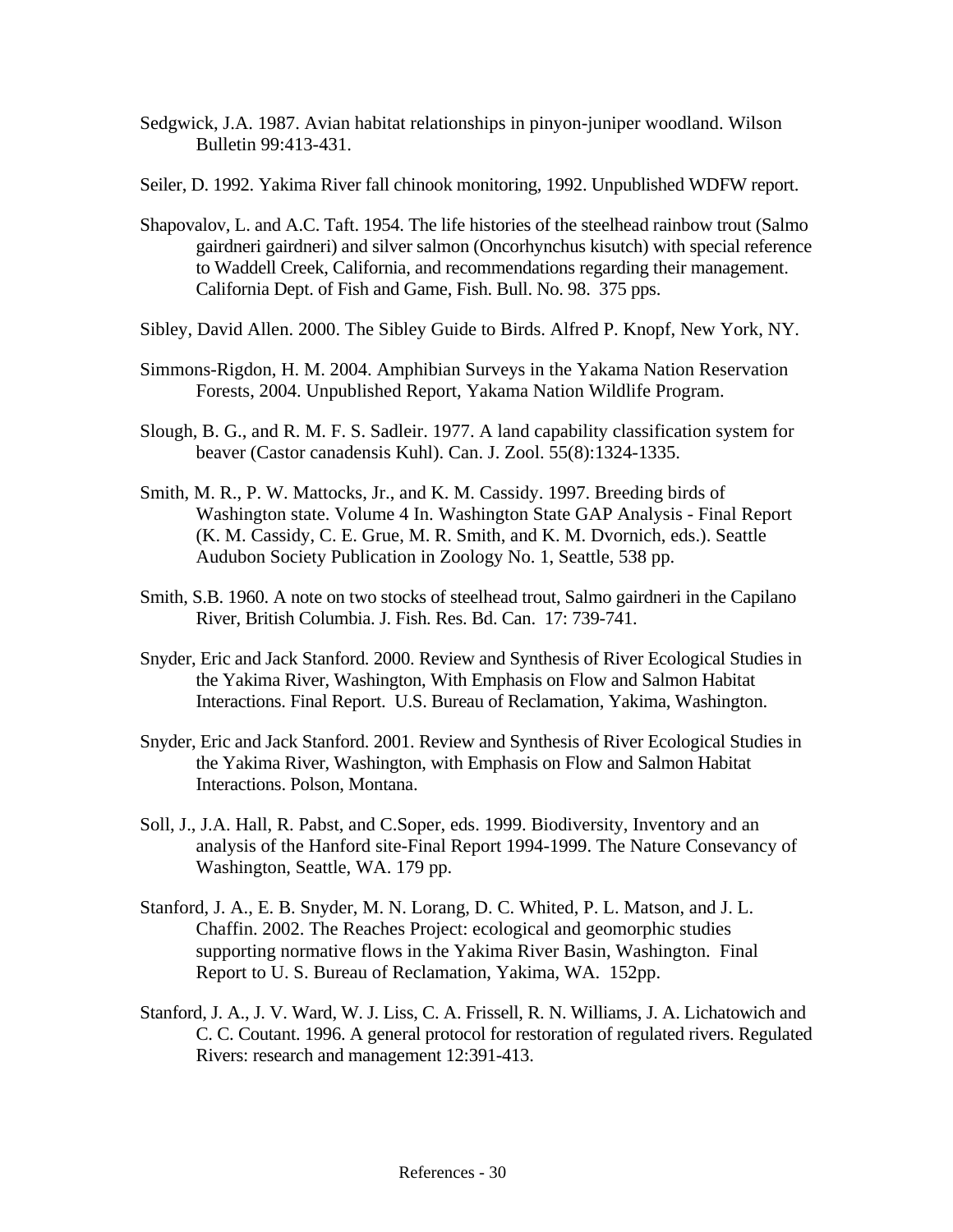- Stanford, J.A. and Ward, J.V., 1988. The hyporheic habitat of river ecosystems. Nature, v. 335, No. 6185, pp. 64-66.
- Stanford, J.A., 1998. Rivers in the Landscape: Introduction to the Special Issue on Riparian Groundwater Ecology. Freshwater Bio. 40 (3): 402-406.
- Steele, R. 1988. Ecological relationships of ponderosa pine. In: Baumgartner, D.M. and J.E. Lotan, comps. Ponderosa pine: The species and its management:Symposium proceedings; 1987 September 29 - October 1; Spokane, WA. Pullman, WA: Washington State University, Cooperative Extension: 71-76.
- Steele, R., R.D. Pfister, R.A. Ryker, and J.A. Kittams. 1981. Forest habitat types of central Idaho. Ogden, UT: U.S. Department of Agriculture, Forest Service, Intermountain Forest and Range Experiment Station. Gen. Tech. Rep. INT-114.138 p.
- Stein, W.I. 1980. Oregon white oak 233. Pages 110-111 in F. H. Eyre, ed. Forest cover types of the United States and Canada. Soc. Amer. For., Washington D.C.
- Steinecker, W.E. 1977. Supplemental data on the food habits of the western gray squirrel. California Dept. of Fish and Game Bulletin 63(1): 11-21.
- Steinecker, W.E. and B.M. Browning. 1970. Food habits of the western gray squirrel. California Dept. of Fish and Game Bulletin 56:36-48.
- Stephan, J.G., H.P. Foote, A.J. Stephan, M.A. Simmons, L.L. Cadwell, K.L. Steinmaus and G.E. Wukelic. 1996. Remote and field assessment of landcover effects at the Yakima Training Center from the 1996 Washington Army National Guard Exercise. PNNL-11412, Pacific Northwest National Laboratory, Richland, Washington.
- Stephenson, J. 2004. A Prescription for functional Ponderosa Pine habitat. Presented at thePonderosa pine habitats workshop, Ellensburg, WA, March 2004.
- Stephenson, J. 2004. Remaining Late Seral Ponderosa Pine. Unpublished Report presented to the Ponderosa Pine Habitats Workshop in Ellensburg, WA, March 2004.
- Stepniewski, A. 1999. The birds of Yakima County, Washington. Distributed by Yakima Valley Audubon Society, Yakima, WA.
- Stinson, D.W., D.W. Hays, and M.A. Schroeder. 2004. Washington state recovery plan for the sage-grouse. Washington Department of Fish and Wildlife, Olympia, Washington. 103 pp.
- Svendsen, G. E. 1980. Population parameters and colony composition of beaver (Castor canadensis) in southeast Ohio. Am. Midl. Nat. 104(1):47-56.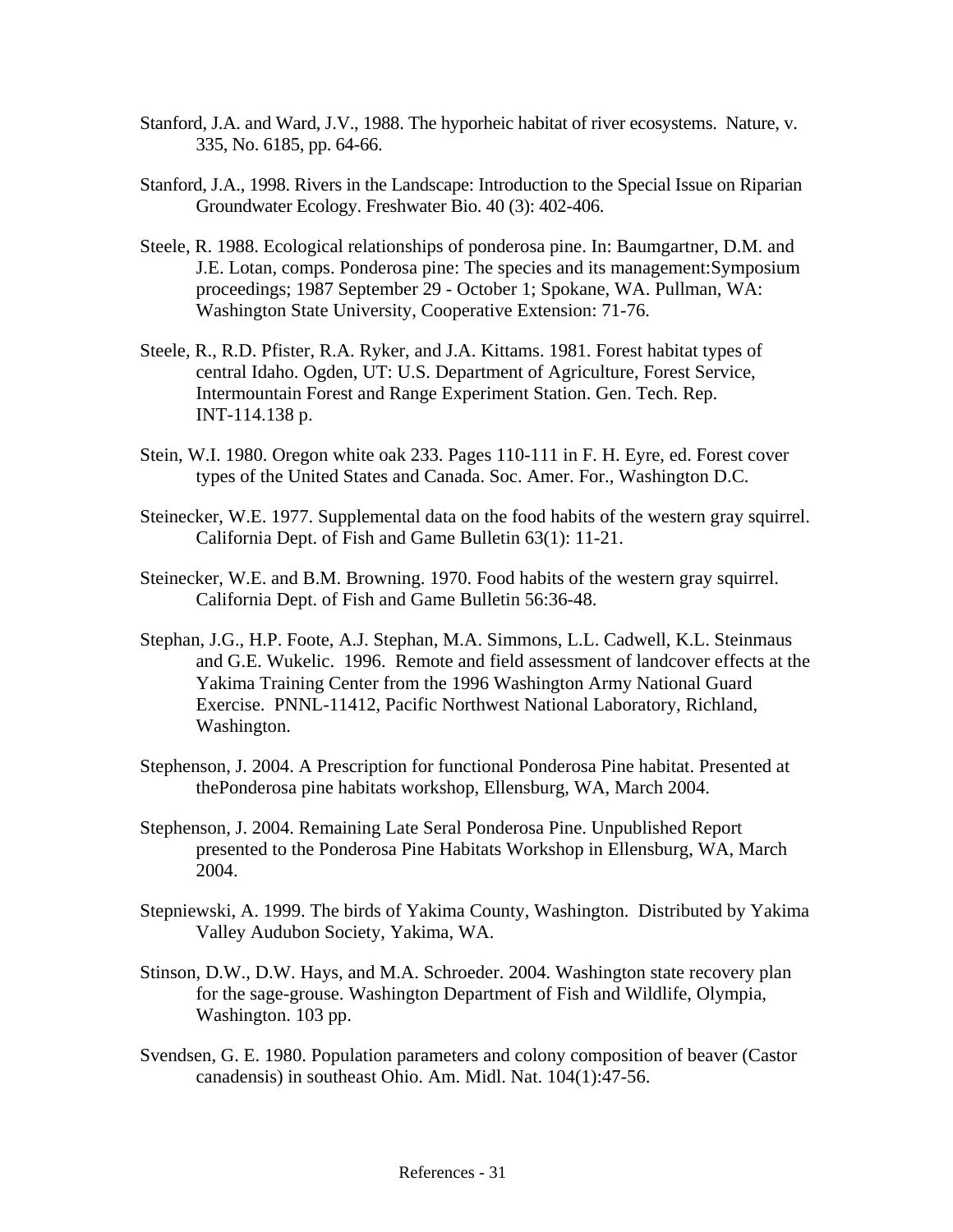- Sveum, C. M., W. D. Edge, and J. A. Crawford. 1998a. Nesting habitat selection by sage grouse in south-central Washington. J. Range Manage. 51:265-269.
- Sveum, C.M. 1995. Habitat selection by sage grouse hens during the breeding season in South-Central Washington. M.S. Thesis, Oregon State University, Corvallis, Oregon. 86 pp.
- Sveum, C.M., J.A. Crawford, and W.D. Edge. 1998b. Use and selection of brood-rearing habitat by sage grouse in south central Washington. Great Basin Nat. 58: 344- 351.
- Swanson, F.J., L.E. Benda, S.H. Duncan, G.E. Grant, W.F. Megaham,L.M. Reid, and R.R. Zeimer. 1987. Mass failures and other processes of sediment production in Pacific Northwest forest landscapes. Pages 9-38 in E.O. Salo and T.W. Cundy, editors. Streamside management: forestry and fisheries interactions. College of Forest Resources Contribution No. 57, University of Washington, Seattle, WA.
- Swift, R.J. 1977. The reproductive cycle of the western gray squirrel in Butte County, California. Thesis, California State University, Chico, CA.
- Synder, E.D., D.J. Eitemiller, C.P. Arango, M.L. Uebelacker and J.A. Stanford. 2002. Floodplain hydrologic connectivity and fisheres restoration in the Yakima River, USA. Verh. Internat. Verein. Limnol. In press.

## **T**

- Tacha, T. C., S. A. Nesbitt, and P. A. Vohs. 1992. Sandhill crane. In A. Poole, P. Stettenheim, and F. Gill, editors. The birds of North America, No. 31. The Academy of Natural Sciences, Philadelphia, Pennsylvania, and American Ornithologist's Union, Washington, D.C.
- Tart, D., P. Kelley, P. Schlafly. 1987. Rangeland vegetation of the Yakima Indian Reservation. Review Draft.
- Tate, J., Jr. 1981. The Blue List for 1981. Am. Birds 35(1):3-10.
- Taylor, R.J., and T. R. Boss. 1975. Biosystematics of Quercus garryana in relation to its distribution in the state of Washington. Northwest Science 49:48-57.
- Terres, J.K. 1980. The Audubon Society encyclopedia of North American birds. Alfred A. Knopf, New York.
- The Nature Conservancy.1999. Identification and preservation of biodiversity in the shrub steppe on a regional scale: The role of the Yakima Training Center in conserving biodiversity in the shrub steppe of Washington. Prepared for the U.S. Army Fort Lewis and the Yakima Training Center. 241 pp.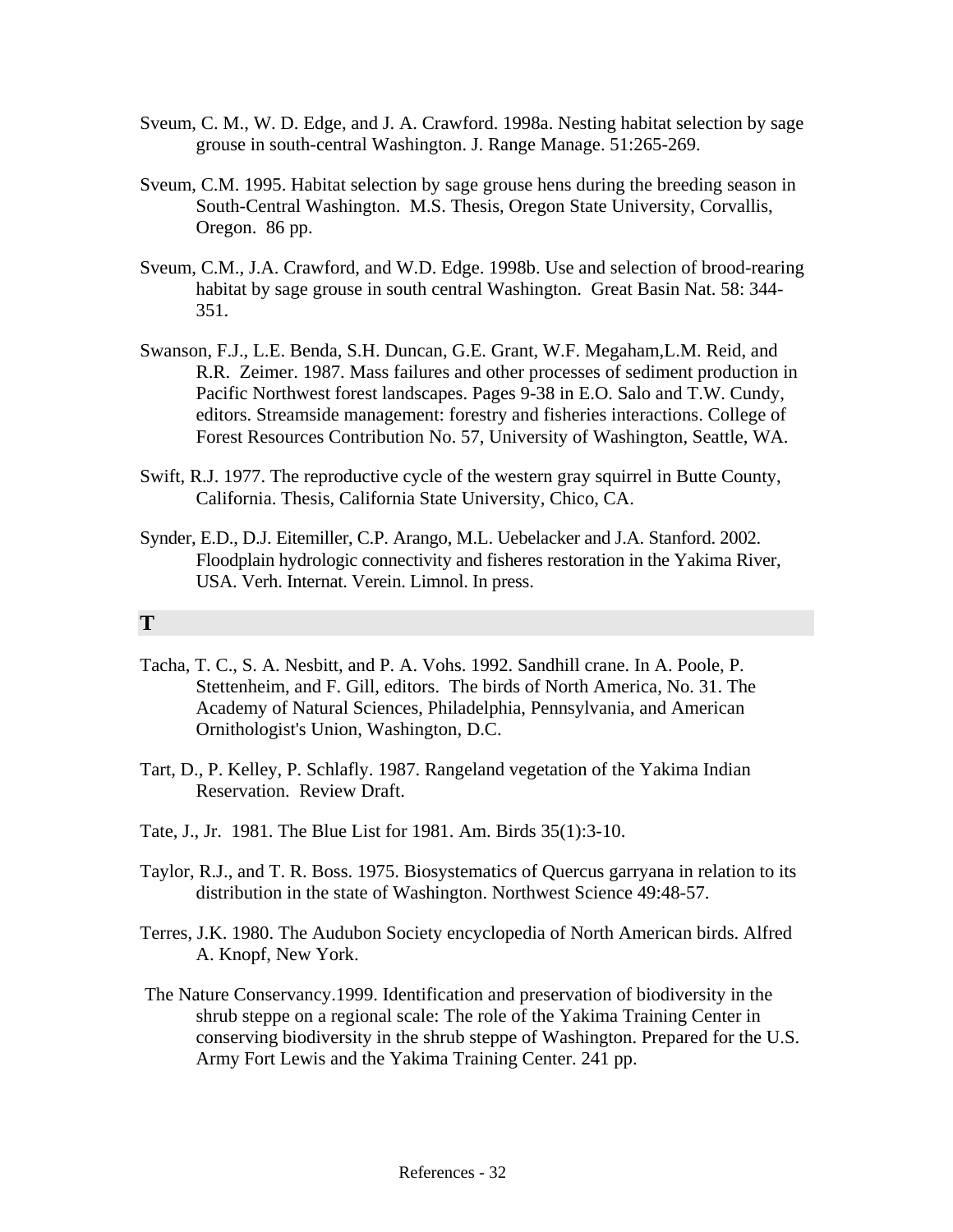- Thomas, J. W. (ed.). 1979. Wildlife habitats in managed forests: the Blue Mountains of Oregon and Washington. Agric. Handbook 553. Washington D.C., U.S. Dept. Agric., For. Serv.
- Thomas, J.W., C. Maser, and J.E. Rodiek. 1979. Riparian Zones. Pp. 40-47, In *Wildlife habitats in managed forests: the Blue Mountains of Oregon and Washington*, (J.W. Thomas, ed.). U.S. Department of Agriculture, Forest Service, General Technical Report PNW-118.
- Thompson, B. C., J.E. Tabor, and C.L. Turner. 1988. Diurnal behavior patterns of waterfowl on the Columbia River, Oregon and Washington. Pages 153-167 in M.W. Weller, ed. Waterfowl in winter. Univ. Minn. Press, Minneapolis, MN.
- Tiller, Veronica E. and Robert A. Chase. Undated. Economic Contributions of Indian Tribes to the Economy of Washington State. For State of Washington, Olympia.
- Tobalske, B.W. 1997. Lewis's Woodpecker (Melanerpes lewis). *In* The Birds of North America, No. 284 (A. Poole and F. Gill, eds.). The Academy of Natural Sciences, Philadelphia, PA, and The American Ornithologists' Union, Washington, D.C.
- Tockner, K. and F. Schiemer. 1997. Ecological aspects of the restoration strategy for a riverfloodplain system on the Danube River in Austria. Global Ecology and Biogeography Letters Suppl: 6: 321-329.
- Tonseth, M. 2003. 2001 Upper Columbia River Stock Summary for Sockeye, Spring Chinook, and Summer Chinook. Tech. Memo to Chelan PUD.
- Tonseth, Michael. 1993. Angler Satisfaction and Catch per Unit Effort on the Yakima River. Central Washington University, Ellensburg.
- Townsend, J. E. 1953. Beaver ecology in western Montana with special reference to movements. J. Mammal. 34(1):459-479.
- Tsukamoto, George K. 2002. Mandatory Hunter Reporting Results for the 2001 Season.. WDFW.
- Tuck, Robert L. 1995. The impacts of irrigation development on anadromous fish in the Yakima Basin, Washington. Masters Thesis, Central Washington University.

#### **U**

- U.S. Army Corps of Engineers. 1999. Lower Snake River Juvenile Salmon Migration Feasibility Study. Recreation and Tourism Analysis
- U.S. Department of Commerce, Bureau of Economic Analysis. 2004. Regional Economic Information System.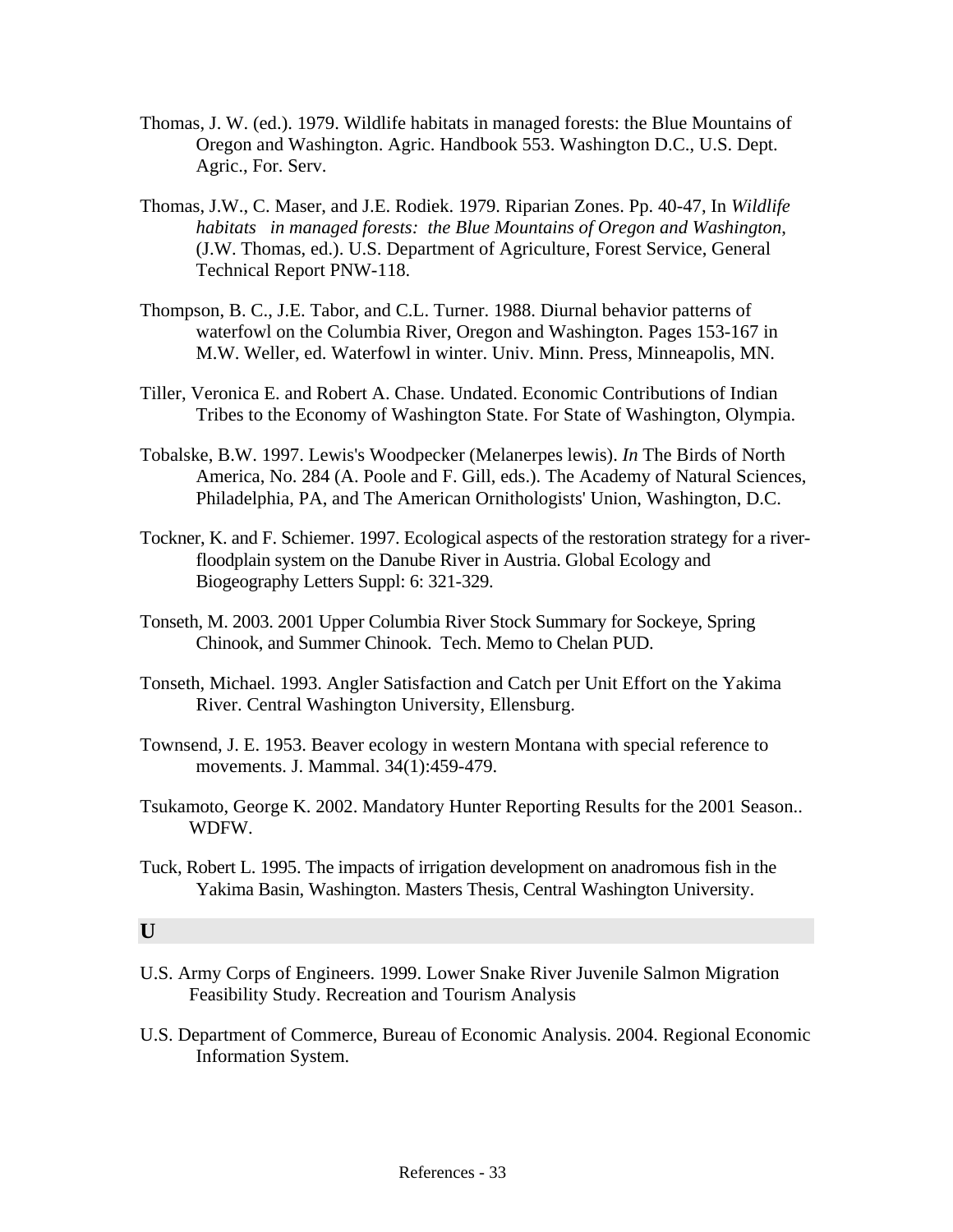- U.S. Department of Commerce, Economics and Statistics Administration, and U.S. Department of the Interior, Fish and Wildlife Service, 2003. 2001 National Survey of Fishing, Hunting and Wildlife- Associated Recreation, Washington. FHW-01-WA Rev. Revised March.
- U.S. Department of Commerce, Economics and Statistics Administration, Bureau of the Census. 2003. 2002 Census of Agriculture. Volume 1. Geographic Area Series. Washington State and County Data.
- U.S. Department of the Interior Bureau of Reclamation. 2002. Interim Comprehensive Basin Operating Plan for the Yakima Project, Washington. November.
- Uebelacker, M.L. 1980. Land and Life in the Naches River Basin. Naches and Tieton Ranger Districts. Wenatchee National Forest, Region 6, USFS.
- Uebelacker, M.L. 1984. Time Ball: The Story of Yakima Indians and Their Land. Yakama Nation. Toppenish, WA.
- Uebelacker, M.L. 1986. Geographic exploration in the Southern Cascades of Eastern Washington: Changing land, people and resources. Ph.D. Dissertation, University of Oregon. Eugene, Oregon.
- USBR workshop. May 2000.
- USBR. 2003.<http://www.usbr.gov/dataweb/dams/index.html>.
- USBR. 2004. Hydromet <http://www.usbr.gov/pn/hydromet/yakima/yakwebdayread.html>.
- USBR. USDOI. 2002. Interim Comprehensive Operating Plan for the Yakima Project. Yakima, WA.
- USDA/USDI. 2000. Interior Columbia Basin ecosystem management project environmental impact statement. Fort Collins, Colorado, USDA, Forest Service, Rocky Mountain Forest and Range Experiment Station. 214pp.
- USDI. 2000. 24 Command Fire Burned area emergency rehabilitation plan, Benton County, Washington. Prepared by Northern States Burned Area Emergency Rehabilitation Team, 7 July 2000.
- USFS (U.S Forest Service). 1994. Neotropical Migratory Bird Reference Book. USDA Forest Service, Pacific Southwest Region. 832 pp.
- USFS. 2000. National Forest System land and resource management planning (36 CFR Parts 217 and 219). Federal Register 65:67514-67581.
- USFWS 1981. Standards for the development of habitat suitability index models. 103 ESM. U.S. Dept. Int., Fish Wildl. Serv., Div. Ecol. Serv. n.p.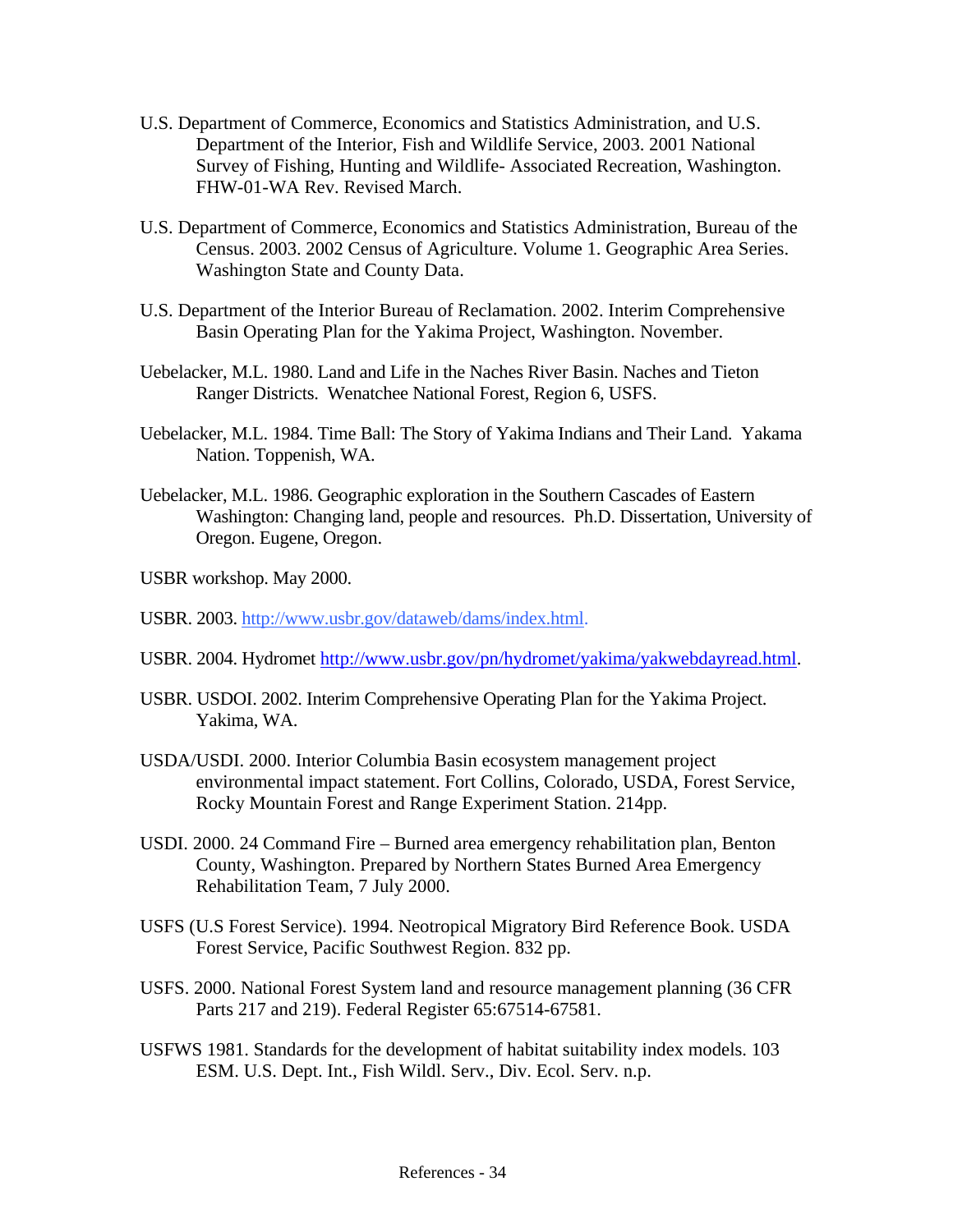USFWS. 2002. Chapter 21, Middle Columbia Recovery Unit, Washington. 86p. In: U.S. Fish and Wildlife Service. Bull Trout (Salvelinus confluentus) Draft Recovery Plan. Portland, Oregon.

#### **V**

- Vaccaro, J. J. 1988. Simulation of stream temperatures in the Yakima River Basin, Washington, April-October 1991.US Geological Survey. Water Resource Investigations Report, 85-4232.
- Vaccaro, J.J. 1986. Simulation of streamflow temperatures in the Yakima River Basin, Washington, April-October, 1981. U.S. Geological Survey, Water Resources Investigations Report 85-4232.
- Van Gelden, R. G. 1982. Mammals of the National Parks. Baltimore, MD: Johns Hopkins University Press. 310 p.
- Vander Haegen, M. W., F. C. Dobler, and D. J. Pierce. 2000. Shrubsteppe bird response to habitat and landscape variables in eastern Washington, USA. Conservation Biology 14:1145-1160.
- Vander Haegen, M. W., M. A. Schroeder, and R.M. Degraaf. 2002. Predation on real and artificial nests in shrubsteppe landscapes fragmented by agriculture. The Condor 104:3 Voigt, D. R., G. B. Kolenosky, and D. H. Pimlott. 1976. Changes in summer foods of wolves in central Ontario. J. Wildl. Manage. 40(4):663-668.

#### **W**

- Wallestad, R.O. 1971. Summer movements and habitat use by sage grouse broods in central Montana. J. Wildl. Manage. 35:129-136.
- Wallestad, R.O. and D.B. Pyrah. 1974. Movement and nesting of sage grouse hens in central Montana. J. Wildl. Manage. 38: 630-633.
- Wallestad, R.O., J.G. Peterson, and R.L. Eng. 1975. Foods of adult sage grouse in central Montana. J. Wildl. Manage. 39:628-630.
- Walsh, D.F., J.G. Armstrong, T.R. Bartley, H.A. Salman, and P.A. Frank. 1977. Residues of emulsified xylene in aquatic weed control and their impact on rainbow trout. Report # REC-ERC-76-11. U.S. Bureau of Reclamation, Denver, CO.
- Ward, B.R and P.A Slaney. 1988. Life history and smolt-to-adult survival of Keogh River steelhead trout (Salmo gairdneri). Can. J. Fish. Aquat. Sci. 45: 1110-1122.
- Ward, J. V., and J. A. Stanford. 1995a. Ecological connectivity in alluvial river ecosystems and its disruption by flow regulation. *Regulated Rivers: Research and Management*  11:105-119.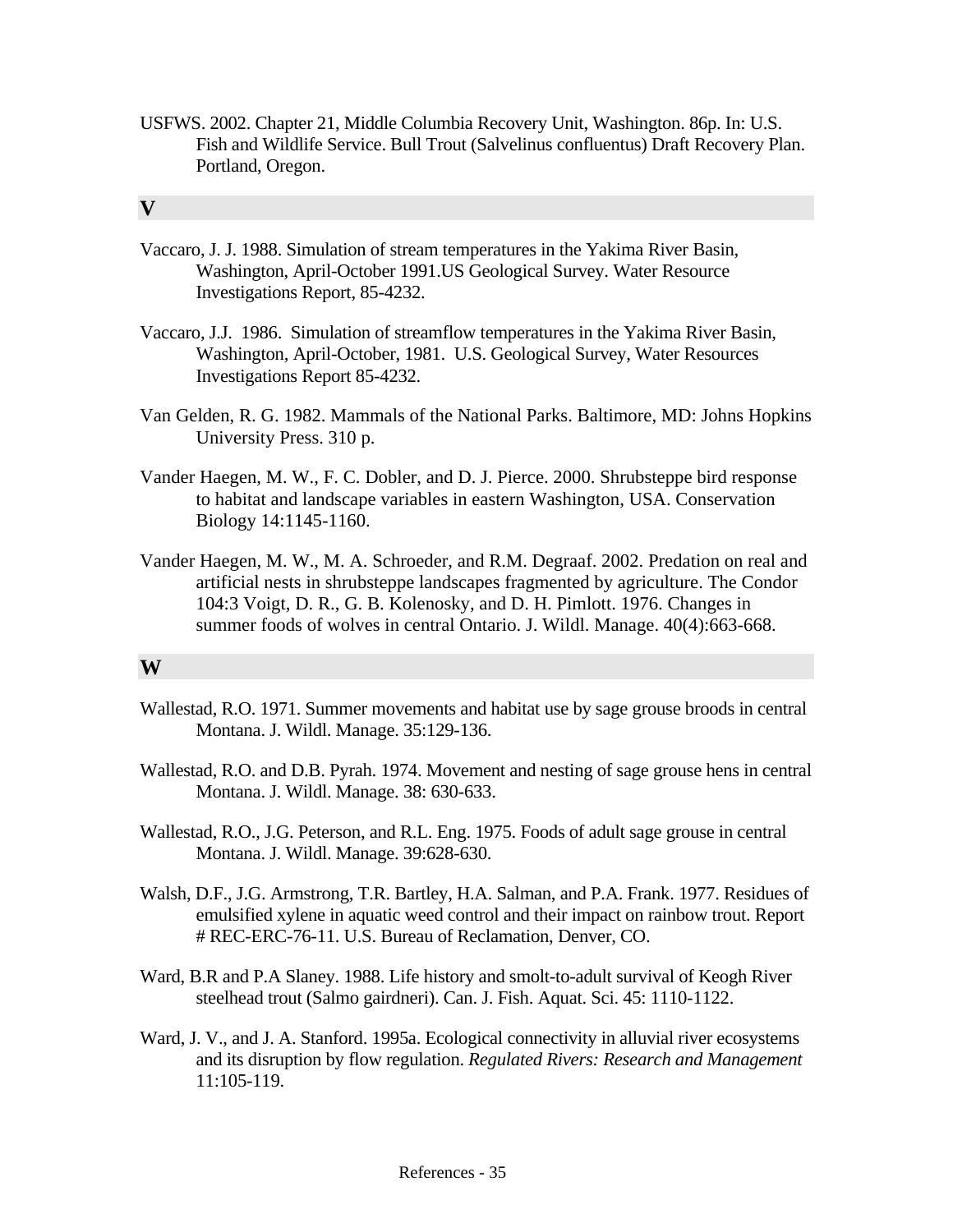- Ward, J. V., and J. A. Stanford. 1995b. The serial discontinuity concept: extending the model to floodplain rivers.*Regulated Rivers: Research and Management* 10:159- 168.
- Ward, Paul. 2004. Personal Communications. Yakama Nation, Toppenish.
- Washington Agricultural Statistics Service. 2004. County Agricultural Statistics.
- Washington Agricultural Statistics Service. 2004. Prices Received for Apples (Fresh Market) Equivalent PHD Returns, Washington. Olympia.
- Washington Department of Ecology. June, 2000. Tri-County Water Resource Agency and Yakima River Basin Watershed Planning Unit, Watershed Assessment: Yakima River Basin, prepared by Economics and Engineering Services, Inc. Team, Grant # G9800288.
- Washington Department of Fish and Wildlife Ecological Interactions Team. 2001. File report. Ellensburg, WA.
- Washington Department of Fish and Wildlife. 1996. Opinion Survey. 1996.
- Washington Department of Fish and Wildlife. 1997. News Release. Survey Shows
- Washington Department of Fish and Wildlife. 1997a. Washington State salmonid stock inventory: bull trout/Dolly Varden. Washington Department of Fish and Wildlife. 428 p.
- Washington Department of Fish and Wildlife. 1998. Washington Salmonid Stock Inventory: Appendix bull trout/Dolly Varden. (SaSI) Washington Department of Fish and Wildlife. 437 pp.
- Washington Department of Fish and Wildlife. 2002 Sport Fish Investigations in Washington State. July 1 2000 through June 30 2001. Progress Report Eastside Volume. FPA 02-04. March
- Washington Department of Fish and Wildlife. 2002 Sport Fish Investigations in Washington State. July 1 2000 through June 30 2001. Progress Report Eastside Volume. FPA 02-04. March.
- Washington Department of Fish and Wildlife. 2003. "Fishdist: 1:24,000 (24K) and 1:100,000 (100K) Statewide Salmonid Fish Distribution". GIS data layer. (M. Hudson, data manager). Available from Washington Department of Fish and Wildlife, 600 Capitol Way North, Olympia, Washington 98501-1091.
- Washington Department of Fish and Wildlife. 2004. 2004 Catchable Trout Plants.

Washington Department of Fish and Wildlife. 2004. GoHunt. Query.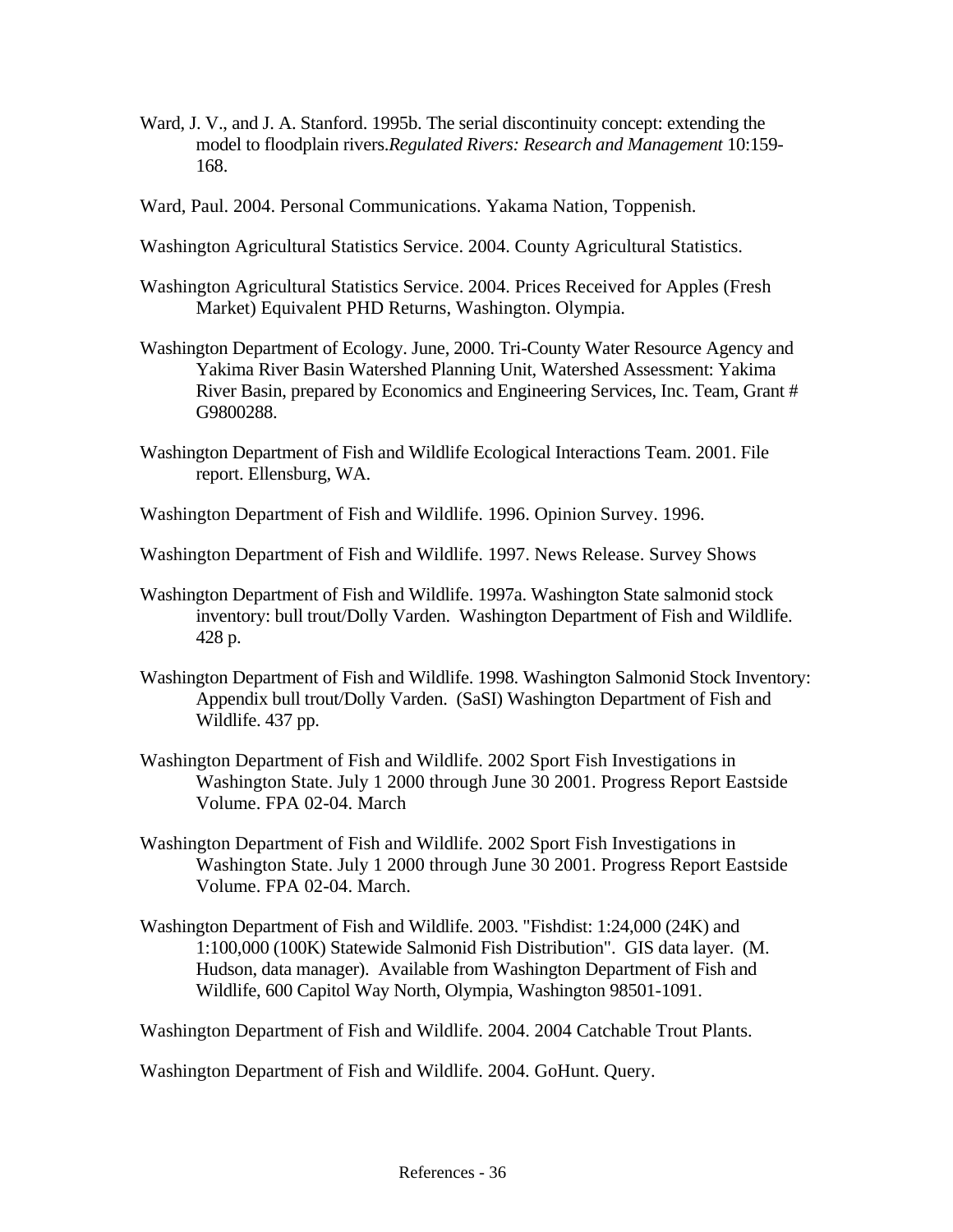- Washington Department of Fish and Wildlife. 2004. Region 3 Fishing Reports, Yakima River. Region 3, Yakima.
- Washington Department of Fish and Wildlife. 2004. Trout Fishing Reports: Leech Lake, Naches River and Dog Lake. Region 3, Yakima.
- Washington Department of Fisheries and Washington Department of Wildlife. 1993. 1992 Washington State salmon and steelhead stock inventory; Appendix Three, Columbia River stocks Olympia, WA.
- Washington Department of Fisheries, Washington Department of Wildlife and Western Washington Treaty Indian Tribes.1993. *2002 Washington State Salmon and Steelhead Stock Inventory.* Olympia, WA
- Washington Department of Fisheries, Washington Department of Wildlife, and Western Washington Treaty Indian Tribes. 1993. 1992 Washington State Salmon and Steelhead Stock Inventory (SASSI). March. 1993, 212 pp.
- Washington Department of Fisheries, Washington Department of Wildlife, and Western Washington Treaty Indian Tribes. 1993a. 1992 Washington State Salmon and Steelhead Stock Inventory: Appendix Three, Columbia River Stocks (SASSI). June, 1993, 580 pp.
- Washington Department of Fisheries, Washington Department of Wildlife, and Western Washington Treaty Indian Tribes. 1993. 1992 Washington State Salmon and Steelhead Stock Inventory (SASSI). March. 1993, 212 pp.
- Washington Department of Fisheries, Washington Department of Wildlife, and Western Washington Treaty Indian Tribes. 1993a. 1992 Washington State Salmon and Steelhead Stock Inventory: Appendix Three, Columbia River Stocks (SASSI). June, 1993, 580 pp.
- Washington Department of Fisheries, Washington Department of Wildlife, and Western Washington Treaty Indian Tribes. 1993. 1992 Washington State Salmon and Steelhead Stock Inventory (SASSI). Mar. 1993. 212pps.
- Washington Department of Wildlife (WDW). 1993. Status of the western gray squirrel (*Sciuris griseus*) in Washington. Unpublished report. Olympia, WA.
- Washington Employment Security Department. 2002. Yakima County Profile. Labor Market and Economic Analysis Branch.
- Washington Employment Security Department. 2004. Key Industries in Yakima County, Washington. Labor Market and Economic Analysis Branch. www.workforceexplorer.com. Olympia.
- Washington Employment Security Department. 2004. Unadjusted Labor Force, Employment and Unemployment, 1995 to 2004, Workforce Explorer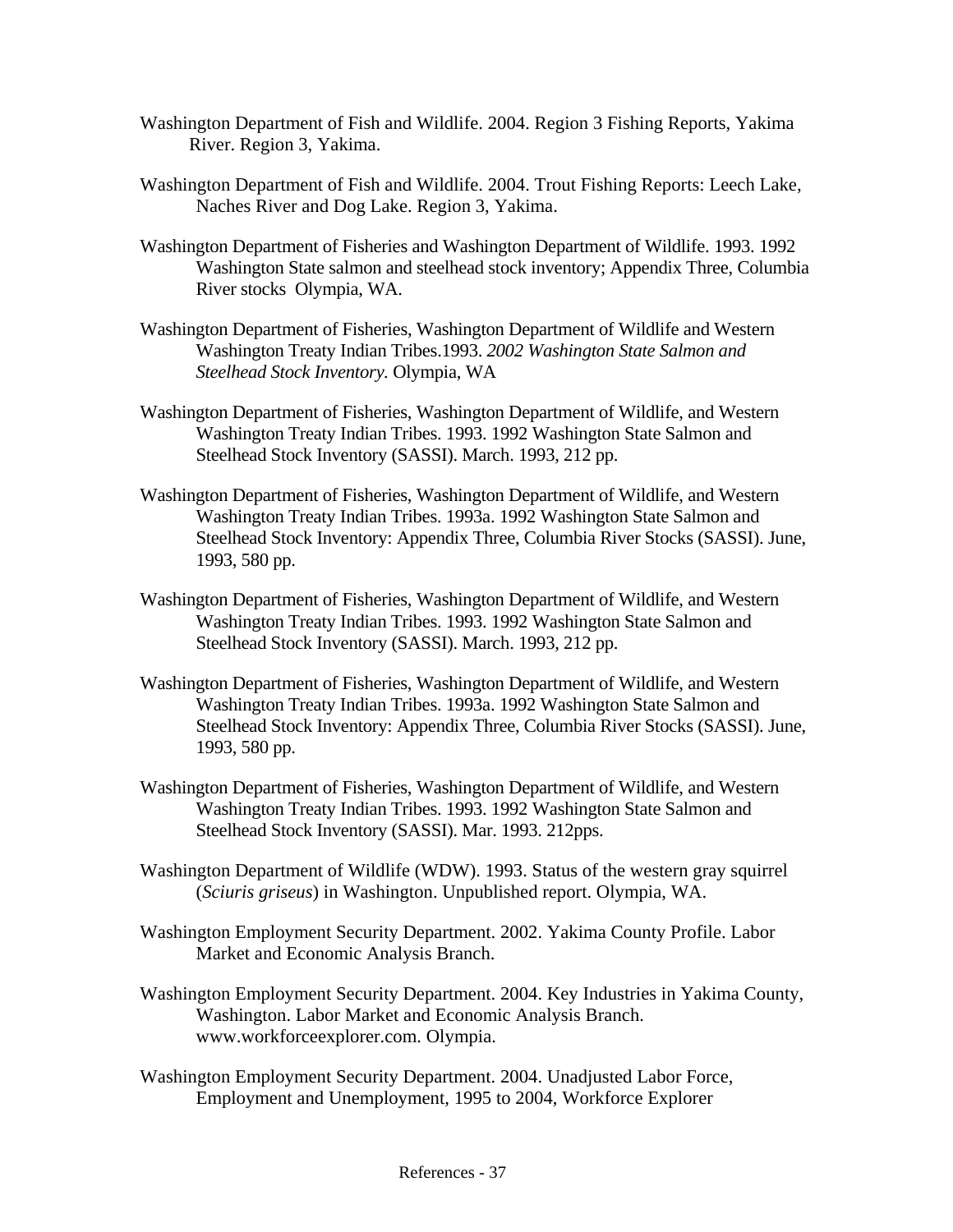- Washington Office of Financial Management. 2004, Washington State Databook County Profiles.
- Washington Residents Willing to Pay More to Protect Fish and Wildlife. Olympia.
- Watershed Management to Protect Declining Species. American Water Resources Association, Middleberg, Virginia, TPS-99-4, p. 191-194.
- WDF and WDW (Washington Department of Fisheries and Washington Department of Wildlife). 1993. 1992 Washington State salmon and steelhead stock inventory, Appendix three: Columbia River stocks. WDF and WDW, Olympia.
- WDFW. (Washington Department of Wildlife). 1993. Pygmy rabbit (Brachylagus idahoensis) in Washington. Washington Deptartment of Wildlife, 600 Capitol Way N., Olympia, WA.
- WDFW. 1995. Washington State management plan for sage grouse. Washington Dep. Fish and Wildl., Olympia.
- WDFW. 2002. 2001 Game status and trend report. Wildlife program, Washington Department of Fish and Wildlife, Olympia, WA.
- WDFW. 2003. 2002 Game status and trend report. Wildlife program, Washington Department of Fish and Wildlife, Olympia, WA.
- WDW (Washington Department of Wildlife). 1993. Status of the western gray squirrel (*Sciuris griseus*) in Washington. Unpublished report. Olympia, WA.
- Welch, B.L., F.J. Wagstaff, and J.A. Roberson. 1991. Preference of wintering sage grouse for big sagebrush. J. Wildl. Manage. 44:462-465.
- Welch, B.L., J.C. Pederson, and R.L. Rodriguez. 1988. Selection of big sagebrush by sage grouse Great Basin Nat. 48:274-279.
- West, N.E. 1988. Intermountain deserts, shrub steppes and woodlands. Pages 209-230 in M.G. Barbour and W.D. Billings, editors. North American terrestrial vegetation. Cambridge University Press, Cambridge, UK.
- West, N.E. 1996. Strategies for maintenance and repair of biotic community diversity on rangelands. Pages 326-346 in R.C. Szaro and D.W. Johnston, editors. Biodiversity in managed landscapes. Oxford University Press, New York, NY.
- Wiens, J.A. 1985. Habitat selection in variable environments: shrubsteppe birds. Pages 227-251 in M.L. Cody, editor. Habitat selection in birds. Academic Press, Inc. San Diego, CA.
- Wiens, J.A., and J.T. Rotenberry. 1981. Habitat associations and community structure of birds in shrubsteppe environments. Ecological Monographs 51:21-41.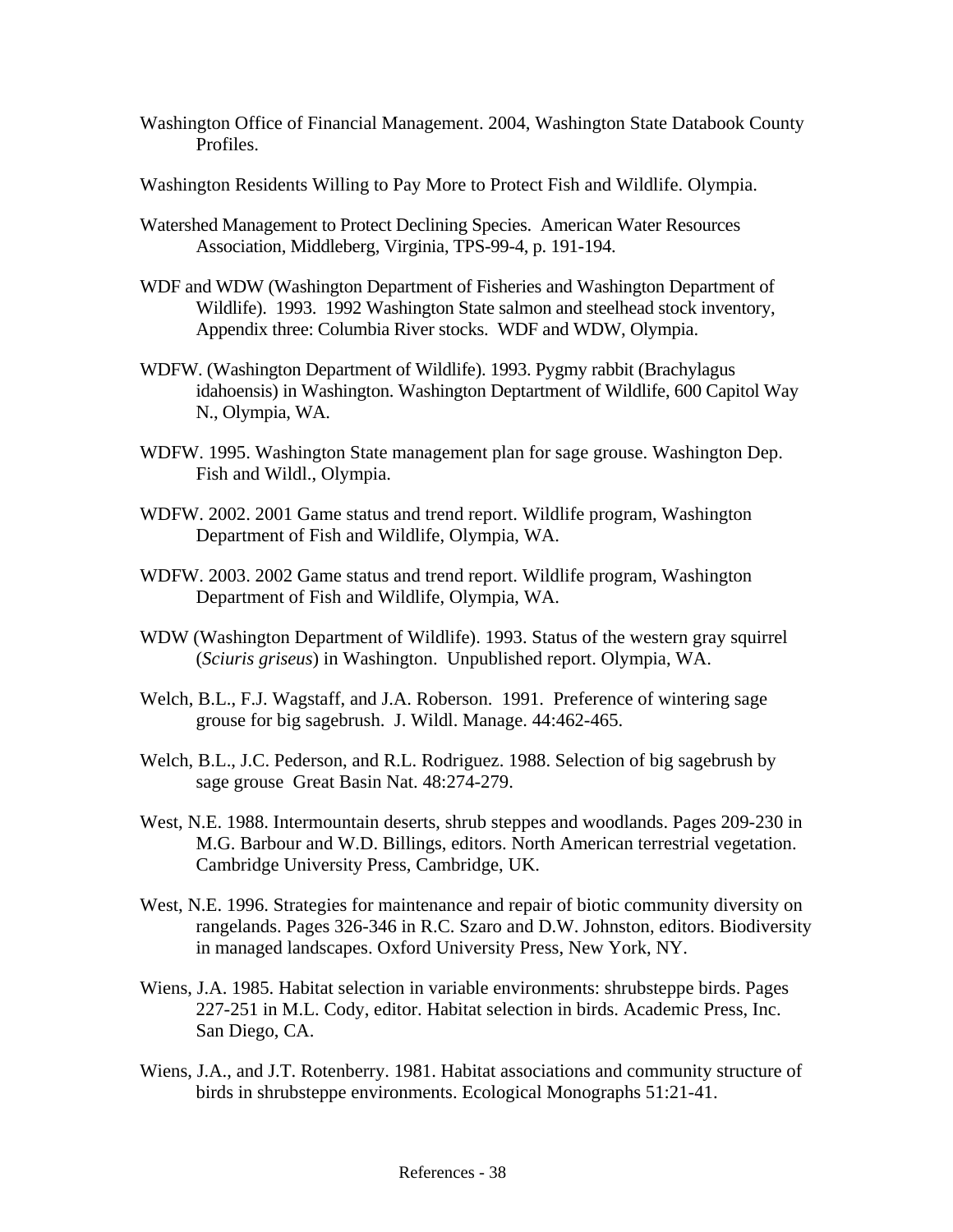- Wiens, J.A., J.T. Rotenberry, and B. Van Horne. 1985. Territory size variations in shrubsteppe birds. Auk 102:500-505.
- Williams, C.K., B.F. Kelley, B.G. Smith, and T.R. Lillybridge. 1995. Forested plant associations of the Colville National Forest. U.S. Forest Service General Technical Report PNW-GTR-360. Portland, OR.
- Williams, K.R. 1991. Hills of gold: a history of wheat production technologies in the Palouse region of Washington and Idaho. Ph.D. dissertation, Washington State University, Pullman.
- Williams, R. M. 1965. Beaver habitat and management. Idaho Wildl. Rev. 17(4):3-7.
- Wisdom, M. J., R. S. Holthausen, D. C. Lee, B. C. Wales, W. J. Murphy, M. R. Eames, C. D. Hargis, V. A. Saab, T. D. Rich, F. B. Samson, D. A. Newhouse and N. Warren. 2002. Source habitats for terrestrial vertebrates of focus in the Interior Columbia Basin: Broad-scale trends and management implications. General Technical Report PNW-GTR-XXX. U.S. Department of Agriculture, Forest Service, Pacific Northwest Research Station, Portland, OR.
- Wisdom, M.J., R.S. Holthausen, B.C. Wales, D.C. Lee, C.D. Hargis, V.A. Saab, W.J. Hann, T.D. Rich, M.M. Rowland, W.J. Murphy, and M.R. Eames. [in press]. Source habitats for terrestrial vertebrates of focus in the interior Columbia Basin: Broad-scale trends and management implications. General Technical Report PNW-GTR-XXX. U.S. Department of Agriculture, Forest Service, Pacific Northwest Research Station, Portland, OR.
- Withler, I.L.. 1966. Variability in life history characteristics of steelhead trout (Salmo gairdneri) along the Pacific coast of North America. J. Fish. Res. Bd. Can. 23: 365- 392.
- Wolman, M.G. and Miller, J.P. 1960. Magnitude and frequency of forces in geomorphic processes. Journal of Geology, 68: 54-74.
- Wright, H. A. and A. W. Bailey. 1982. Fire ecology: United States and Southern Canada. John Wiley & Sons, New York, New York.
- Wydoski, Richard S., and Richard R. Whitney. 1979. Inland Fishes of Washington First Edition, University of Washington Press.
- Wydoski, Richard S., and Richard R. Whitney. 2003. Inland Fishes of Washington Second Edition, Revised and Expanded. American Fisheries Society in association with University of Washington Press.

#### **Y**

Yakima County Development Association, 2004. Facts and Statistics. Yakima.